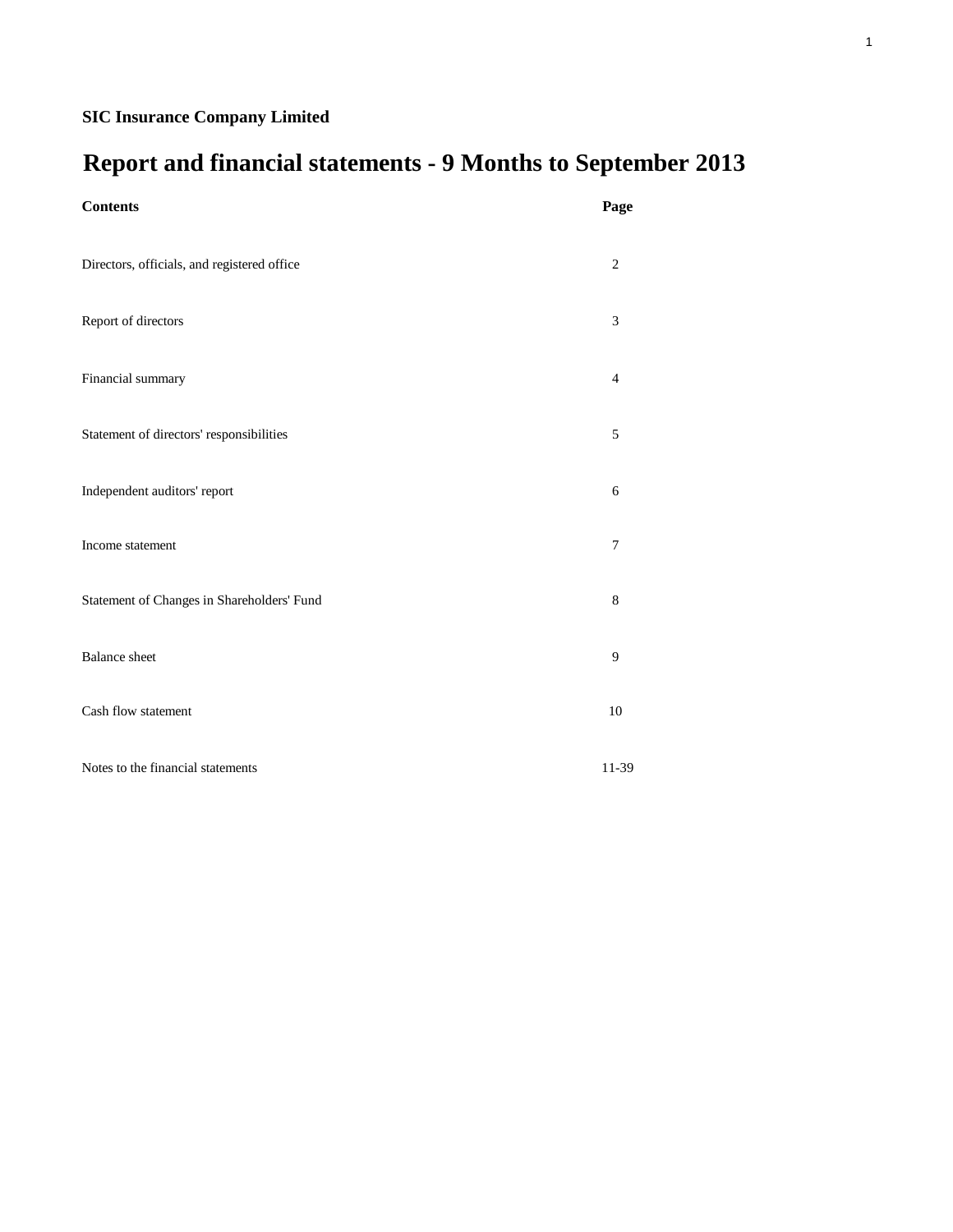# **Report and financial statements - 9 Months to September 2013**

### **Directors, Officials and Registered Office**

|  |  | <b>Directors:</b> |  |
|--|--|-------------------|--|
|--|--|-------------------|--|

Mrs. Doris Awo Nkani Managing Director Mr. Justice Benjamin O. Tetteh Member Dr. Sydney Y. Laryea Member Mr. Ato Pobee Ampiah Member

| <b>Ag. Company Secretary:</b> | Mrs. Lydia Hlomador                   |
|-------------------------------|---------------------------------------|
| <b>Registered Office:</b>     | Nyemitei House                        |
|                               | 28/29 Ring Road East                  |
|                               | Osu-Accra                             |
| <b>Auditors:</b>              | Pannell Kerr Forster (PKF)            |
|                               | <b>Chartered Accountants</b>          |
|                               | Farrar Avenue                         |
|                               | Adabraka                              |
|                               | Accra                                 |
| <b>Registrars:</b>            | <b>NTHC</b> Limited                   |
|                               | Martco House                          |
|                               | P O Box KIA 9563                      |
|                               | Airport, Accra                        |
| <b>Bankers: - Local</b>       | Ghana Commercial Bank Limited         |
|                               | Merchant Bank (Ghana) Limited         |
|                               | National Investment Bank Limited      |
|                               | <b>SG-SSB Bank Limited</b>            |
|                               | HFC Bank (Ghana) Limited              |
|                               | Standard Chartered Bank Ghana Limited |
|                               | Barclays Bank Ghana Limited           |
|                               | Ecobank Ghana Limited                 |
|                               | International Commercial Bank Limited |
| <b>Bankers: - Foreign</b>     | Ghana International Bank Limited      |
|                               | <b>Barclays Bank Plc</b>              |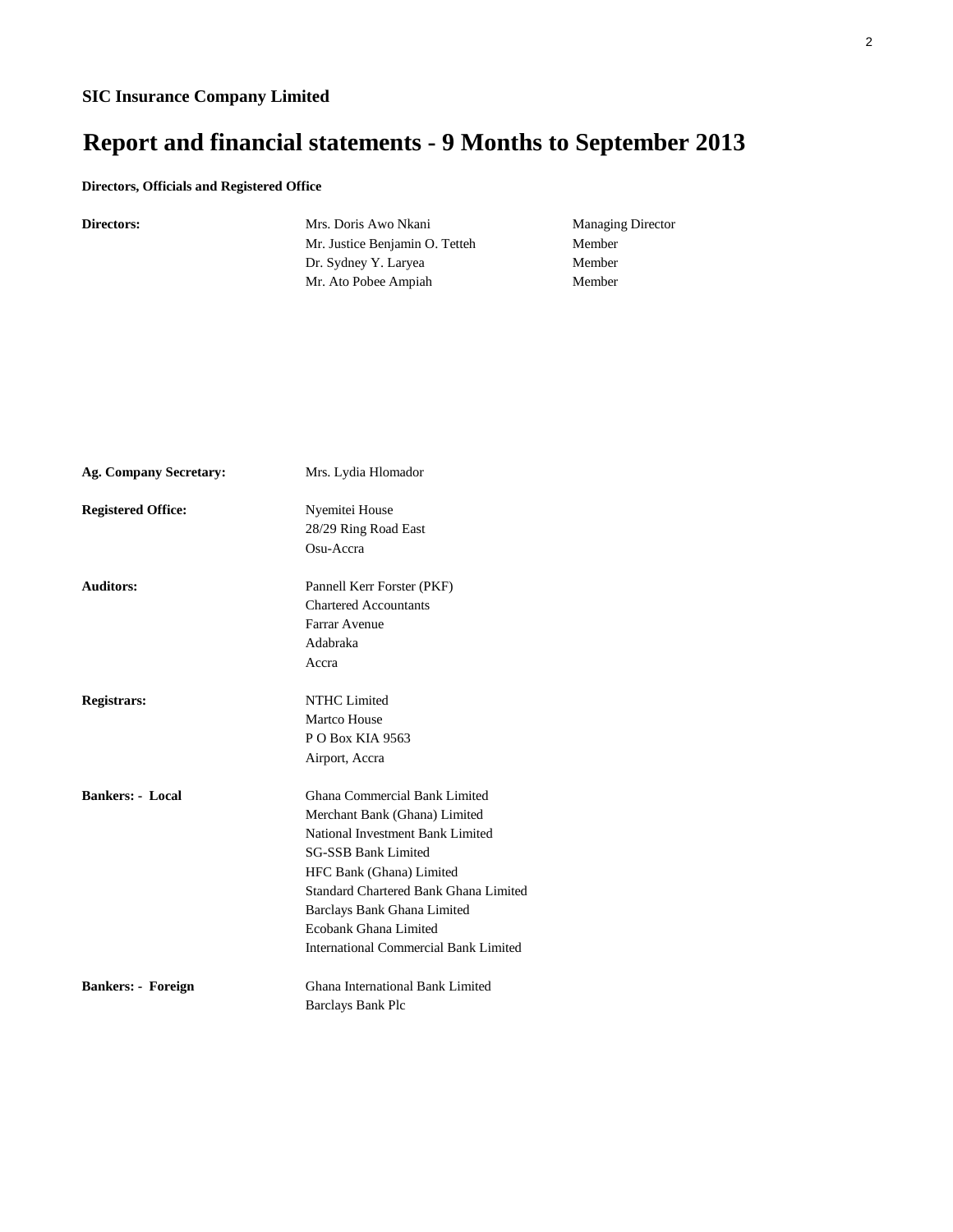# **Directors' report**

The Directors have pleasure in presenting their Report of the company for the Nine Months ended 30 September, 2013.

| 1. | <b>Principal activities</b>                                                          |             |
|----|--------------------------------------------------------------------------------------|-------------|
|    | The company was incorporated to undertake non-life insurance business.               |             |
| 2. | <b>Results for the nine months</b>                                                   | GH¢         |
|    | The balance brought forward on income surplus                                        |             |
|    | account at 1 January was                                                             | 6,358,503   |
|    | To which must be added:                                                              |             |
|    | Profit for the nine months after charging all expenses, depreciation and taxation of | 487,033     |
|    |                                                                                      | 6,845,536   |
|    | From which is made an appropriation to statutory reserve of                          | (2,502,237) |
|    |                                                                                      | 4,343,299   |
|    | Dividend paid                                                                        |             |
|    | Leaving a balance to be carried forward on income surplus account of                 | 4,343,299   |
|    |                                                                                      |             |

### 3. **Nature of business**

There was no change in the nature of the business of the company during the period.

#### 4. **Auditors**

In accordance with section 134(5) of the Companies Code 1963, (Act 179) the auditors, Messrs PFK Ghana continued in office as auditors of the company.

On behalf of the Board

**Managing Director Director**

*Mrs Doris Awo Nkani Dr. Sydney Y. Laryea*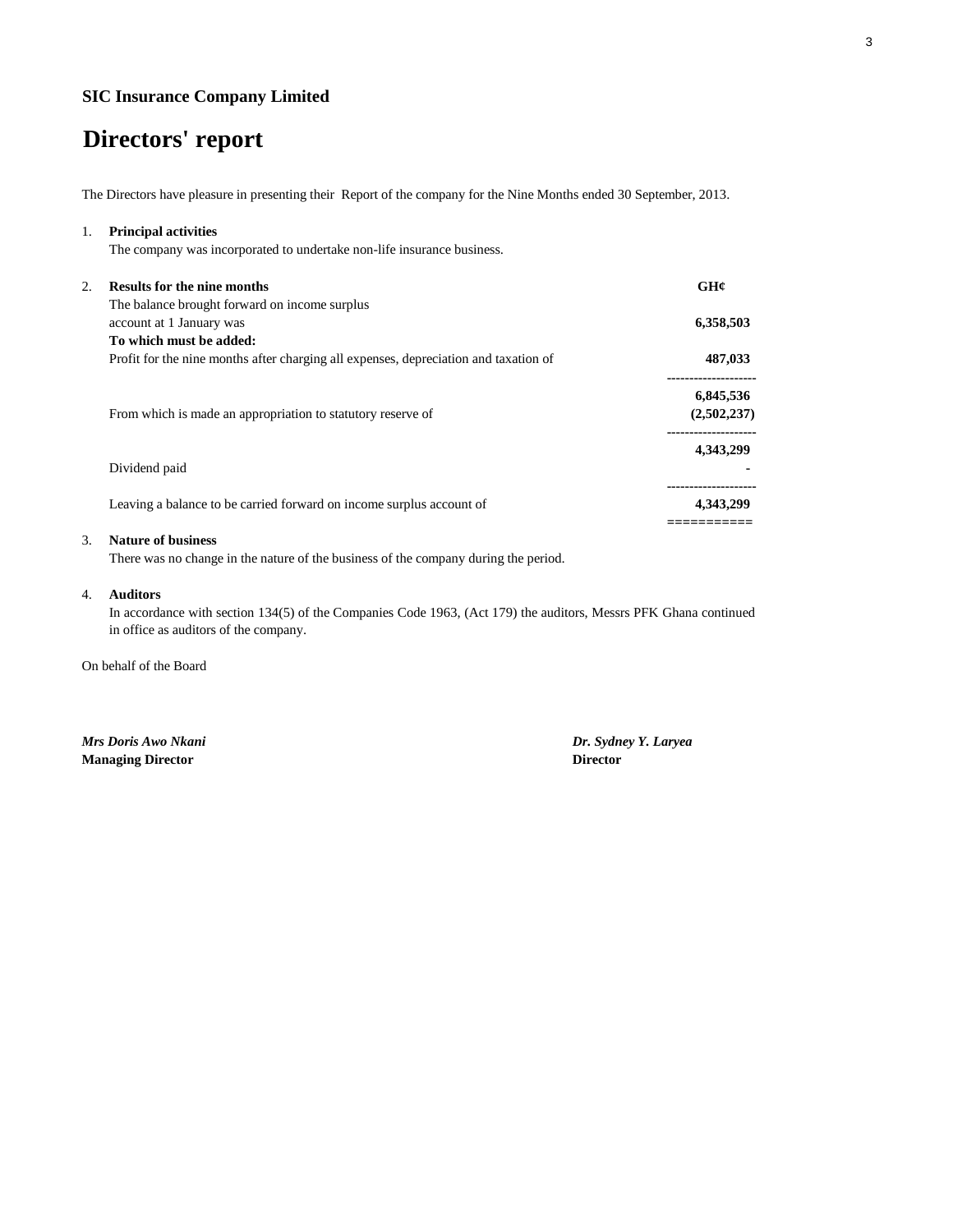### **Financial summary**

|                                               | 2013<br>GH¢    | 2012<br>GH¢    |
|-----------------------------------------------|----------------|----------------|
| Gross premium                                 | 83,407,892     | 73,017,885     |
| Net premium                                   | 64,458,460     | 54,209,869     |
| Claims incurred                               | (18, 434, 294) | (20,702,616)   |
| Commissions                                   | (2,065,742)    | (1,602,290)    |
| Management expenses                           | (29, 612, 762) | (29, 725, 850) |
| <b>Underwriting profit</b>                    | 14,345,661     | 2,179,113      |
| Investment income                             | 3,015,442      | 2,656,311      |
| Other income                                  | 1,271,881      | 1,370,075      |
| Profit before tax                             | 17,563,473     | 7,156,654      |
| Profit after tax                              | 487,033        | (838, 329)     |
| Dividend                                      |                |                |
| <b>Shareholders' funds</b>                    | 70,418,431     | 81,879,802     |
| Net assets                                    | 70,418,431     | 81,879,802     |
| Total assets                                  | 146,864,515    | 140,168,415    |
| Number of shares issued<br>and fully paid for | 195,645,000    | 195,645,000    |
| Earnings per share $(GH\varphi)$              | 0.0025         | (0.0043)       |
| Share price (GH¢)                             | 0.38           | 0.36           |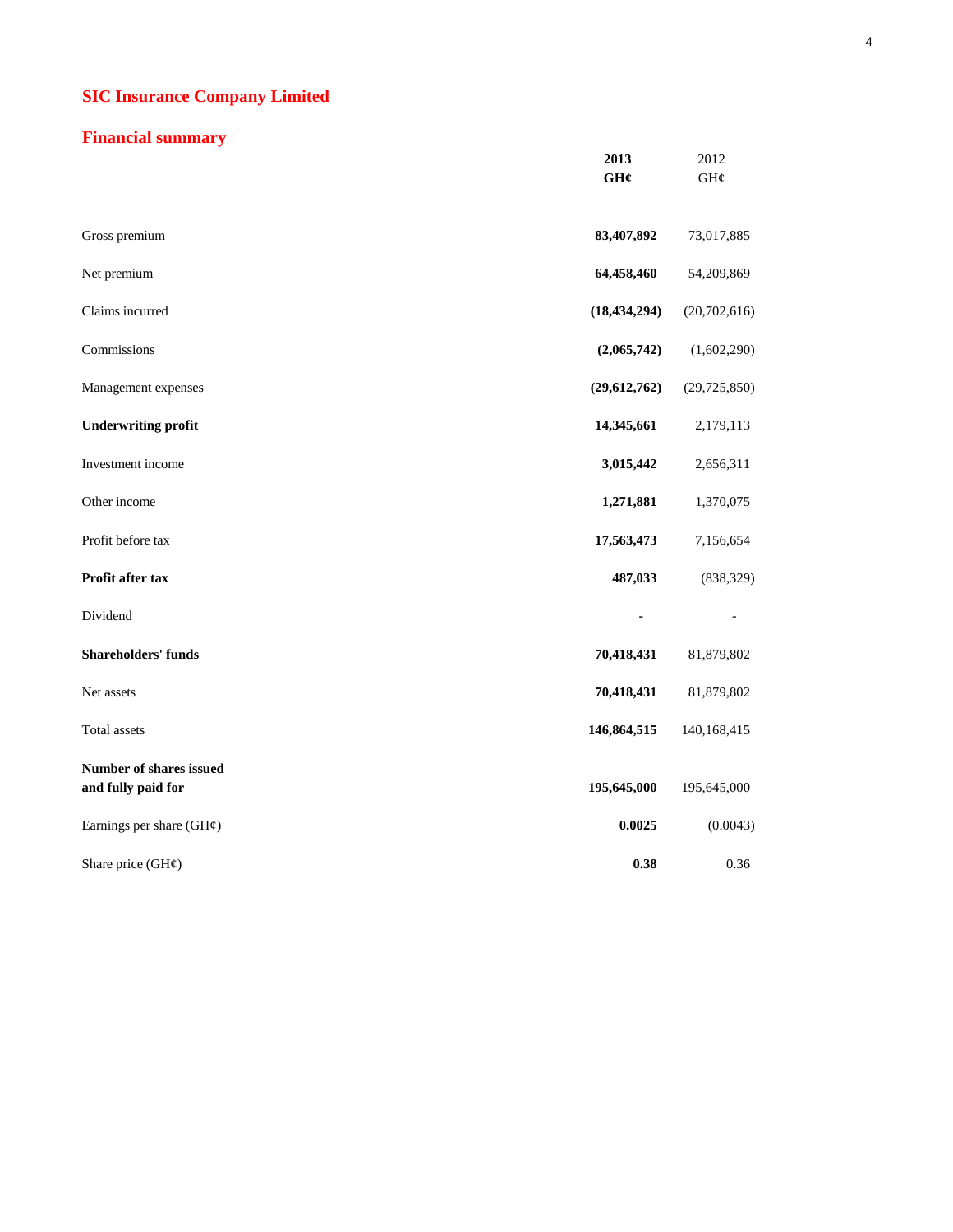# **Statement of directors' responsibilities**

The Ghana Companies Code 1963 (Act 179) requires the directors to prepare financial statements for each quarter which give a true and fair view of the state of affairs of the company at the end of the quarter and of the profit or loss of the company for that quarter.

The directors believe that in preparing the financial statements, they have used appropriate accounting policies, consistently applied and supported by reasonable and prudent judgements and estimates and that all international accounting standards which they consider to be appropriate have been followed.

The directors are responsible for ensuring that the company keeps accounting records which disclose with reasonable accuracy the financial position of the company and which enable them to ensure that the financial statements comply with International Financial Reporting Standards, the Companies Code, 1963 (Act 179) and Insurance Act 2007 (Act 724).

They are also responsible for taking such steps as are reasonable to safeguard the assets of the company and to prevent and detect fraud and other irregularities.

The above statements which should be read in conjunction with the statement of the auditors responsibilities on page 6 is made with a view to distinguishing for shareholders the respective responsibilities of the directors and the auditors in relation to the financial statements.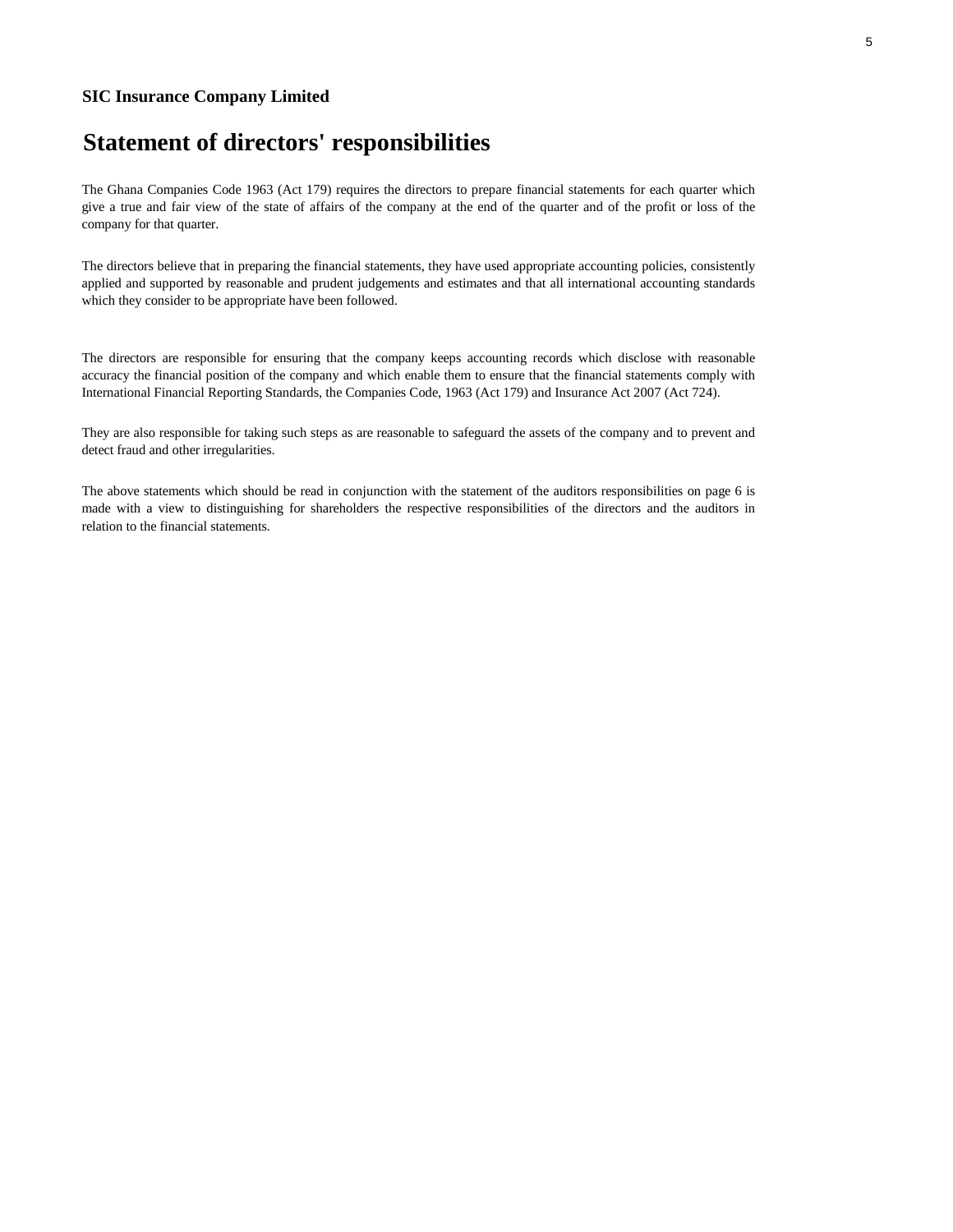# **Independent auditors' report**

### **To the members of SIC Insurance Company Limited**

These financial statements as at 30th September, 2013 and set out on pages 7 - 39, which have been preapared on the basis of the International Financial Reporting Standrds (IFRS) on pages 11 to 25 and other explanatory notes as set out on pages 26 to 39 are not audited, but interim audit shall be carried out after September 2012 and Final Audit carried out after 31st December 2013.

### **Directors' responsibility for the financial statements**

The Directors are responsible for the preparation and fair presentation of these financial statements in accordance with the Companies Code 1963 ( Act 179) and the Insurance Act 2006 (Act 724) and the International Financial Reporting Standards (IFRS). These responsibilities include; designing, implementing and maintaining internal controls relevant to the presentation of Financial statements that are free from material misstatements, whether due to fraud or error; selecting and applying appropriate accounting policies; and making accounting estimates that are reasonable in the circumstances.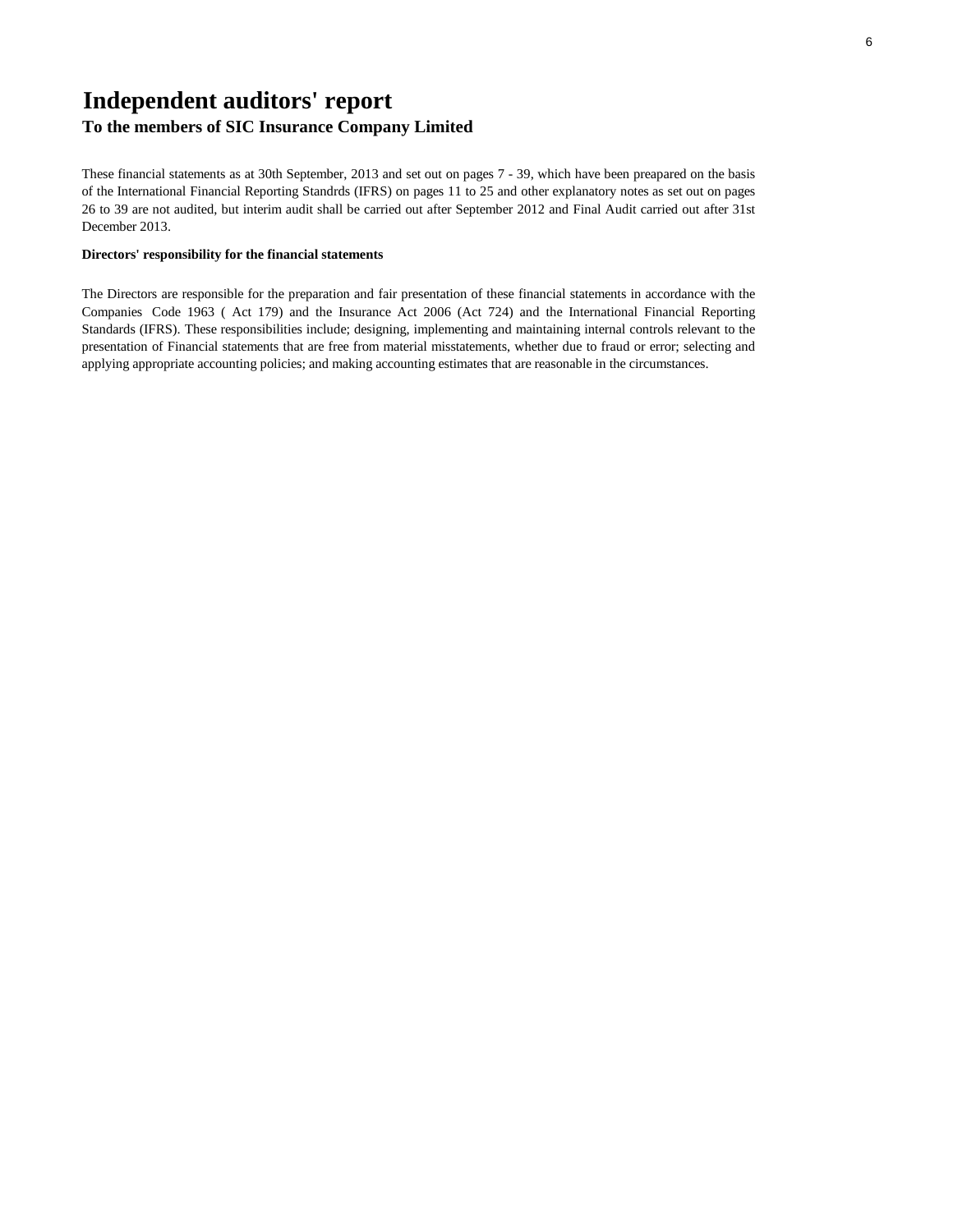## **Income statement**

### **For the Nine Months ended 30th September, 2013**

|                                                        |                 | 2013           | 2012           |
|--------------------------------------------------------|-----------------|----------------|----------------|
|                                                        | <b>Note</b>     | GH¢            | GH¢            |
| Gross premium - Earned                                 | 5b,6            | 83,407,892     | 73,017,885     |
| Less: Re-insurance                                     | 7               | (18,949,432)   | (18,808,016)   |
| Net premium                                            |                 | 64,458,460     | 54,209,869     |
| Claims incurred                                        | $8\phantom{.0}$ | (18, 434, 294) | (20,702,616)   |
| Commissions                                            | 9               | (2,065,742)    | (1,602,290)    |
| Management expenses                                    | 10              | (29,612,762)   | (29, 725, 850) |
| <b>Underwriting profit</b>                             |                 | 14,345,661     | 2,179,113      |
| Investment income                                      | 11              | 3,015,442      | 2,656,311      |
| Other income                                           | 12              | 1,271,881      | 3,702,640      |
| <b>Finance Cost</b>                                    |                 | (1,069,511)    | (1,381,410)    |
| Profit before tax and Eceptional item                  |                 | 17,563,473     | 7,156,654      |
| <b>Exceptional Item :</b><br><b>Bad Debt Write Off</b> |                 | (11,992,475)   | (7,994,983)    |
| <b>Restructuring Expenses</b>                          |                 | (4,903,829)    |                |
| <b>Profit Before tax</b>                               |                 | 667,169        | (838, 329)     |
| Taxation                                               | 18(c)           | (146,777)      |                |
| National Stabilization Levy                            | 18(c)           | (33,358)       |                |
| Profit after tax transferred to                        |                 |                |                |
| Income surplus account                                 |                 | 487,033        | (838, 329)     |
| <b>Basic earnings per share</b>                        | 13              | 0.0025         | (0.0043)       |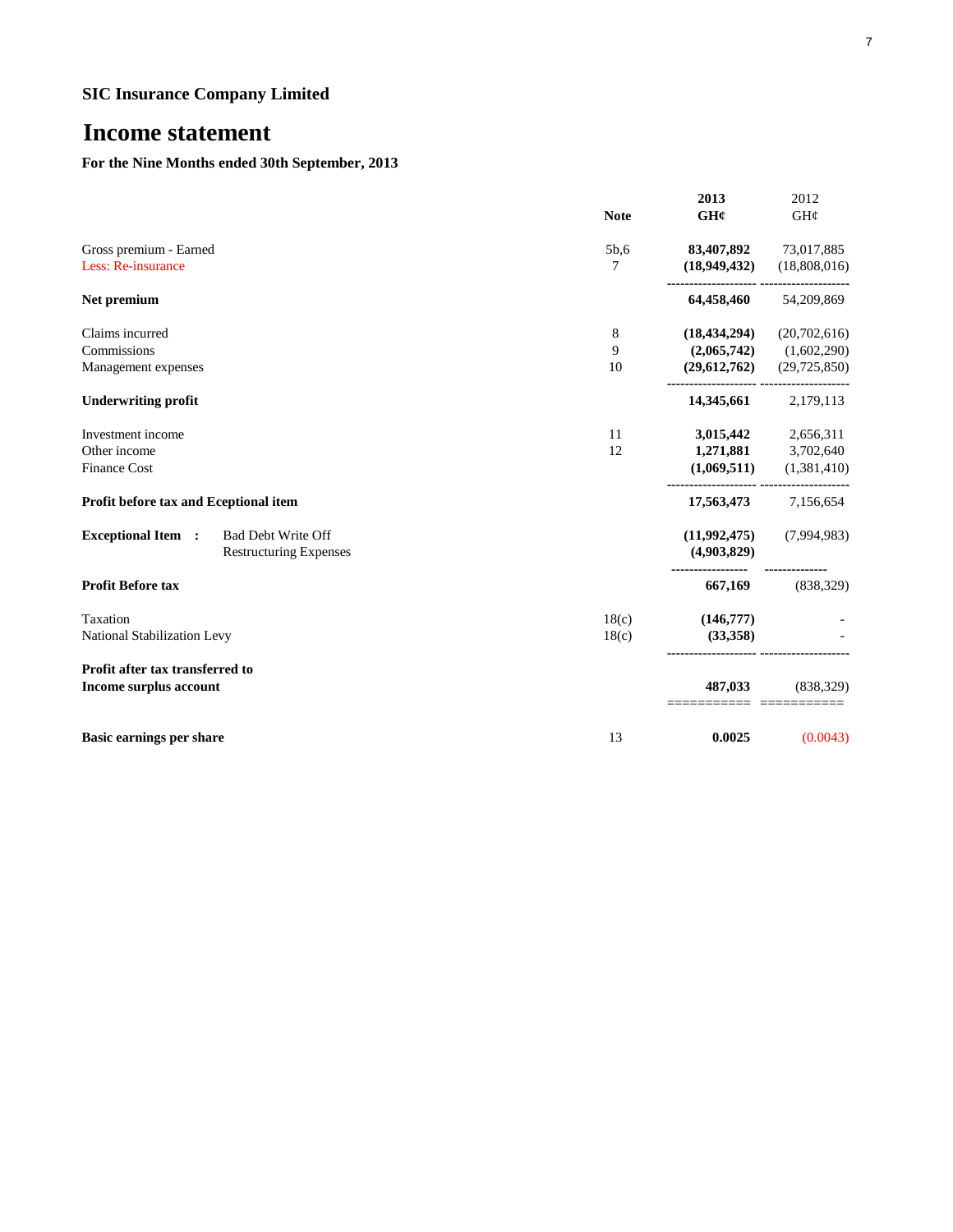## **Statement of changes in shareholders funds**

**As at the Nine Months ended 30th September 2013**

|                                        | Stated<br>capital<br>GH¢ | <b>Income</b><br>surplus<br>account<br>GH¢ | Contingency<br>reserves<br>GH¢ | Capital<br>surplus<br>GH¢ | Available-for<br>sale reserves<br>$GH\mathcal{C}$ | <b>Total</b><br>GH¢ |
|----------------------------------------|--------------------------|--------------------------------------------|--------------------------------|---------------------------|---------------------------------------------------|---------------------|
| Bal. at 1 Jan. 2012                    | 25,000,000               | 21,841,221                                 | 14,892,702                     | 9,316,952                 | 15,385,142                                        | 86,436,017          |
| Total recognised income & exp.         |                          | (838, 329)                                 |                                |                           |                                                   | (838, 329)          |
| Valuation gain on tangible assets      |                          |                                            |                                |                           |                                                   |                     |
| Net gain on available-for-sale invest. |                          |                                            |                                |                           | (239,320)                                         | (239, 320)          |
| Transfer (from)/to reserve             |                          | (2,190,537)                                | 2,190,537                      |                           |                                                   |                     |
| Transfer to equity holders             |                          | (3,478,567)                                |                                |                           |                                                   | (3,478,567)         |
| Bal. at 30 Sept. 2012                  | 25,000,000               | 15,333,789                                 | 17,083,239                     | 9,316,952                 | 15, 145, 822                                      | 81,879,801          |
| Balance at 1 January 2013              | 25,000,000               | 6,358,503                                  | 17,862,463                     | 9,316,952                 | 9,065,056                                         | 67,602,974          |
| Total recognised income & exp.         |                          | 487,033                                    |                                |                           |                                                   | 487,033             |
| Transfer (from)/to reserve             |                          | (2,502,237)                                | 2,502,237                      |                           |                                                   |                     |
| Net gain on available-for-sale invest. |                          |                                            |                                |                           | 2,328,424                                         | 2,328,424           |
| Transfer to equity holders             |                          |                                            |                                |                           |                                                   |                     |
| Bal. at 30 Sept. 2013                  | 25,000,000               | 4,343,299                                  | 20,364,700                     | 9,316,952                 | 11,393,480                                        | 70,418,431          |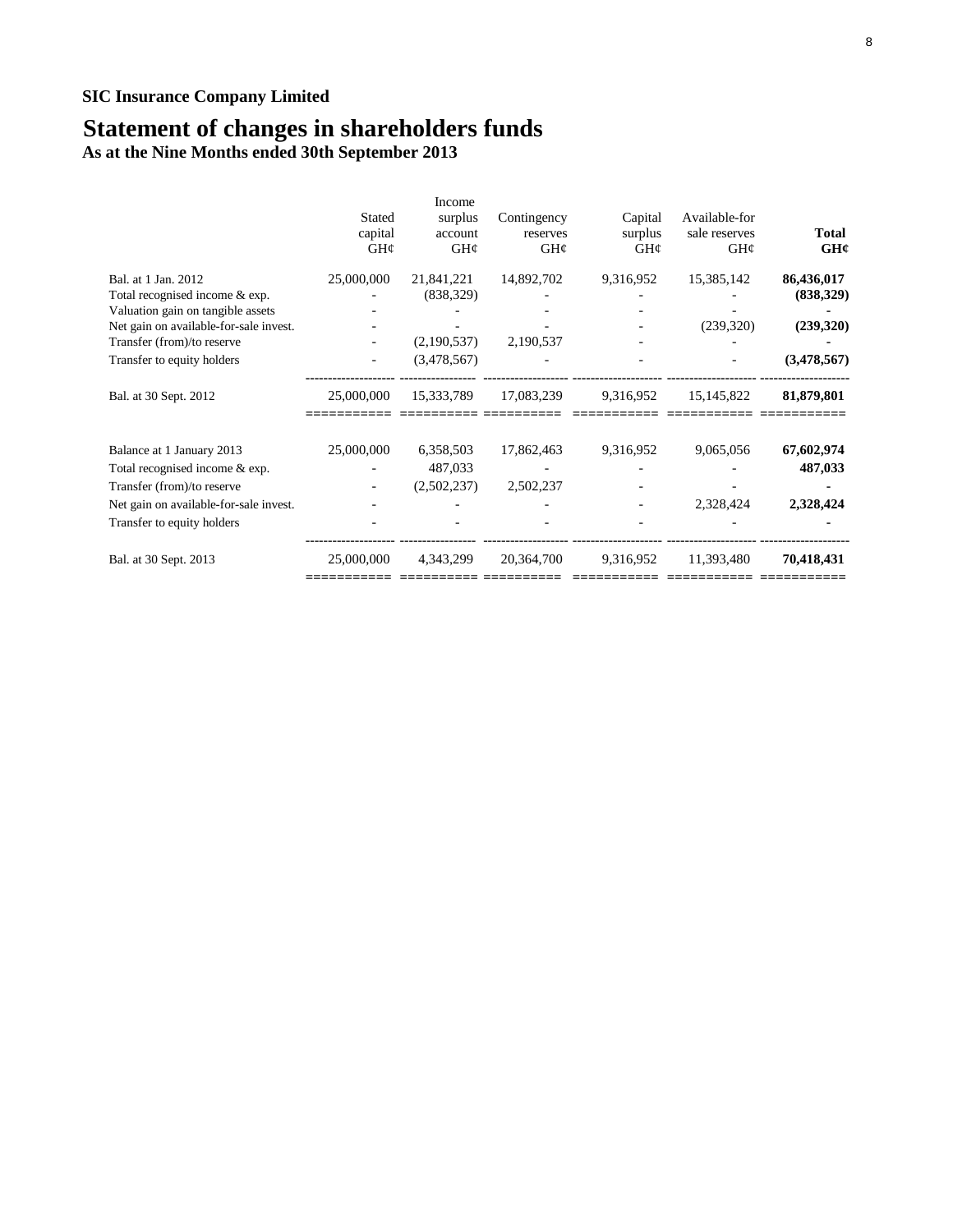## **Balance sheet**

**As at 30th September, 2013**

|                                                      | <b>Note</b>     | 2013<br>GH¢                                         | 2012<br>GH¢             |
|------------------------------------------------------|-----------------|-----------------------------------------------------|-------------------------|
| Stated capital                                       | 19              | 25,000,000                                          | 25,000,000              |
| Capital surplus                                      | 20              | 9,316,952                                           | 9,316,952               |
| Income surplus                                       |                 | 4,343,299                                           | 15,333,789              |
| Contingency reserve                                  | 21              | 20,364,700                                          | 17,083,239              |
| Available-for-sale reserve                           | 22              | 11,393,480<br>------------------------------------- | 15, 145, 822            |
| <b>Shareholders funds</b>                            |                 | 70,418,431<br>===============                       | 81,879,802              |
| <b>Represented by:</b>                               |                 |                                                     |                         |
| Property, plant and equipment                        | 23              | 19,694,453                                          | 19,928,868              |
| Investment properties                                | 24              | 6,085,128                                           | 6,057,186               |
| Intangible assets                                    | 25              | 402,420                                             | 423,699                 |
| Long term investments                                | 26<br>27        | 31,775,307                                          | 37,022,764              |
| Investment in subsidiary<br>Investment in associates | 28              | 1,865,492<br>5,073,215                              | 1,865,492<br>5,073,215  |
|                                                      |                 |                                                     |                         |
|                                                      |                 | 64,896,015                                          | 70,371,224              |
| <b>Current assets</b>                                |                 |                                                     |                         |
| Short term investments                               | 29<br>30        | 12,428,309                                          | 5,408,574               |
| Lease deposit<br>Trade & other receivables           | 31              | 341,692                                             | 429,286<br>49,806,431   |
| Inventories                                          |                 | 46,581,985<br>559,203                               | 754,479                 |
| Unearned reinsurance premium                         |                 | 15,266,940                                          | 11,899,239              |
| Cash and bank balances                               | 34a             | 6,790,371                                           | 1,499,182               |
| <b>Total current assets</b>                          |                 | 81,968,500                                          | 69,797,191              |
|                                                      |                 | -------------------- ----------                     |                         |
| <b>Current liabilities</b>                           |                 |                                                     |                         |
| <b>Bank Overdraft</b>                                | 34 <sub>b</sub> | 6,922,238                                           |                         |
| Unearned premium                                     | 5               | 40,046,020                                          | 29,332,565              |
| Outstanding claims                                   | 8               | 11,734,710                                          | 9,345,751               |
| Trade & other payables<br>Taxation                   | 32<br>18(a)     | 13,020,321<br>1,556,196                             | 16,491,897<br>(392,796) |
| Dividends                                            |                 |                                                     |                         |
| Other current financial liabilities                  | 33              | 240,135                                             | 240,135                 |
| <b>Total current liabilities</b>                     |                 | 73,519,619                                          | 55,017,552              |
| <b>Net current assets</b>                            |                 | 8,448,880                                           | 14,779,638              |
| Other non-current financial liabilities              | 33              | (29,756)                                            | (374, 352)              |
| Deferred tax                                         | 18 <sub>d</sub> | (2,896,707)                                         | (2,896,707)             |
| <b>Total non-current liabilities</b>                 |                 | (2,926,463)                                         | (3,271,059)             |
| <b>Net assets</b>                                    |                 | 70,418,431                                          | 81,879,802              |
|                                                      |                 |                                                     |                         |

**Managing Director** 

*Mrs. Doris Awo Nkani Dr. Sydney Y. Laryea*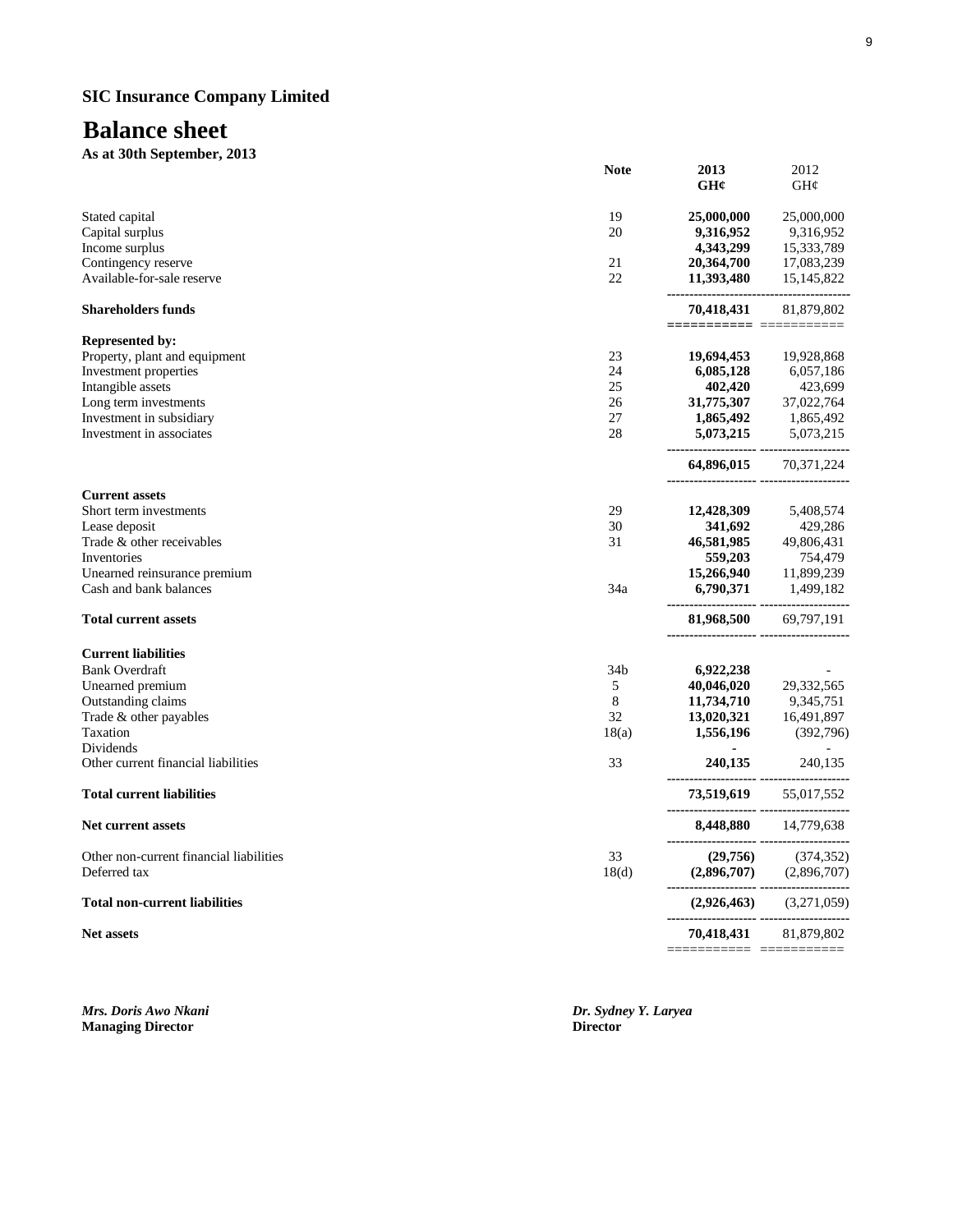## **Cash flow statement**

**For the Nine Months ended 30th September, 2013**

| <b>Operating activities</b>                                 | <b>Note</b> | 2013<br>GH¢                               | 2012<br>GH¢                                                                          |
|-------------------------------------------------------------|-------------|-------------------------------------------|--------------------------------------------------------------------------------------|
| Operating profit before tax                                 |             |                                           | 667,169 (838,329)                                                                    |
|                                                             |             |                                           | 667,169 (838,329)                                                                    |
| Adjustment to reconcile profit before tax to net cash flows |             |                                           |                                                                                      |
| Non-cash:                                                   |             |                                           |                                                                                      |
| Depreciation                                                |             | 1,088,540                                 | 1,361,930                                                                            |
| Amortisation                                                |             | 343,853                                   | 342,058                                                                              |
| Profit on disposal of property, plant & equipment           |             | (196, 569)                                | (45,918)                                                                             |
| Available-for-sale reserves                                 |             | (3,752,342)                               | (2,340,241)                                                                          |
| <b>Interest Received</b>                                    |             | (843,700)                                 | (1,051,179)                                                                          |
| Dividend Received                                           |             | (2,171,742)                               | (1,605,133)                                                                          |
| Working capital adjustments:                                |             |                                           |                                                                                      |
| Decrease/(Increase) in receivables                          |             | 3,224,446                                 | 8,150,602                                                                            |
| Decrease/(Increase) in inventories                          |             |                                           | 195,276 (197,485)                                                                    |
| Decrease/(Increase) in Unearned reinsurance Premium         |             | (3,367,701)                               | 558,910                                                                              |
| Decrease/(Increase) in lease deposits                       |             |                                           | 87,594 1,433,570                                                                     |
| (Decrease)/Increase in trade & other payables               |             | (3,471,576)                               | (6,900,651)                                                                          |
| (Decrease)/Increase in provision for unearned premium       |             | 10,713,455 1,903,787                      |                                                                                      |
| (Decrease)/increase in provision of claims                  |             |                                           | 2,388,959 7,763,160                                                                  |
| (Decrease)/increase in lease obligations                    |             |                                           | $(344,596)$ $(823,972)$                                                              |
| Tax paid                                                    |             |                                           | $(360,334)$ $(1,297,827)$                                                            |
| Net cash used in operating activities                       |             | -------------------- -----------------    | 4,200,731 6,413,283                                                                  |
| <b>Investing activities</b>                                 |             |                                           |                                                                                      |
| Acquisition of property, plant and equipment                |             |                                           | $(351,201)$ $(1,211,837)$                                                            |
| Acquisition of Intangible assets                            |             |                                           |                                                                                      |
| Proceeds from sale of property, plant and equipment         |             | 196,569                                   | $(260,659)$ $(457,612)$<br>45,918                                                    |
|                                                             |             |                                           |                                                                                      |
| Net cash used/flow from investing activities                |             |                                           | $(415,291)$ $(1,623,531)$                                                            |
| <b>Financing activities</b>                                 |             |                                           |                                                                                      |
| (Purchase)/Redemption of long term investments              |             |                                           | $(5,296,407)$ $(5,250,493)$                                                          |
| Investment in subsidiary                                    |             |                                           |                                                                                      |
| Investment in associated company                            |             |                                           |                                                                                      |
| Dividend received                                           |             |                                           |                                                                                      |
| Interest received                                           |             |                                           |                                                                                      |
| Dividend paid                                               |             |                                           | <b>2,171,742</b> 1,605,133<br><b>843,700</b> 1,051,179<br>(3,478,567)<br>(3,478,567) |
| Net cash used in servicing of finance                       |             | (2,280,964)                               | (6,072,748)                                                                          |
|                                                             |             |                                           |                                                                                      |
| Changes in cash and cash equivalent                         |             |                                           | $1,504,476$ $(1,282,995)$                                                            |
| Balance as at 1 January                                     |             | 10,791,966 8,190,752                      |                                                                                      |
| Cash & Cash equivalent at 30 September                      |             | 12,296,442 6,907,756<br>================= |                                                                                      |
| Analysis of changes in cash and cash equivalent             |             |                                           |                                                                                      |
| Cash and bank                                               |             | 6,790,371                                 | 1,499,182                                                                            |
| <b>Bank Overdraft</b>                                       |             | (6,922,238)                               |                                                                                      |
| Short term investments                                      |             | 12,428,309                                | 5,408,574                                                                            |
|                                                             | 34          | 12,296,442                                | 6,907,756                                                                            |
|                                                             |             | ====================                      |                                                                                      |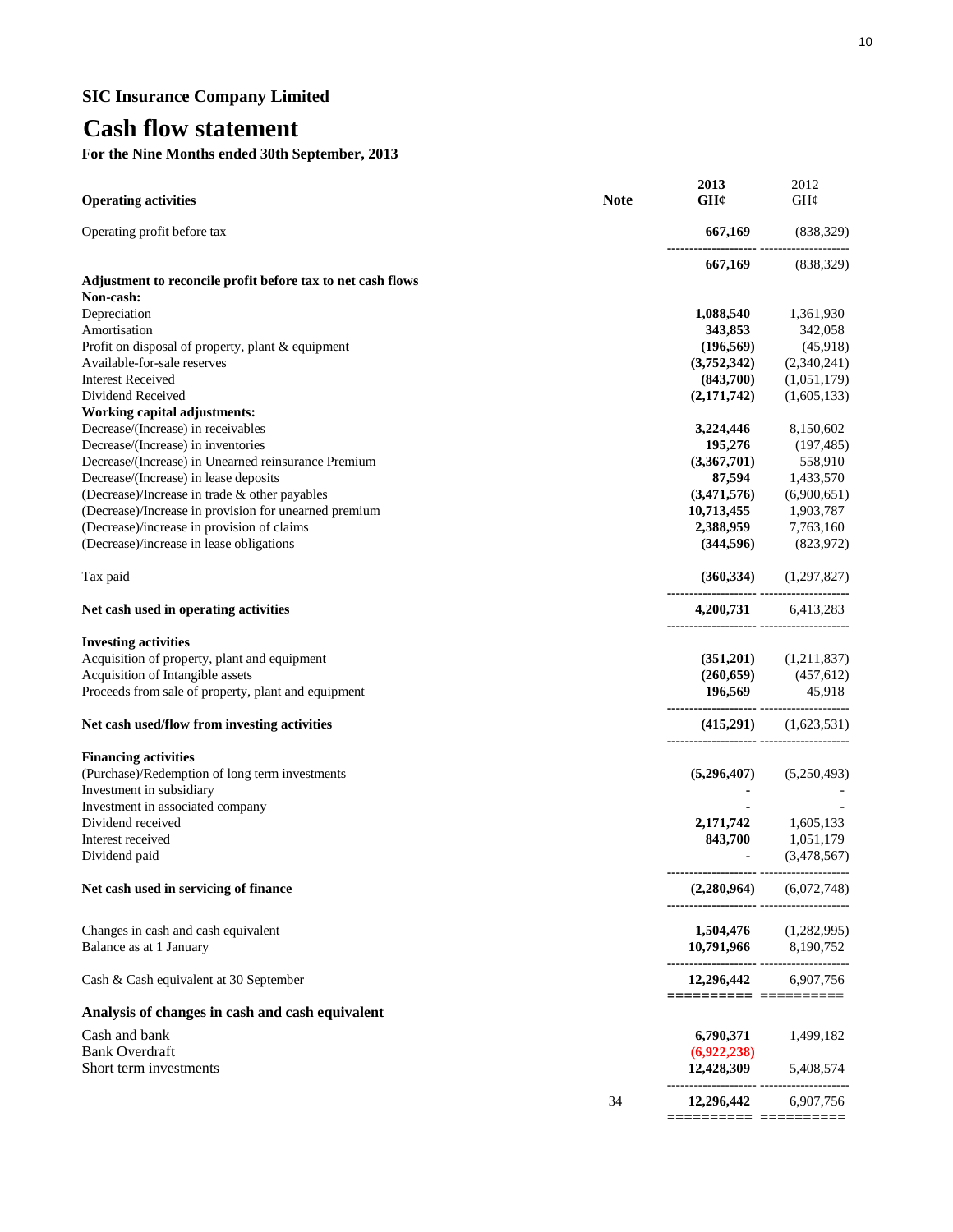## **Notes to the financial statements**

**For the Nine Months ended 30th September, 2013**

#### **1. Reporting Entity**

SIC Insurance Company Limited underwrite non-life insurance risks, The company also issues a diversified portfolio of investment services to provide its customers with asset management solutions for their savings and retirement needs as well as undertaking brokerage services. The Company is a limited liability company incorporated and domiciled in Ghana, with its registered office at Nyemitei House 28/29 Ring Road East Osu-Accra. SIC Insurance Company Limited has a primary listing on the Ghana Stock Exchange.

#### **2. Basis of preparation**

#### **(a) Statement of compliance**

The financial statements are prepared in compliance with International Financial Reporting Standards (IFRS) and Interpretations of those Standards, as adopted by the International Accounting Standards Board and applicable legislation. These are the company's first set of financial statements prepared in accordance with IFRS and IFRS 1 has been applied. In accordance with the transitional requirements of these standards, the company has provided full comparative information.

The following accounting standards, interpretations and amendments to published accounting standards that impact the operations of the company were adopted:

IFRS 1 First time adoption of IFRS; IFRS 4 Insurance contracts; IFRS 7 Financial Instruments: Disclosures (effective 1 January 2007) IAS 1 (Revised), Presentation of financial statements (added disclosures about an entity's capital and other disclosures) IAS 14 Segment reporting; IAS 16 Property, plant and equipment; IAS 17 Leases; IAS 18 Revenue; IAS19 (Amendment), Employee benefits IAS 21 (Amendment), The effects of changes in foreign exchange rates; IAS 24 (Amendment), Related party disclosures; IAS 32 (Amendment), Financial instruments: disclosure and presentation; IAS 36 Impairment of assets; IAS 37 Provisions, contingent liabilities and contingent assets; IAS 38 Intangible assets; IAS 39 (Amendment), Financial instruments: recognition and measurement; and IAS 40 Investment properties.

#### **(b) Basis of measurement**

The financial statements have been prepared on the historical cost basis except for available-for-sale financial assets are measured at fair value, financial assets held at fair value through profit and loss, investment property is measured at fair value, retirement benefit obligations and other long term employee benefit are measured at net present value, financial assets and liabilities initially recognised at fair value.

#### **(c) Use of estimates and judgement**

The preparation of financial statements in conformity with IFRS requires management to make judgements, estimates and assumptions that affect the application of accounting policies and the reported amounts of assets, liabilities, income and expenses. Actual results may differ from these estimates. Estimates and underlying assumptions are reviewed on an ongoing basis. Revisions to accounting estimates are recognised in the period in which the estimate is revised if the revision affects only that period or in the period of the revision and the future periods if the revision affects both current and future periods.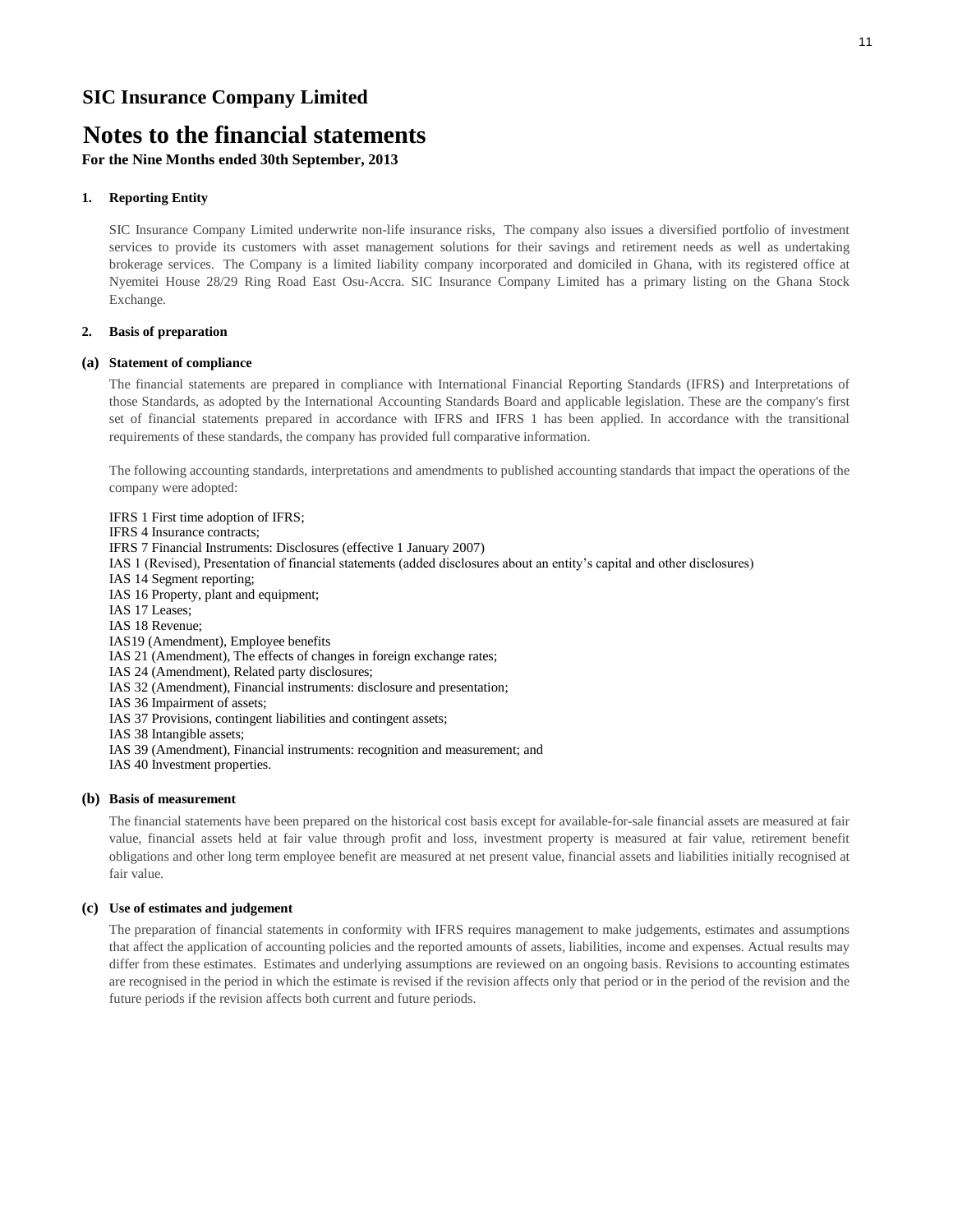**For the Nine Months ended 30th September, 2013**

#### **3. Significant accounting policies**

The accounting policies set out below have been applied consistently to all periods presented in these financial statements by the company:

#### **(a) Consolidation**

#### i). *Subsidiaries:*

Subsidiaries are all entities over which the company has the power to govern the financial and operating policies generally accompanying a shareholding of more than one half of the voting rights. The existence and effect of potential voting rights that are currently exercisable or convertible are considered when assessing whether the company controls another entity. Subsidiaries are fully consolidated from the date on which control is transferred to the company. They are de-consolidated from the date on which control ceases.

The company uses the purchase method of accounting to account for the acquisition of subsidiaries. The cost of an acquisition is measured as the fair value of the assets given, equity instruments issued and liabilities incurred or assumed at the date of exchange, plus costs directly attributable to the acquisition. Identifiable assets acquired and liabilities and contingent liabilities assumed in a business combination are measured initially at their fair values at the acquisition date, irrespective of the extent of any minority interest. The excess of the cost of acquisition over the fair value of the company's share of the identifiable net assets acquired is recorded as goodwill. If the cost of acquisition is less than the fair value of the net assets of the subsidiary acquired, the difference is recognised directly in the income statement.

Intra-company transactions, balances and unrealised gains on intra-company transactions are eliminated. Unrealised losses are also eliminated unless the transaction provides evidence of an impairment of the asset transferred. Subsidiaries' accounting policies have been changed where necessary to ensure consistency with the policies adopted by the company.

#### ii). *Associates:*

Associates are all entities over which the company has significant influence but not control, generally accompanying a shareholding of between 20% and 50% of the voting rights. Investments in associates are accounted for by the equity method of accounting and are initially recognised at cost. The company's investment in associates includes goodwill (net of any accumulated impairment loss) identified on acquisition (see Note 29).

The company's share of its associates' post-acquisition profits or losses is recognised in the income statement, and its share of postacquisition movements in reserves is recognised in reserves. The cumulative post-acquisition movements are adjusted against the carrying amount of the investment. When the company's share of losses in an associate equals or exceeds its interest in the associate, including any other unsecured receivables, the company does not recognise further losses, unless it has incurred obligations or made payments on behalf of the associate.

Unrealised gains on transactions between the company and its associates are eliminated to the extent of the company's interest in the associates. Unrealised losses are also eliminated unless the transaction provides evidence of an impairment of the asset transferred. Associates' accounting policies have been changed where necessary to ensure consistency with the policies adopted by the company.

#### **(b) Segment reporting**

A business segment is a company of assets and operations engaged in providing products or services that are subject to risks and returns that are different from those of other business segments. A geographical segment is engaged in providing products or services within a particular economic environment that are subject to risks and return that are different from those of segments operating in other economic environments.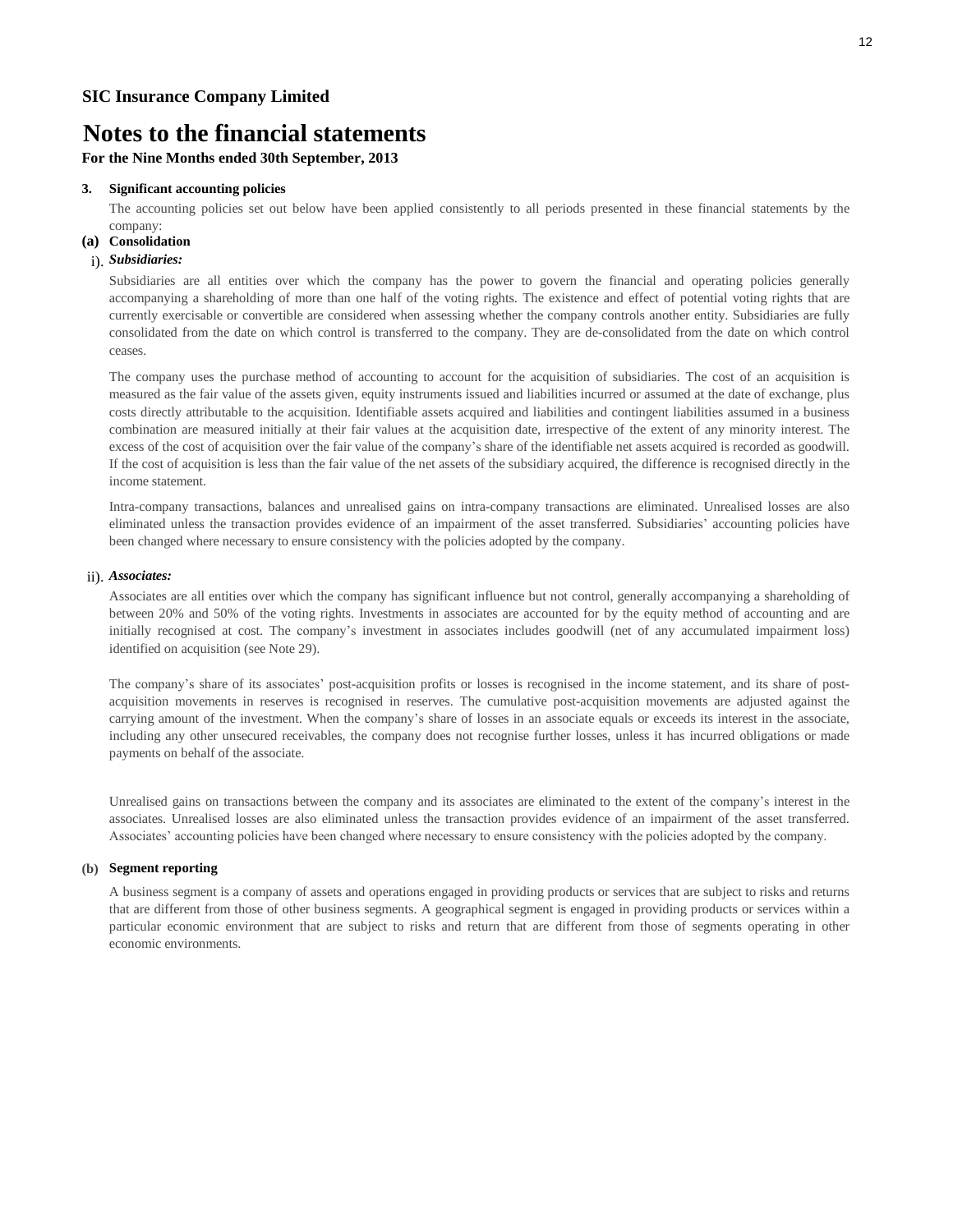**For the Nine Months ended 30th September, 2013**

#### **(c) Foreign currency translation**

#### i). *Functional and presentation currency:*

Items included in the financial statements of the company are measured using the currency of the primary economic environment in which the entity operates (the 'functional currency'). The financial statements are presented in thousands of cedis, which is the company's presentation currency.

#### ii). *Transactions and balances:*

Foreign currency transactions are translated into the functional currency using the exchange rates prevailing at the dates of the transactions. Foreign exchange gains and losses resulting from the settlement of such transactions and from the translation at year-end exchange rates of monetary assets and liabilities denominated in foreign currencies are recognised in the income statement, except when deferred in equity as qualifying cash flow hedges and qualifying net investment hedges.

Translation differences on non-monetary items, such as equities held at fair value through profit or loss, are reported as part of the fair value gain or loss. Translation differences on non-monetary items, such as equities classified as available-for-sale financial assets, are included in the fair value reserve in equity.

#### iii). *Exchange differences*

The results and financial position of the company's functional currency which is not different from the presentation currency are translated into the presentation currency as follows:

(i) assets and liabilities for each balance sheet presented are translated at the closing rate at the date of that balance sheet;

(ii) income and expenses for each income statement are translated at average exchange rates (unless this average is not a reasonable approximation of the cumulative effect of the rates prevailing on the transaction dates, in which case income and expenses are translated at the dates of the transactions); and

#### (iii) all resulting exchange differences are recognised as a separate component of equity.

Exchange differences arising from the translation of the net investment and of borrowings and other currency instruments designated as hedges of such investments, are taken to shareholders' equity.

#### **(d) Property, plant and equipment**

Land and buildings comprise mainly outlets and offices occupied by the company. Land and buildings are shown at fair value, based on periodic, but at least triennial, valuations by external independent appraisers, less subsequent depreciation for buildings. Any accumulated depreciation at the date of revaluation is eliminated against the gross carrying amount of the asset, and the net amount is restated to the revalued amount of the asset. All other property, plant and equipment are stated at historical cost less depreciation. Historical cost includes expenditure that is directly attributable to the acquisition of the items. Cost may also include transfers from equity of any gains/losses on qualifying cash flow hedges of foreign currency purchases of property, plant and equipment.

Subsequent costs are included in the asset's carrying amount or recognised as a separate asset, as appropriate, only when it is probable that future economic benefits associated with the item will flow to the company and the cost of the item can be measured reliably. All other repairs and maintenance are charged to the income statement during the financial period in which they are incurred.

Increases in the carrying amount arising on revaluation of land and buildings are credited to the revaluation surplus in shareholders' equity. Decreases that offset previous increases of the same asset are charged against fair value reserves directly in equity; all other decreases are charged to the income statement. Each year, the difference between depreciation based on the revalued carrying amount of the asset charged to the income statement and depreciation based on the asset's original cost, net of any related deferred income tax, is transferred from the revaluation surplus to retained earnings.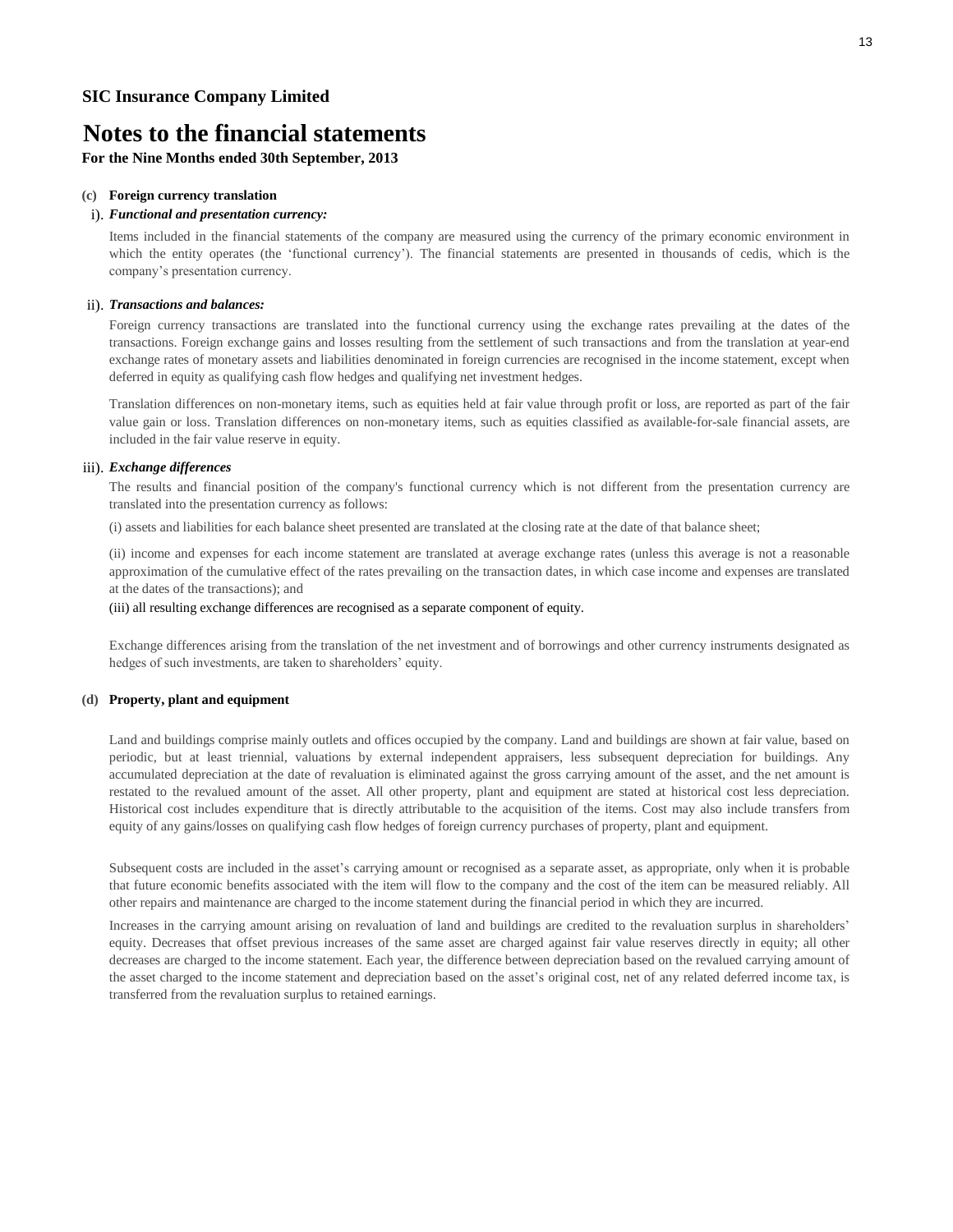## **Notes to the financial statements**

### **For the Nine Months ended 30th September, 2013**

Land is not depreciated. Depreciation on other assets is calculated using the straight-line method to allocate their cost or revalued amounts to their residual values over their estimated useful lives, as follows:

| $^{\prime\prime}$ |
|-------------------|
| $^{\prime\prime}$ |
| $^{\prime\prime}$ |
| $^{\prime\prime}$ |
| $^{\prime\prime}$ |
|                   |

#### Leasehold properties are amortised over the life of the lease.

The assets' residual values and useful lives are reviewed at each balance sheet date and adjusted if appropriate.

Gains and losses on disposals are determined by comparing proceeds with carrying amount. These are included in the income statement. When revalued assets are sold, the amounts included in the revaluation surplus are transferred to retained earnings.

#### **(e) Investment properties**

Property held for long-term rental yields that is not occupied by the departments of the company is classified as investment property.

Investment property comprises freehold land and buildings. It is carried at fair value. Fair value is based on active market prices, adjusted, if necessary, for any difference in the nature, location or condition of the specific asset. If this information is not available, the company uses alternative valuation methods such as discounted cash flow projections or recent prices on less active markets. These valuations are reviewed annually by an independent valuation expert. Investment property that is being redeveloped for continuing use as investment property, or for which the market has become less active, continues to be measured at fair value.

#### Changes in fair values are recorded in the income statement.

Property located on land that is held under operating lease is classified as investment property as long as it is held for long-term rental yields and is not occupied by the company. The initial cost of the property is the lower of the fair value of the property and the present value of the minimum lease payments. The property is carried at fair value after initial recognition.

If an investment property becomes owner-occupied, it is reclassified as property, plant and equipment, and its fair value at the date of reclassification becomes its cost for subsequent accounting purposes.

If an item of property, plant and equipment becomes an investment property because its use has changed, any difference arising between the carrying amount and the fair value of this item at the date of transfer is recognised in equity as a revaluation of property, plant and equipment. However, if a fair value gain reverses a previous impairment loss, the gain is recognised in the income statement. Upon the disposal of such investment property, any surplus previously recorded in equity is transferred to retained earnings; the transfer is not made through the income statement.

#### **(f) Investment**

The company classifies its investments into the following categories: financial assets at fair value through profit or loss, loans and receivables, held-to-maturity financial assets and available-for-sale financial assets. The classification depends on the purpose for which the investments were acquired. Management determines the classification of its investments at initial recognition and re-evaluates this at every reporting date.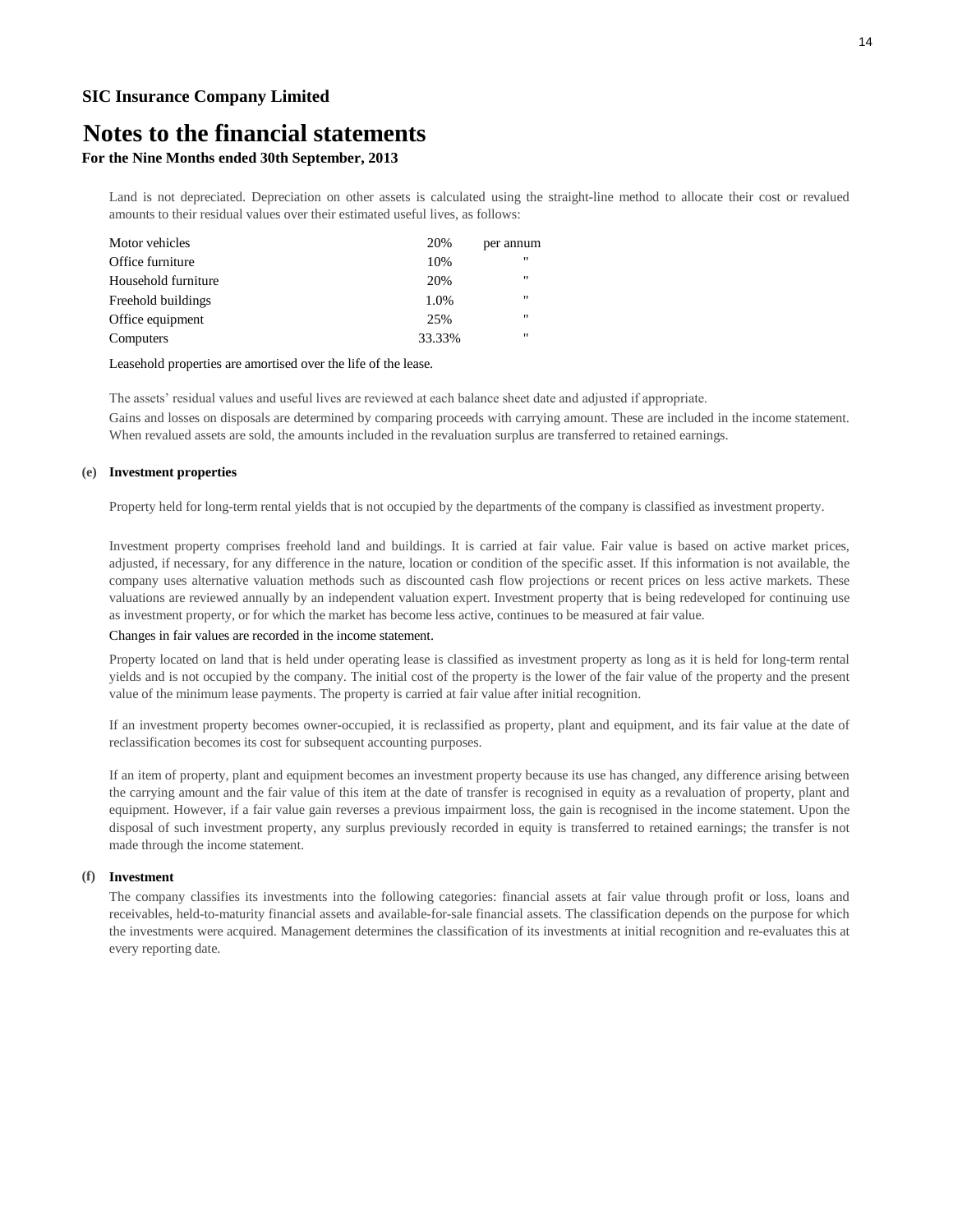## **Notes to the financial statements**

### **For the Nine Months ended 30th September, 2013**

#### i). *Financial assets at fair value through income:*

This category has two sub-categories: financial assets held for trading and those designated at fair value through profit or loss at inception. A financial asset is classified into this category at inception if acquired principally for the purpose of selling in the short term, if it forms part of a portfolio of financial assets in which there is evidence of short term profit-taking, or if so designated by management.

#### ii). *Receivables:*

Receivables are non-derivative financial assets with fixed or determinable payments that are not quoted in an active market other than those that the company intends to sell in the short term or that it has designated as at fair value through income or available-for-sale. Receivables arising from insurance contracts are also classified in this category and are reviewed for impairment as part of the impairment review of receivables.

#### iii). *Held-to-maturity financial assets:*

Held-to-maturity financial assets are non-derivative financial assets with fixed or determinable payments and fixed maturities –other than those that meet the definition of loans and receivables – that the company's management has the positive intention and ability to hold to maturity.

#### iv). *Available-for-sale financial assets:*

Available-for-sale financial assets are non-derivative financial assets that are either designated in this category or not classified in any of the other categories.

Regular way purchases and sales of investments are recognised on trade date – the date on which the company commits to purchase or sell the asset. Investments are initially recognised at fair value plus, in the case of all financial assets not carried at fair value through profit or loss, transaction costs that are directly attributable to their acquisition. Investments are derecognised when the rights to receive cash flows from the investments have expired or where they have been transferred and the company has also transferred substantially all risks and rewards of ownership.

Available-for-sale financial assets and financial assets at fair value through profit or loss are subsequently carried at fair value. Receivables and held-to-maturity financial assets are carried at amortised cost using the effective interest method. Realised and unrealised gains and losses arising from changes in the fair value of the 'financial assets at fair value through profit or loss' category are included in the income statement in the period in which they arise. Unrealised gains and losses arising from changes in the fair value of non-monetary securities classified as available-for-sale are recognised in equity. When securities classified as available-for-sale are sold or impaired, the accumulated fair value adjustments are included in the income statement as net realised gains/losses on financial assets.

The fair values of quoted investments are based on current bid prices. If the market for a financial asset is not active, the company establishes fair value by using valuation techniques. These include the use of recent arm's length transactions, reference to other instruments that are substantially the same, discounted cash flow analysis and option pricing models.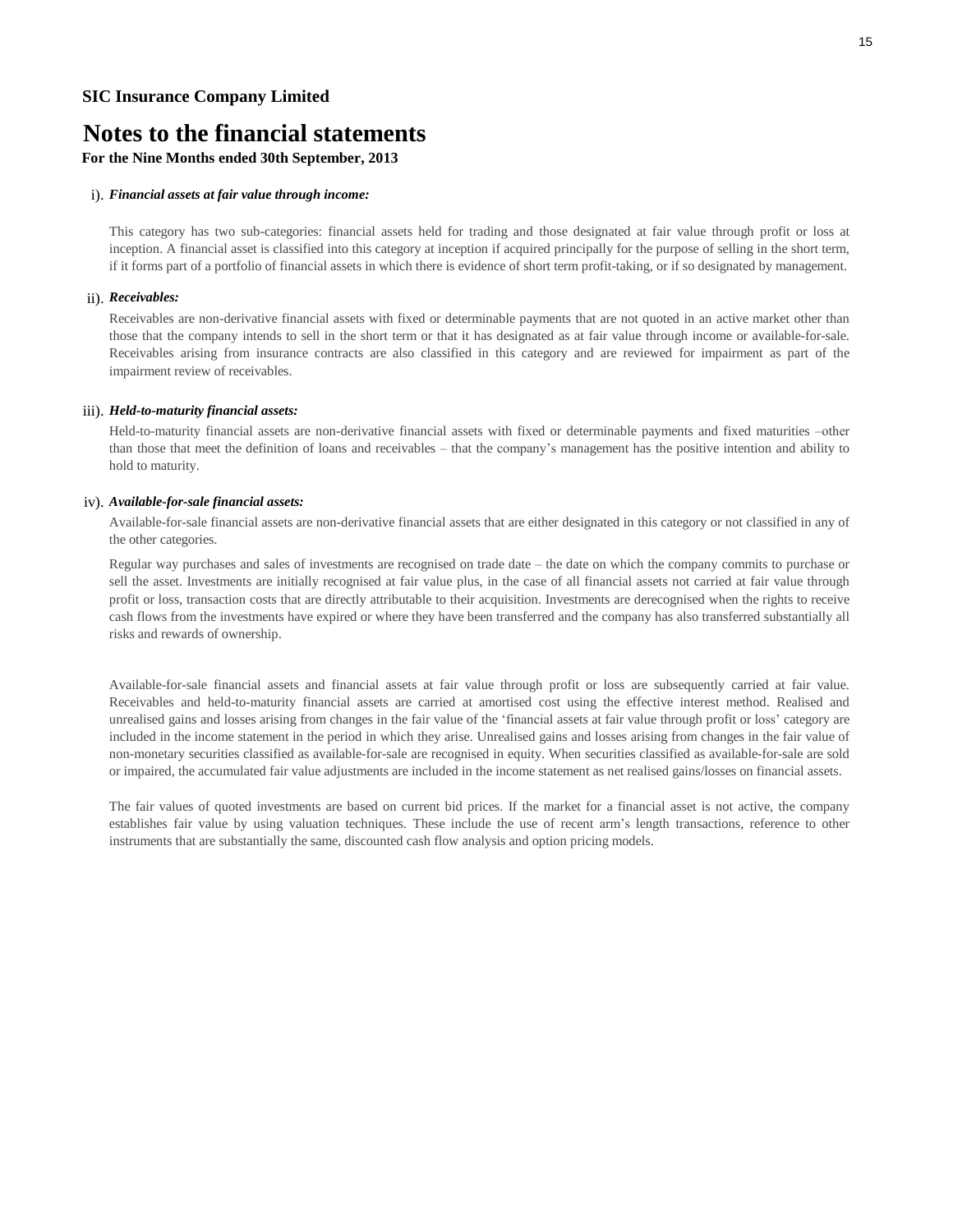### **For the Nine Months ended 30th September, 2013 - Continued**

#### **(g) Impairment of assets**

#### i). *Financial assets carried at amortised cost:*

The company assesses at each balance sheet date whether there is objective evidence that a financial asset or company of financial assets is impaired. A financial asset or company of financial assets is impaired and impairment losses are incurred only if there is objective evidence of impairment as a result of one or more events that have occurred after the initial recognition of the asset (a 'loss event') and that loss event (or events) has an impact on the estimated future cash flows of the financial asset or company of financial assets that can be reliably estimated. Objective evidence that a financial asset or company of assets is impaired includes observable data that comes to the attention of the company about the following events:

(i) significant financial difficulty of the issuer or debtor;

(ii) a breach of contract, such as a default or delinquency in payments;

(iii) it becoming probable that the issuer or debtor will enter bankruptcy or other financial reorganisation;

(iv) the disappearance of an active market for that financial asset because of financial difficulties; or

(vi) observable data indicating that there is a measurable decrease in the estimated future cash flow from a company of financial assets since the initial recognition of those assets, although the decrease cannot yet be identified with the individual financial assets in the company, including:

- Adverse changes in the payment status of issuers or debtors in the company; or
- National or local economic conditions that correlate with defaults on the assets in the company.

The company first assesses whether objective evidence of impairment exists individually for financial assets that are individually significant. If the company determines that no objective evidence of impairment exists for an individually assessed financial asset, whether significant or not, it includes the asset in a company of financial assets with similar credit risk characteristics and collectively assesses them for impairment. Assets that are individually assessed for impairment and for which an impairment loss is or continues to be recognised are not included in a collective assessment of impairment.

If there is objective evidence that an impairment loss has been incurred on loans and receivables or held-to-maturity investments carried at amortised cost, the amount of the loss is measured as the difference between the asset's carrying amount and the present value of estimated future cash flows (excluding future credit losses that have been incurred) discounted at the financial asset's original effective interest rate. The carrying amount of the asset is reduced through the use of an allowance account and the amount of the loss is recognised in the income statement. If a held-to-maturity investment or a loan has a variable interest rate, the discount rate for measuring any impairment loss is the current effective interest rate determined under contract. As a practical expedient, the company may measure impairment on the basis of an instrument's fair value using an observable market price.

For the purpose of a collective evaluation of impairment, financial assets are companied on the basis of similar credit risk characteristics (i.e., on the basis of the company's grading process that considers asset type, industry, geographical location, past-due status and other relevant factors). Those characteristics are relevant to the estimation of future cash flows for companies of such assets by being indicative of the issuer's ability to pay all amounts due under the contractual terms of the debt instrument being evaluated. If in a subsequent period, the amount of the impairment loss decreases and the decrease can be related objectively to an event occurring after the impairment was recognised (such as improved credit rating), the previously recognised impairment loss is reversed by adjusting the allowance account. The amount of the reversal is recognised in the income statement.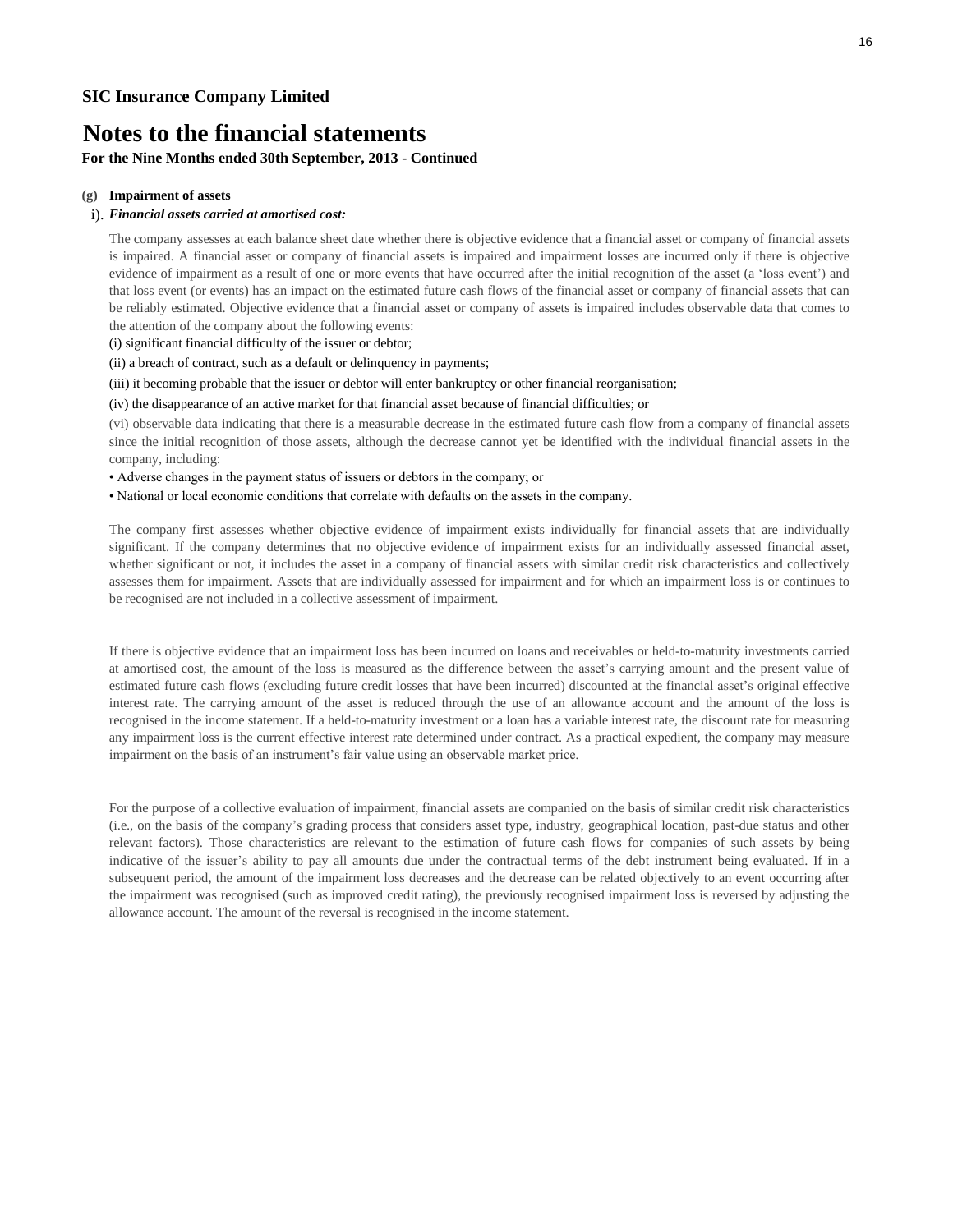### **For the Nine Months ended 30th September, 2013 - Continued**

#### ii). *Financial assets carried at fair value:*

The company assesses at each balance sheet date whether there is objective evidence that an available-for-sale financial asset is impaired, including in the case of equity investments classified as available for sale, a significant or prolonged decline in the fair value of the security below its cost. If any such evidence exists for available-for-sale financial assets, the cumulative loss – measured as the difference between the acquisition cost and current fair value, less any impairment loss on the financial asset previously recognised in profit or loss – is removed from equity and recognised in the income statement. Impairment losses recognised in the income statement on equity instruments are not subsequently reversed. The impairment loss is reversed through the income statement, if in a subsequent period the fair value of a debt instrument classified as available for sale increases and the increase can be objectively related to an event occurring after the impairment loss was recognised in profit or loss.

#### iii). *Impairment of other non-financial assets:*

Assets that have an indefinite useful life are not subject to amortisation and are tested annually for impairment. Assets that are subject to amortisation are reviewed for impairment whenever events or changes in circumstances indicate that the carrying amount may not be recoverable. An impairment loss is recognised for the amount by which the asset's carrying amount exceeds its recoverable amount. The recoverable amount is the higher of an asset's fair value less costs to sell and value in use. For the purposes of assessing impairment, assets are companied at the lowest levels for which there are separately identifiable cash flows (cash-generating units).

#### **(h) Offsetting financial instruments**

Financial assets and liabilities are offset and the net amount reported in the balance sheet only when there is a legally enforceable right to offset the recognised amounts and there is an intention to settle on a net basis, or to realise the asset and settle the liability simultaneously.

#### **(i) Cash and cash equivalents**

Cash and cash equivalents includes cash in hand, deposits held at call with banks, other short-term highly liquid investments with original maturities of three months or less, and bank overdrafts.

#### **(j) Share capital**

Shares are classified as equity when there is no obligation to transfer cash or other assets. Incremental costs directly attributable to the issue of equity instruments are shown in equity as a deduction from the proceeds, net of tax. Incremental costs directly attributable to the issue of equity instruments as consideration for the acquisition of a business are included in the cost of acquisition.

Where any investor purchases the Company's equity share capital (treasury shares), the consideration paid, including any directly attributable incremental costs (net of income taxes), is deducted from equity attributable to the Company's equity holders. Where such shares are subsequently sold, reissued or otherwise disposed of, any consideration received is included in equity attributable to the Company's equity holders, net of any directly attributable incremental transaction costs and the related income tax effects.

#### **(k) Insurance and investment contracts - classification**

#### The company issues contracts that transfer insurance risk or financial risk or both.

Insurance contracts are those contracts that transfer significant insurance risk. Such contracts may also transfer financial risk. As a general guideline, the company defines as significant insurance risk the possibility of having to pay benefits on the occurrence of an insured event that are at least 10% more than the benefits payable if the insured event did not occur.

Investment contracts are those contracts that transfer financial risk with no significant insurance risk.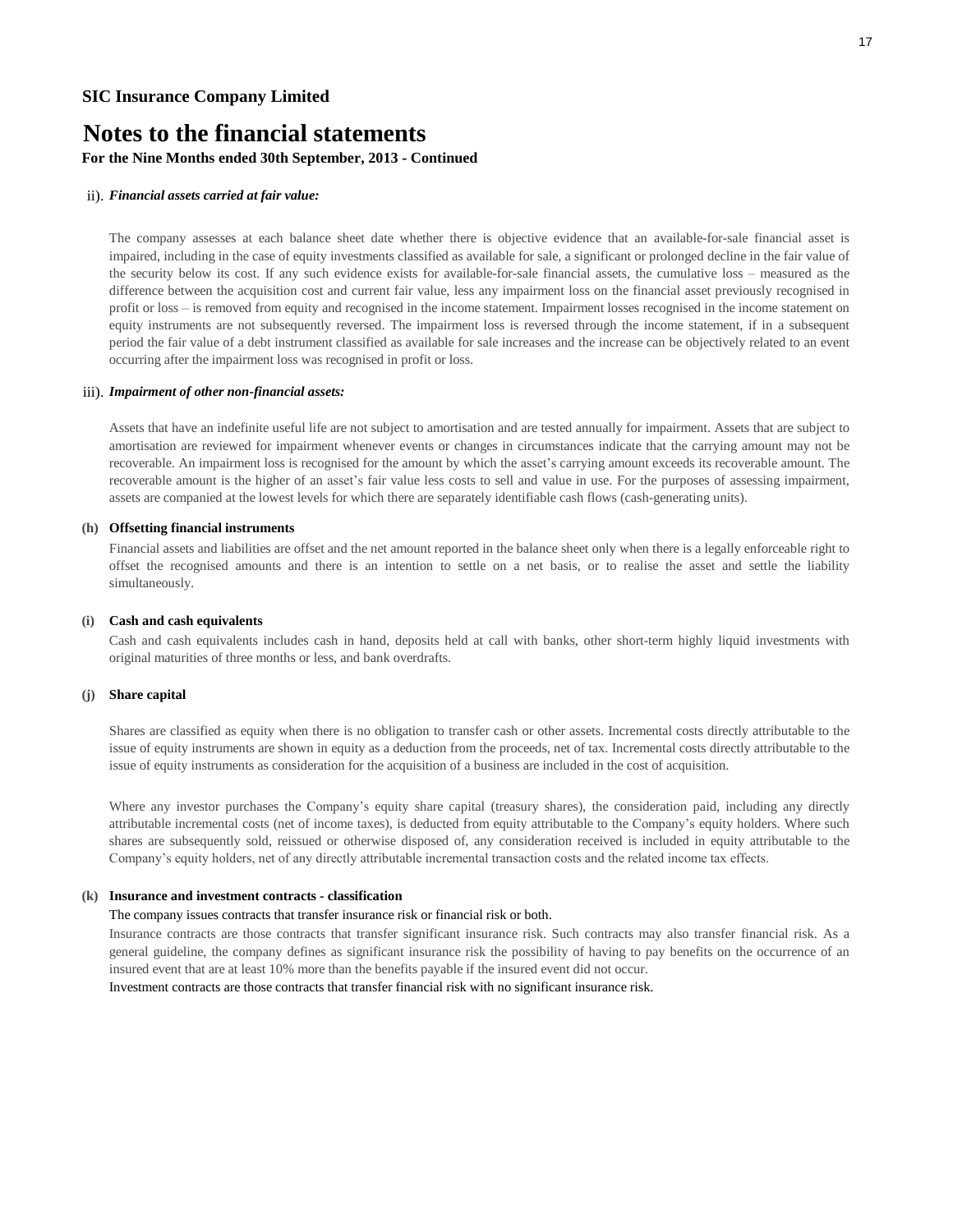### **For the Nine Months ended 30th September, 2013 - Continued**

#### **(l) Insurance contracts**

#### i). *Recognition and measurement:*

Insurance contracts are classified into four main categories, depending on the duration of risk and whether or not the terms and conditions are fixed.

### ii). *Short-term insurance contracts*

#### These contracts are casualty, property and short-duration life insurance contracts.

Casualty insurance contracts protect the company's customers against the risk of causing harm to third parties as a result of their legitimate activities. Damages covered include both contractual and non-contractual events. The typical protection offered is designed for employers who become legally liable to pay compensation to injured employees (employers' liability) and for individual and business customers who become liable to pay compensation to a third party for bodily harm or property damage (public liability).

Property insurance contracts mainly compensate the company's customers for damage suffered to their properties or for the value of property lost. Customers who undertake commercial activities on their premises could also receive compensation for the loss of earnings caused by the inability to use the insured properties in their business activities (business interruption cover).

For all these contracts, premiums are recognised as revenue (earned premiums) proportionally over the period of coverage. The portion of premium received on in-force contracts that relates to unexpired risks at the balance sheet date is reported as the unearned premium liability. Premiums are shown before deduction of commission.

Claims and loss adjustment expenses are charged to income as incurred based on the estimated liability for compensation owed to contract holders or third parties damaged by the contract holders. They include direct and indirect claims settlement costs and arise from events that have occurred up to the balance sheet date even if they have not yet been reported to the company. The company does not discount its liabilities for unpaid claims other than for disability claims. Liabilities for unpaid claims are estimated using the input of assessments for individual cases reported to the company and statistical analyses for the claims incurred but not reported, and to estimate the expected ultimate cost of more complex claims that may be affected by external factors (such as court decisions).

#### iii). *Liability adequacy test:*

At each balance sheet date, liability adequacy tests are performed to ensure the adequacy of the contract liabilities. In performing these tests, current best estimates of future contractual cash flows and claims handling and administration expenses, as well as investment income from the assets backing such liabilities, are used. Any deficiency is immediately charged to profit or loss and by subsequently establishing a provision for losses arising from liability adequacy tests (the unexpired risk provision).

In determining the adequacy on unearned premium, the liability adequacy test on unexpired risk premium was determined by computing the premium unearned on each policy as at 30 June 2009. Liability adequacy test in respect of claims is determined by taking the settled amount for each claim, agreed with the claimant. The sum insured is considered the best test for non-settled claims.

#### iv). *Reinsurance contracts held:*

Contracts entered into by the company with reinsurers under which the company is compensated for losses on one or more contracts issued by the company and that meet the classification requirements for insurance contracts which are classified as reinsurance contracts held. Contracts that do not meet these classification requirements are classified as financial assets. Insurance contracts entered into by the company under which the contract holder is another insurer (inwards reinsurance) are included with insurance contracts.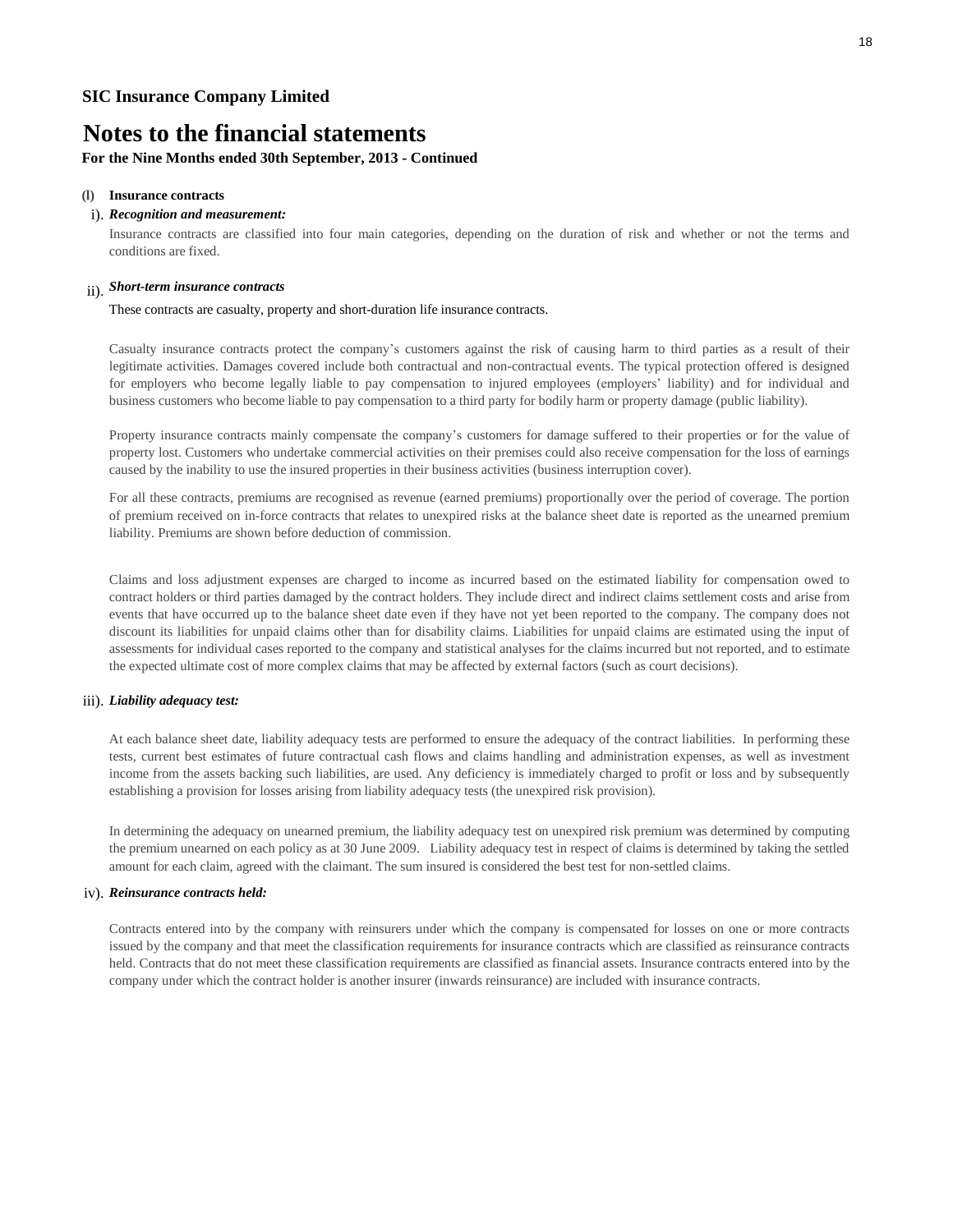## **Notes to the financial statements**

### **For the Nine Months ended 30th September, 2013 - Continued**

The benefits to which the company is entitled under its reinsurance contracts held are recognised as reinsurance assets. These assets consist of short-term balances due from reinsurers (classified within loans and receivables), as well longer term receivables (classified as reinsurance assets) that are dependent on the expected claims and benefits arising under the related reinsured insurance contracts. Amounts recoverable from or due to reinsurers are measured consistently with the amounts associated with the reinsured insurance contracts and in accordance with the terms of each reinsurance contract. Reinsurance liabilities are primarily premiums payable for reinsurance contracts and are recognised as an expense when due.

In certain cases a reinsurance contract is entered into retrospectively to reinsure a notified claim under the company's property or casualty insurance contracts. Where the premium due to the reinsurer differs from the liability established by the company for the related claim, the difference is amortised over the estimated remaining settlement period.

The company assesses its reinsurance assets for impairment on a quarterly basis. If there is objective evidence that the reinsurance asset is impaired, the company reduces the carrying amount of the reinsurance asset to its recoverable amount and recognises that impairment loss in the income statement. The company gathers the objective evidence that a reinsurance asset is impaired using the same process adopted for financial assets held at amortised cost. The impairment loss is also calculated following the same method used for these financial assets.

#### v). *Receivables and payables related to insurance contracts:*

Receivables and payables are recognised when due. These include amounts due to and from agents, brokers and insurance contract holders. If there is objective evidence that the insurance receivable is impaired, the company reduces the carrying amount of the insurance receivable accordingly and recognises that impairment loss in the income statement.

#### vi). *Salvage and subrogation reimbursements:*

Some insurance contracts permit the company to sell (usually damaged) property acquired in settling a claim (ie, salvage). The company may also have the right to pursue third parties for payment of some or all costs (i.e., subrogation).

Estimates of salvage recoveries are included as an allowance in the measurement of the insurance liability for claims, and salvage property is recognised in other assets when the liability is settled. The allowance is the amount that can reasonably be recovered from the disposal of the property.

Subrogation reimbursements are also considered as an allowance in the measurement of the insurance liability for claims and are recognised in other assets when the liability is settled. The allowance is the assessment of the amount that can be recovered from the action against the liable third party.

#### **(m) Deferred Income tax**

Deferred income tax is provided in full, using the liability method, on temporary differences arising between the tax bases of assets and liabilities and their carrying amounts in the financial statements. However, if the deferred income tax arises from initial recognition of an asset or liability in a transaction other than a business combination that at the time of the transaction affects either neither accounting nor taxable profit or loss, it is not accounted for. Deferred income tax is determined using tax rates (and laws) that have been enacted or substantively enacted by the balance sheet date and are expected to apply when the related deferred income tax asset is realised or the deferred income tax liability is settled.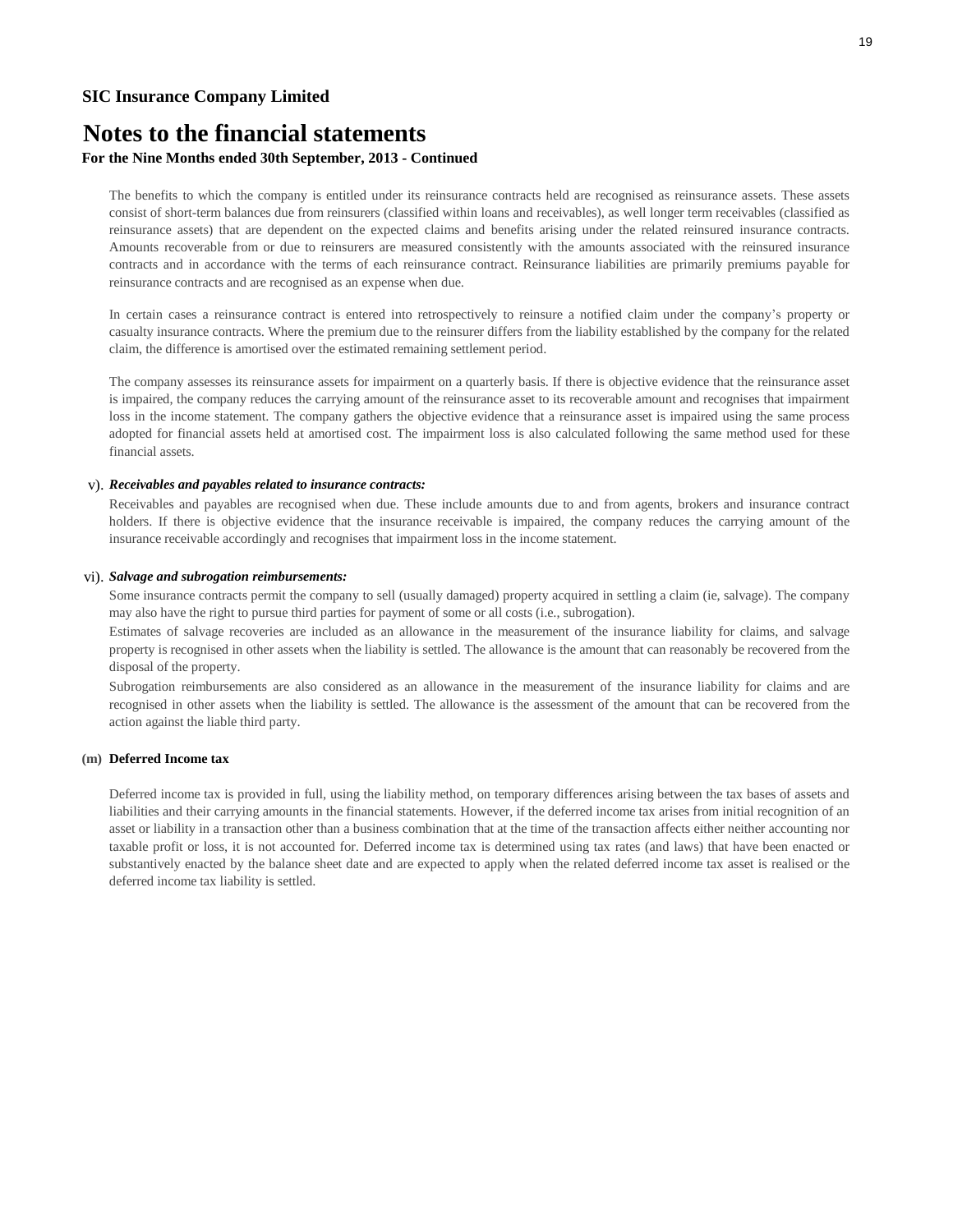## **Notes to the financial statements**

### **For the Nine Months ended 30th September, 2013 - Continued**

Deferred income tax assets are recognised to the extent that it is probable that future taxable profit will be available against which the temporary differences can be utilised.

Deferred income tax is provided on temporary differences arising on investments in subsidiaries and associates, except where the company controls the timing of the reversal of the temporary difference and it is probable that the temporary difference will not reverse in the foreseeable future.

#### **(n) Employee benefits**

#### i). *Pension obligations:*

The company operate various pension schemes. The schemes are generally funded through payments to trustee-administered funds, determined by periodic actuarial calculations. The company has both defined benefit and defined contribution plans. A defined benefit plan is a pension plan that defines an amount of pension benefit that an employee will receive on retirement, usually dependent on one or more factors such as age, years of service and compensation. A defined contribution plan is a pension plan under which the company pays fixed contributions into a separate entity. The company has no legal or constructive obligations to pay further contributions if the fund does not hold sufficient assets to pay all employees the benefits relating to employee service in the current and prior periods.

The liability recognised in the balance sheet in respect of defined benefit pension plans is the present value of the defined benefit obligation at the balance sheet date less the fair value of plan assets, together with adjustments for unrecognised actuarial gains or losses and past service costs. Plan assets exclude any insurance contracts issued by the company. The defined benefit obligation is calculated annually by independent actuaries using the projected unit credit method. The present value of the defined benefit obligation is determined by discounting the estimated future cash outflows using interest rates of high-quality corporate bonds that are denominated in the currency in which the benefits will be paid and that have terms to maturity that approximate the terms of the related pension liability.

Past-service costs are recognised immediately in income, unless the changes to the pension plan are conditional on the employees remaining in service for a specified period of time (the vesting period). In this case, the past-service costs are amortised on a straight-line basis over the vesting period.

For defined contribution plans, the company pays contributions to publicly or privately administered pension insurance plans on a mandatory, contractual or voluntary basis. The company has no further payment obligations once the contributions have been paid. The contributions are recognised as employee benefit expense when they are due. Prepaid contributions are recognised as an asset to the extent that a cash refund or a reduction in the future payments is available.

#### ii). *Other post-employment obligations:*

The company provides post-retirement healthcare benefits to their retirees. The entitlement to these benefits is usually conditional on the employee remaining in service up to retirement age and the completion of a minimum service period. The cost is expensed in the income statement when incurred.

#### iii). *Termination benefits:*

Termination benefits are payable when employment is terminated before the normal retirement date, or whenever an employee accepts voluntary redundancy in exchange for these benefits. The company recognises termination benefits when it is demonstrably committed to either: terminating the employment of current employees according to a detailed formal plan without possibility of withdrawal; or providing termination benefits as a result of an offer made to encourage voluntary redundancy. Benefits falling due more than 12 months after the balance sheet date are discounted to present value.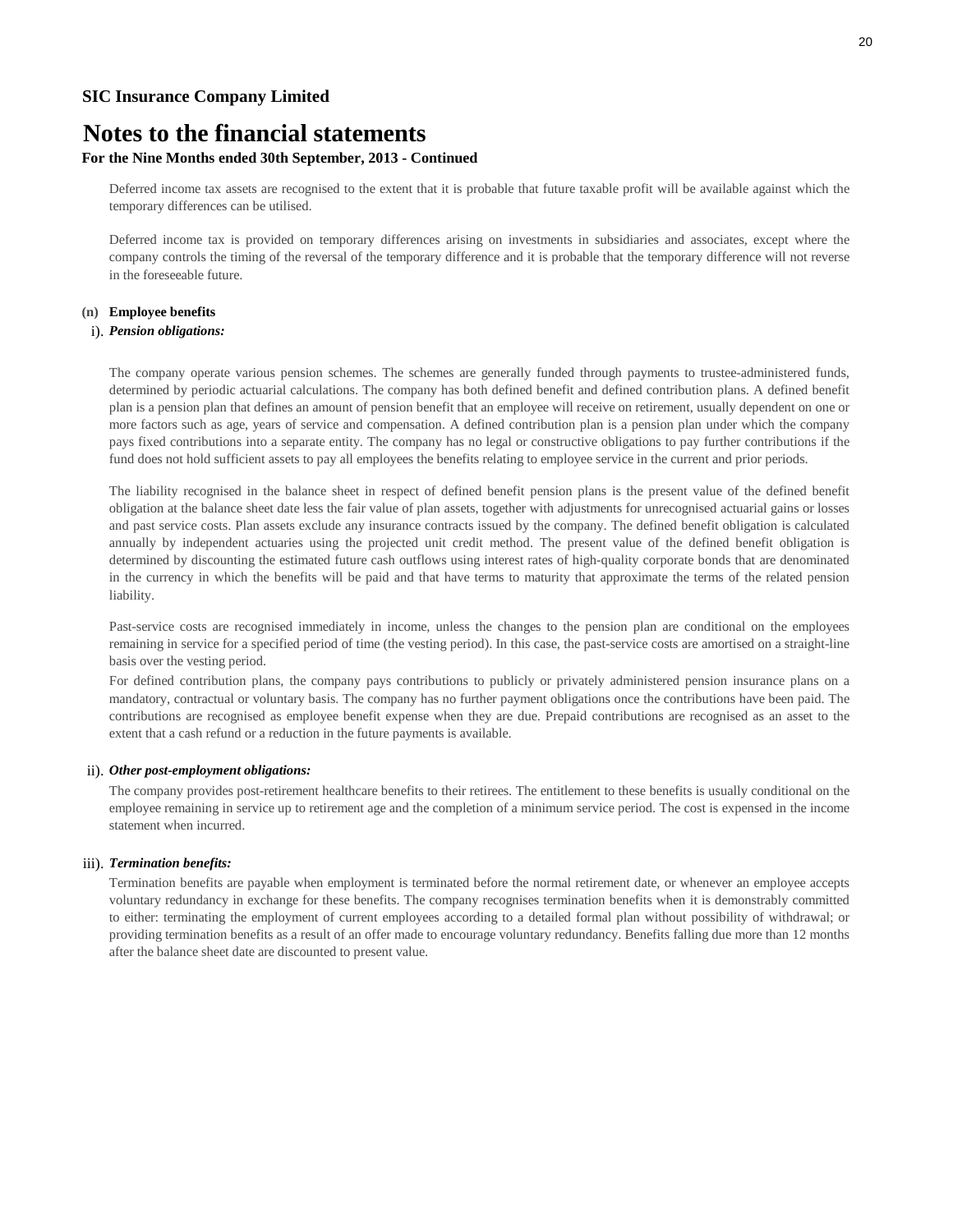### **For the Nine Months ended 30th September, 2013 - Continued**

#### **(o) Provisions**

#### i). *Restructuring costs and legal claims:*

Provisions for restructuring costs and legal claims are recognised when: the company has a present legal or constructive obligation as a result of past events; it is more likely than not that an outflow of resources will be required to settle the obligation; and the amount has been reliably estimated. Restructuring provisions comprise lease termination penalties and employee termination payments. Provisions are not recognised for future operating losses. Where there are a number of similar obligations, the likelihood that an outflow will be required in settlement is determined by considering the class of obligations as a whole. A provision is recognised even if the likelihood of an outflow with respect to any one item included in the same class of obligations may be small.

#### **(p) Revenue Recognition**

Revenue comprises the fair value for services, net of value-added tax, after eliminating revenue within the company. Revenue is recognised as follows:

#### i). *Interest income:*

Interest income for financial assets that are not classified as fair value through profit or loss is recognised using the effective interest method. When a receivable is impaired, the company reduces the carrying amount to its recoverable amount, being the estimated future cash flow discounted at the original effective interest rate of the instrument and continues unwinding the discount as interest income.

#### ii). *Dividend income:*

Dividend income for available-for-sale equities is recognised when the right to receive payment is established – this is the ex-dividend date for equity securities.

#### **(q) Leases**

Leases in which a significant portion of the risks and rewards of ownership are retained by the lessor are classified as operating leases. Payments made under operating leases (net of any incentives received from the lessor) are charged to the income statement on a straightline basis over the period of the lease.

#### **(r) Dividend distribution**

Dividend distribution to the Company's shareholders is recognised as a liability in the company's financial statements in the period in which the dividends are approved by the Company's shareholders.

#### **(s) Critical accounting estimates and judgments in applying accounting policies**

The company makes estimates and assumptions that affect the reported amounts of assets and liabilities within the next financial year. Estimates and judgments are continually evaluated and based on historical experience and other factors, including expectations of future events that are believed to be reasonable under the circumstances.

#### i). *The ultimate liability arising from claims made under insurance contracts:*

The estimation of the ultimate liability arising from claims made under insurance contracts is the company's most critical accounting estimate. There are several sources of uncertainty that need to be considered in the estimate of the liability that the company will ultimately pay for such claims.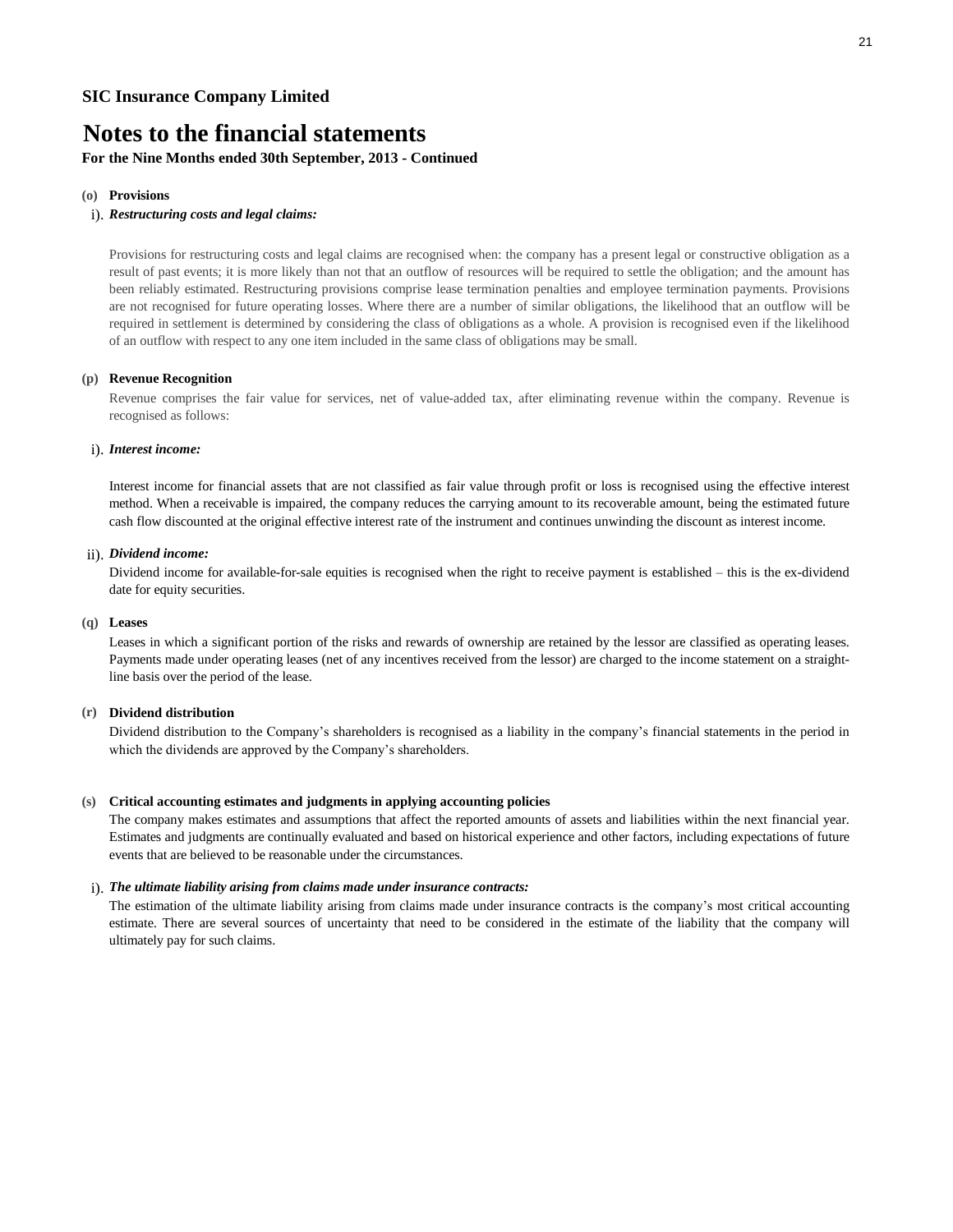### **For the Nine Months ended 30th September, 2013 - Continued**

#### ii). *Fair value of investment contracts:*

The company issues a significant number of investment contracts that are designated at fair value through profit or loss. These financial instruments are not quoted in active markets, and their fair values are determined by using valuation techniques. Such techniques (for example, valuation models) are validated and periodically reviewed by qualified personnel independent of the area that created them. All models are validated before they are used and calibrated to ensure that outputs reflect actual experience and comparable market prices. A variety of factors are considered in the company's valuation techniques, including time value, credit risk (both own and counterparty), embedded derivatives (such as unit-linking features), volatility factors (including contract holder behaviour), servicing costs and activity in similar instruments.

#### iii). *Impairment of available-for-sale equity financial assets:*

The company determines that available-for-sale equity financial assets are impaired when there has been a significant or prolonged decline in the fair value below its cost. This determination of what is significant or prolonged requires judgment. In making this judgment, the company evaluates among other factors, the normal volatility in share price, the financial health of the investee, industry and sector performance, changes in technology and operational and financing cash flow. Impairment may be appropriate when there is evidence of deterioration in the financial health of the investee, industry and sector performance, changes in technology, and financing and operational cash flows.

#### **(t) Management of insurance and financial risk**

The company issues contracts that transfer insurance risk or financial risk or both. This section summarises these risks and the way the company manages them.

#### i). *Insurance risk:*

The risk under any one insurance contract is the possibility that the insured event occurs and the uncertainty of the amount of the resulting claim. By the very nature of an insurance contract, this risk is random and therefore unpredictable.

For a portfolio of insurance contracts where the theory of probability is applied to pricing and provisioning, the principal risk that the company faces under its insurance contracts is that the actual claims and benefit payments exceed the carrying amount of the insurance liabilities. This could occur because the frequency or severity of claims and benefits are greater than estimated. Insurance events are random and the actual number and amount of claims and benefits will vary from year to year from the estimate established using statistical techniques.

#### ii). *Sources of uncertainty in the estimation of future claim payments:*

Claims on casualty contracts are payable on a claims-occurrence basis. The company is liable for all insured events that occurred during the term of the contract, even if the loss is discovered after the end of the contract term. As a result, liability claims are settled over a long period of time and a larger variables that affect the amount and timing of cash flows from these contracts. These mainly relate to variables that affect the amount and timing of cash flows from these contracts. These mainly relate to the inherent risks of the business activities carried out by individual contract holders and the risk management procedures they adopted. The compensation paid on these contracts is the monetary awards granted for bodily injury suffered by employees (for employer's liability covers) or members of the public (for public liability covers). Such awards are lump-sum payments that are calculated as the present value of the lost earnings and rehabilitation expenses that the injured party will incur as a result of the accident.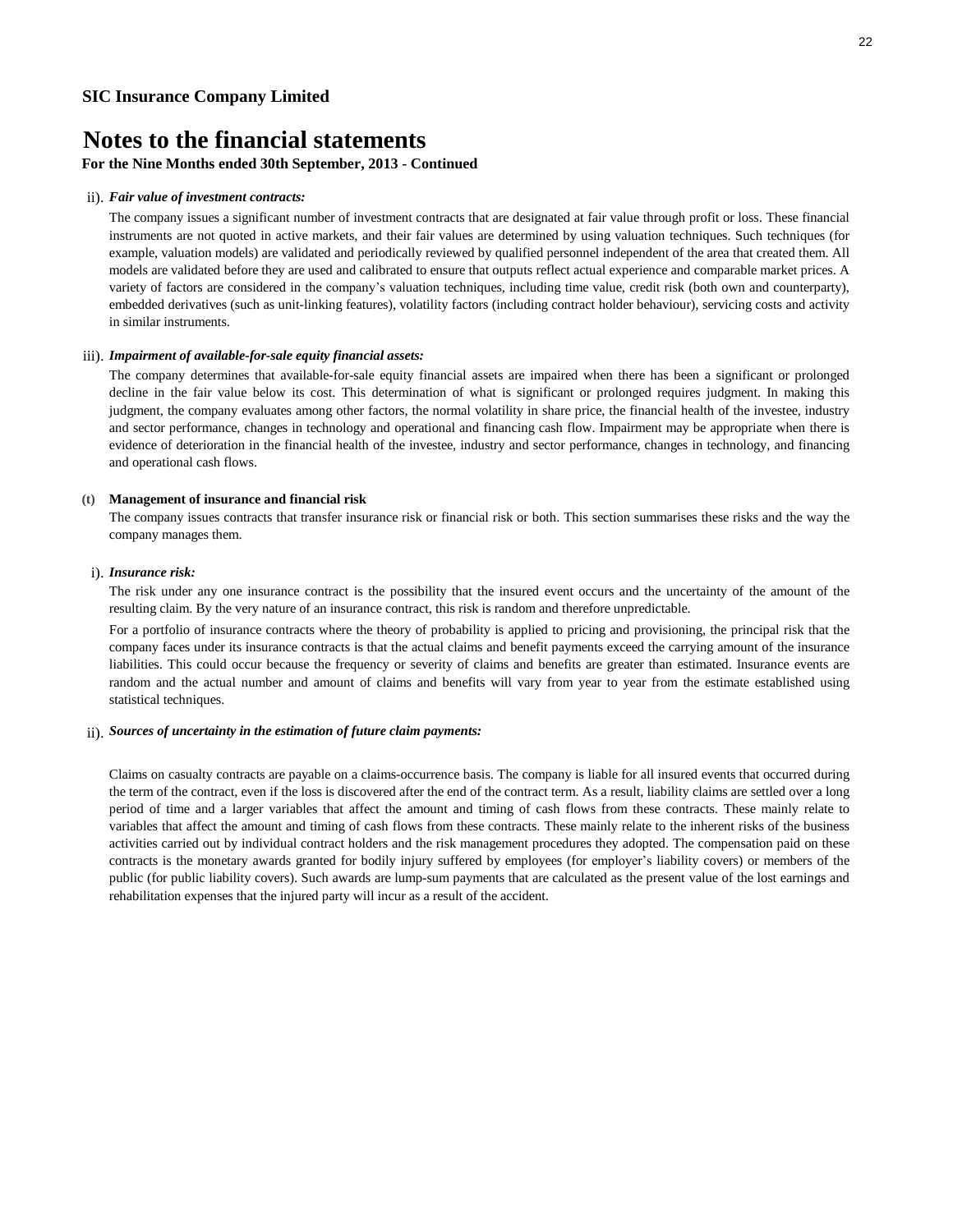**For the Nine Months ended 30th September, 2013 - Continued**

The estimated cost of claims includes direct expenses to be incurred in settling claims, net of the expected subrogation value and other recoveries. The company takes all reasonable steps to ensure that it has appropriate information regarding its claims exposures. However, given the uncertainty in establishing claims provisions, it is likely that the final outcome will prove to be different from the original liability established. The liability for these contracts comprise a provision for IBNR, a provision for reported claims not yet paid and a provision for unexpired risks at the balance sheet date. The amount of casualty claims is particularly sensitive to the level of court awards and to the development of legal precedent on matters of contract and tort. Casualty contracts are also subject to the emergence of new types of latent claims, but no allowance is included for this at the balance sheet date.

In calculating the estimated cost of unpaid claims (both reported and not), the company estimation techniques are a combination of lossratio-based estimates (where the loss ratio is defined as the ratio between the ultimate cost of insurance claims and insurance premiums earned in a particular financial year in relation to such claims) and an estimate based upon actual claims experience using predetermined formulae where greater weight is given to actual claims experience as time passes.

The estimation of IBNR is generally subject to a greater degree of uncertainty than the estimation of the cost of settling claims already notified to the company, where information about the claim event is available. IBNR claims may not be apparent to the insured until many years after the event that gave rise to the claims has happened. For casualty contracts, the IBNR proportion of the total liability is high and will typically display greater variations between initial estimates and final outcomes because of the greater degree of difficulty of estimating these liabilities.

In estimating the liability for the cost of reported claims not yet paid the company considers any information available from loss adjusters and information on the cost of settling claims with similar characteristics in previous periods. Large claims are assessed on a case-by-case basis or projected separately in order to allow for the possible distortive effect of their development and incidence on the rest of the portfolio.

Where possible, the company adopts multiple techniques to estimate the required level of provisions. This provides a greater understanding of the trends inherent in the experience being projected. The projections given by the various methodologies also assist in estimating the range of possible outcomes. The most appropriate estimation technique is selected taking into account the characteristics of the business class and the extent of the development of each accident year.

#### iii). *Financial risk:*

The company is exposed to financial risk through its financial assets, financial liabilities (investment contracts and borrowings), reinsurance assets and insurance liabilities. In particular the key financial risk is that the proceeds from its financial assets are not sufficient to fund the obligations arising from its insurance and investment contracts. The most important components of this financial risk are interest rate risk, equity price risk, currency risk and credit risk.

These risks arise from open positions in interest rate, currency and equity products, all of which are exposed to general and specific market movements. The risk that the company primarily faces due to the nature of its investments and liabilities is interest rate risk.

#### **a).** *Interest rate risk:*

Interest-rate risk is the only financial risk that has a materially different impact across the assets and liabilities categorised in the company's ALM framework.

The sensitivity analysis below have been determined based on the exposure to interest raes fro non-derivative instruments at the end of the nine months. A 5% increase or decrease is used when reporting interest rate risk internally, it represents management assessment of the reasonably possible change in interest rates.

|                            | $30-Sep-13$ | Scenario 1  | Scenario 2                    |
|----------------------------|-------------|-------------|-------------------------------|
|                            | Amount      | 5% Increase | 5% Decrease                   |
|                            | GH¢         | GHC         | GHC                           |
| Pre tax Profit/Loss        | 667.169     | 700,527     | 633,810                       |
| <b>Shareholders Equity</b> | 70.418.431  | 73.939.353  | 66,897,510                    |
| $\sim$ $\sim$ $\sim$<br>.  | .           |             | $\mathbf{A}$ and $\mathbf{A}$ |

Assuming no managemnet actions, a series of such rises would increase pre tax loss and share holders equity for the nine months by GH¢33,358.00 and GH¢3,520,922 respectively and the vice versa is true for such decreases.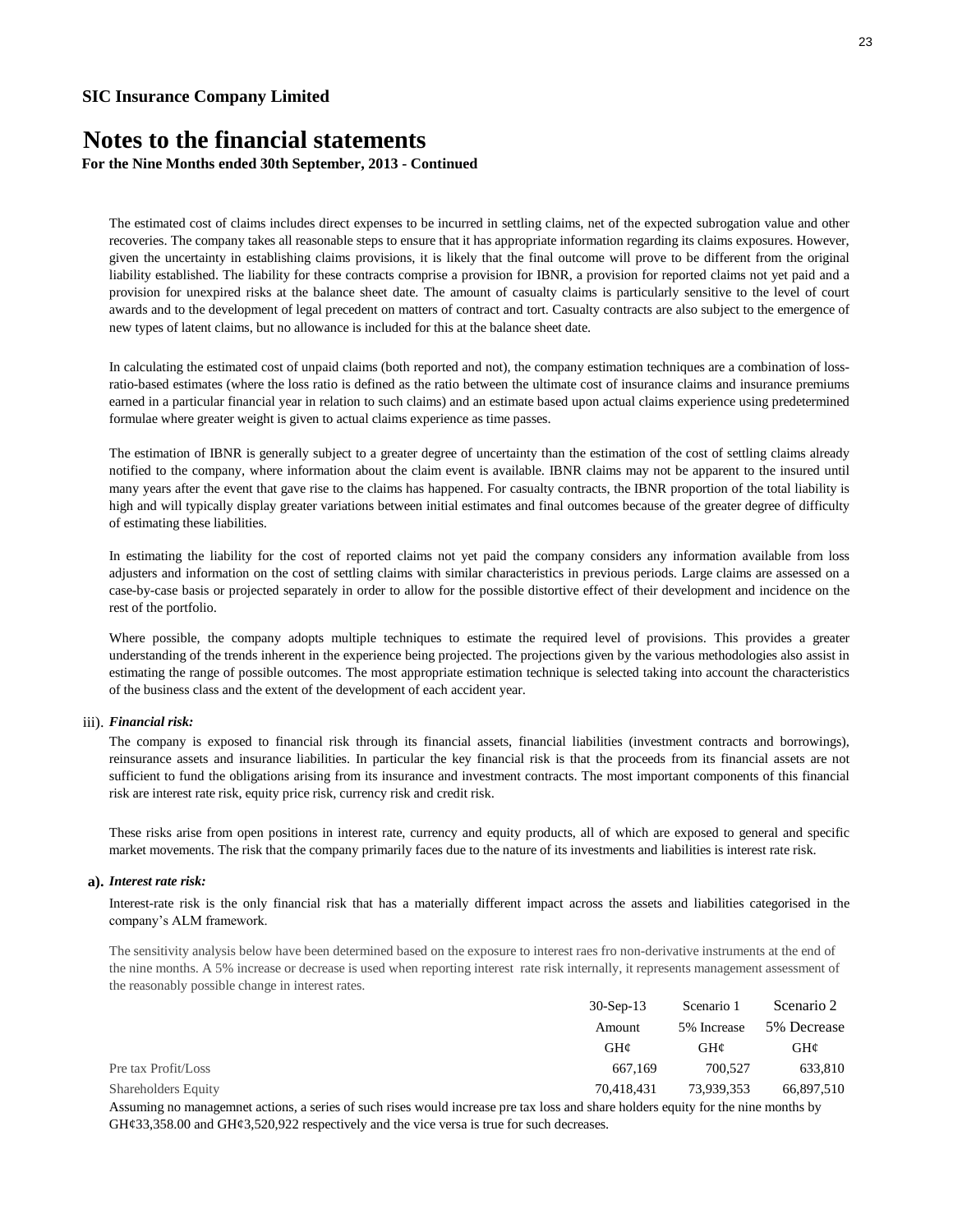### **For the Nine Months ended 30th September, 2013 - Continued**

#### **b).** *Credit risk:*

The company has exposure to credit risk, which is the risk that counterparty will be unable to pay amounts in full when due. Key areas where the company is exposed to credit risk are:

- reinsurers' share of insurance liabilities,
- amounts due from reinsurers in respect of claims already paid,
- amounts due from insurance contract holders,

– amounts due from insurance intermediaries,

The company structures the levels of credit risk it accepts by placing limits on its exposure to a single counterparty, or groups of counterparty, and to geographical and industry segments. Such risks are subject to an annual or more frequent review. Limits on the level of credit risk by category and business lines are approved by the Board of Directors.

#### **c).** *Liquidity risk:*

The company is exposed to daily calls on its available cash resources mainly from claims arising from short-term insurance contracts. Liquidity risk is the risk that cash may not be available to pay obligations when due at a reasonable cost. The Board sets limits on the minimum proportion of maturing funds available to meet such calls and on the minimum level of borrowing facilities that should be in place to cover claims at unexpected levels of demand.

#### **d).** *Currency risk:*

The company operates locally and its exposures to foreign exchange risk arise primarily with respect to the US dollar, the Euro and the UK pound due to the reinsurance businesses undertaken with foreign based Reinsurers. The company receives claims from its reinsurers in foreign currencies and also has some investments in foreign currencies which mitigates the foreign currency exchange rate risk for these operations.

As a result, foreign exchange risk arises from recognised assets and liabilities denominated in other currencies and net investments in foreign operations.

The following table details the group's sensitivity to a 5% increase and decrease in the cedi against the relevant foreign currencies. A 5% sensitivity rate is used when reporting foreign currency risk internally to key management personnel and represents managementt's assessment of the reasonably possible change in foreign exchange rates. For each sensitivity, the impact of change in a single factor is shown with other assumptions unchanged.

|                       | $30-Sep-13$ | Scenario 1  | Scenario 2  |
|-----------------------|-------------|-------------|-------------|
|                       | Amount      | 5% Increase | 5% Decrease |
|                       | GHC         | GH¢         | GH¢         |
| Pre-Tax Profit/Loss   | 667.169     | 700.527     | 633.810     |
| Shareholders's Equity | 70.418.431  | 73.939.353  | 66.897.510  |

Assuming no managemnet actions, a series of such rises would increase pre tax loss and share holders equity for the nine months by  $GH\varphi$ 33,358 and  $GH\varphi$ 3,520,922 respectively and the vice versa is true for such decreases.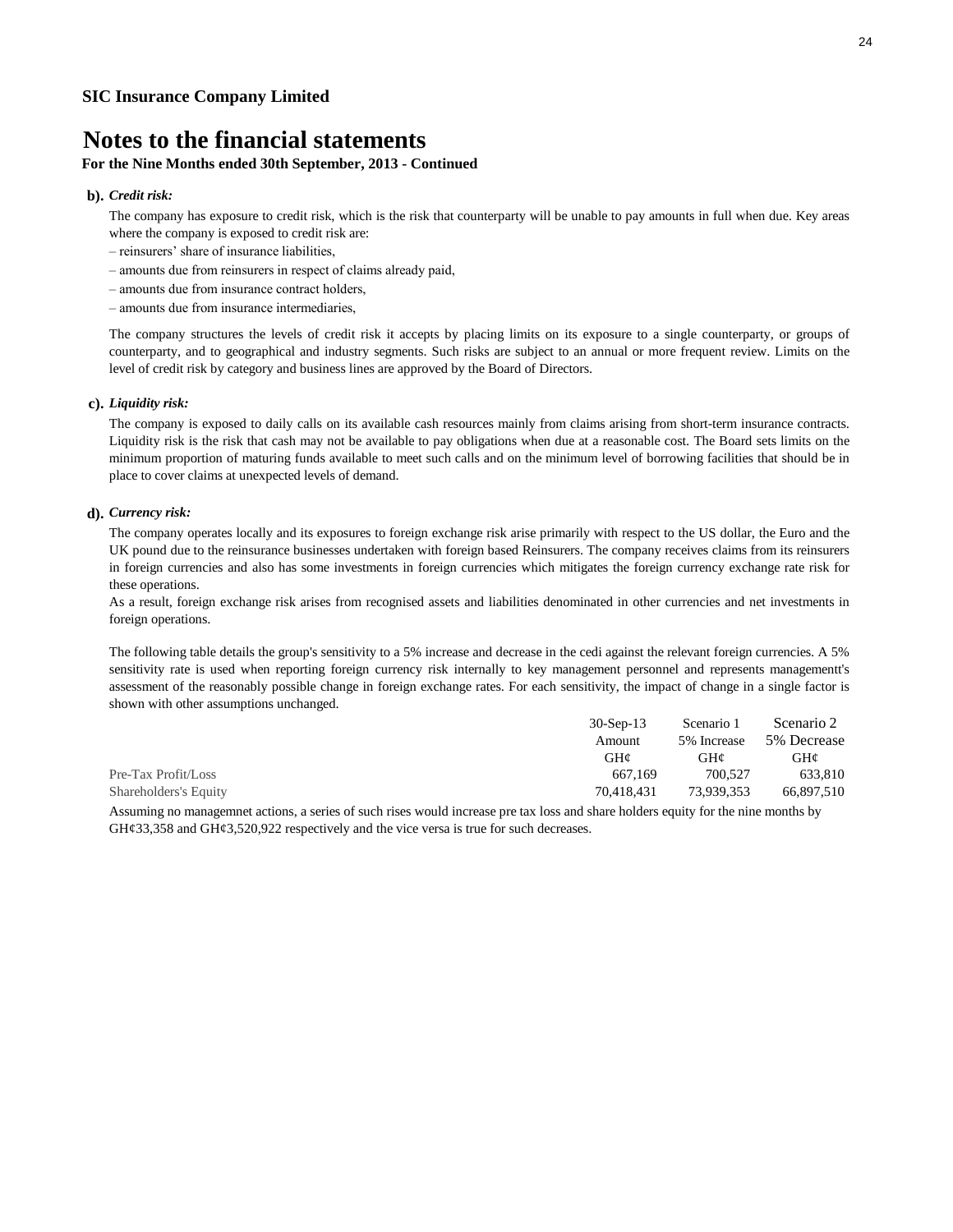**For the Nine Months ended 30th September, 2013 - Continued**

The following significant exchange rates were applied during the year:

| 30/09/2013       |                | 30/09/2013    | 30/09/2012     | 30/09/2012      |
|------------------|----------------|---------------|----------------|-----------------|
|                  | GH¢            | GH¢           | GH¢            | $GH\mathcal{C}$ |
|                  | <b>Selling</b> | <b>Buying</b> | <b>Selling</b> | Buying          |
| <b>US Dollar</b> | 2.0000         | 1.9975        | 1.9188         | 1.8835          |
| GB Pound         | 3.2266         | 3.2222        | 3.1188         | 3.0607          |
| Euro             | 2.7076         | 2.7045        | 2.4800         | 2.4347          |

**4.** The underlidsted standard, amendment to standard and interpretation to existing standard is not yet effective for the quarter ended 30th September 2009, and have not been applied in preparing these financial statements.

IAS 28 (Amendment) Investments in associates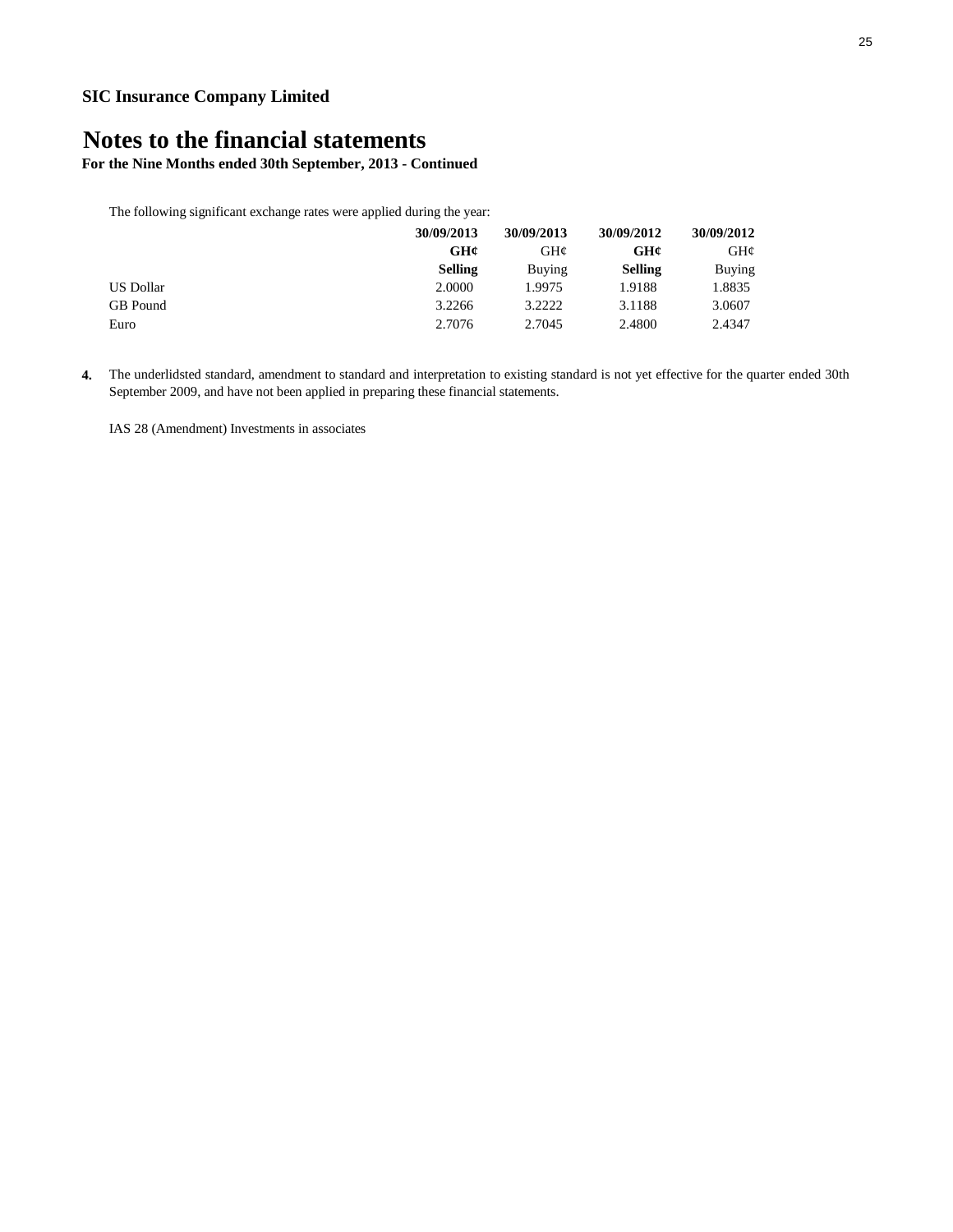**For the Nine Months ended 30th September, 2013 - Continued**

#### **5. Segment information**

Segmental information is presented in respect of the company's business segments. The primary format and business segments, is based on the company's management and internal reporting structure.

The company's results, assets and liabilities include items directly attributable to a segment as well as those that can be allocated on a reasonable basis.

The company does not have a geographical segment.

|    | <b>Class of business</b>       | Marine &        |                           |                 |                 | 2013           | 2012           |
|----|--------------------------------|-----------------|---------------------------|-----------------|-----------------|----------------|----------------|
|    |                                | Aviation        | Fire                      | Motor           | Accident        | <b>Total</b>   | Total          |
|    |                                | $GH\mathcal{C}$ | $GH\mathcal{C}$           | $GH\mathcal{C}$ | $GH\mathcal{C}$ | GHC            | GH¢            |
|    | Gross premiums Earned          | 5,696,628       | 20,675,067                | 33,031,328      | 24,004,869      | 83,407,892     | 73,017,885     |
|    | Reinsurances                   | (2,934,541)     | (11,051,000)              | (608, 663)      | (4,355,228)     | (18,949,432)   | (18,808,016)   |
|    | Net premiums                   | 2,762,087       | 9,624,067                 | 32,422,665      | 19,649,641      | 64,458,459     | 54,209,869     |
|    | Premium earned                 | 2,762,087       | 9,624,067                 | 32,422,665      | 19,649,641      | 64,458,459     | 54,209,869     |
|    | Commissions                    | (334,650)       | (440,003)                 | (979, 162)      | (311, 927)      | (2,065,742)    | (1,602,290)    |
|    |                                | 2,427,437       | 9,184,064                 | 31,443,503      | 19,337,714      | 62,392,717     | 52,607,579     |
|    | Claims                         |                 | $(67,739)$ $(10,024,337)$ | (8,244,874)     | (97, 344)       | (18, 434, 294) | (20,702,616)   |
|    |                                | 2,359,698       | (840,273)                 | 23,198,629      | 19,240,370      | 43,958,423     | 31,904,963     |
|    | Management expenses            | (1,362,187)     | (2,753,987)               | (18,981,781)    | (6,514,808)     | (29,612,762)   | (29, 725, 850) |
|    | Underwriting results           |                 |                           |                 |                 |                |                |
|    | transferred to Rev. A/c        | 997,511         | (3,594,260)               | 4,216,848       | 12,725,562      | 14,345,660     | 2,179,113      |
| 5b |                                | Marine &        |                           |                 |                 | 2013           | 2012           |
|    |                                | Aviation        | Fire                      | Motor           | Accident        | <b>Total</b>   | Total          |
|    |                                | $GH\mathcal{C}$ | GH¢                       | $GH\mathcal{C}$ | $GH\mathcal{C}$ | GHC            | GH¢            |
|    | Unearned premium - Start       | 2,942,101       | 7,306,818                 | 12,822,273      | 9,124,691       | 32,195,883     | 21,222,313     |
|    | Add: Gross Premium Written     | 4,908,522       | 27,106,399                | 37,782,263      | 21,460,845      | 91,258,029     | 81,128,138     |
|    |                                | 7,850,623       | 34,413,217                | 50,604,536      | 30,585,536      | 123,453,912    | 102,350,451    |
|    | Less: Unearned Premium - Close | (2,153,995)     | (13,738,150)              | (17,573,208)    | (6,580,667)     | (40,046,020)   | (29, 332, 565) |
|    | <b>Gross Premium Earned</b>    | 5,696,628       | 20,675,067                | 33,031,328      | 24,004,869      | 83,407,892     | 73,017,886     |
|    |                                |                 |                           |                 |                 |                |                |

The company is organised into four business segments as shown above.

**i)**

**Motor:** This business unit underwrites motor insurance by giving cover which indemnifies the insured against any accidental loss to motorbikes and vehicles. There are three types of motor insurances namely; comprehensive, third party and third party fire & theft.

**ii) Marine & Aviation**: Marine insurance provides cover on airborne cargoes, ships, fishing vessels as well as ports & harbours installations. Aviation on the other hand covers aircrafts itself, cargo and passengers.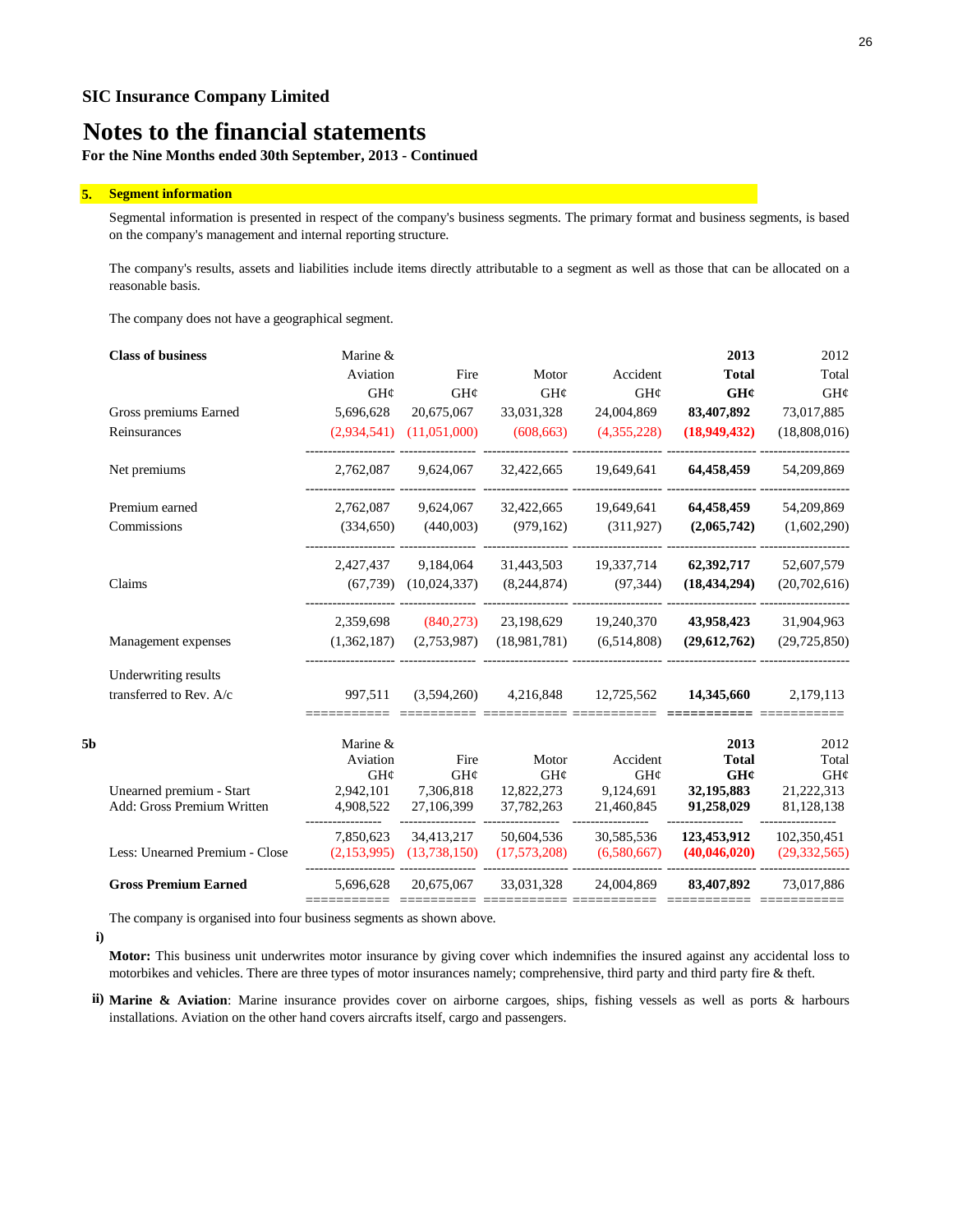## **Notes to the financial statements**

### **For the Nine Months ended 30th September, 2013 - Continued**

- **iii) Fire:** Fire insurance covers accidental destruction of properties including household buildings, personal effects, commercial and industrial buildings, plants & machinery, raw materials, finished goods and profits (business disruption) policies. Tire cover is usually in three parts, namely; fire, lighting, and limited explosions.
- **iv) Accident:** Accident policies covers a broad range of activities including personal accidents, family personal accidents, company personal accidents, burglary, cash-in-transit, goods-in-transit, bankers indemnity, pedals cycle, products liability, contractors all-risk, travel insurance, bonds etc.

The business segments operates on a short-term insurance cycle.

| 6. | <b>Gross premium</b>           |
|----|--------------------------------|
|    |                                |
|    |                                |
|    | Motor                          |
|    | Fire                           |
|    | Accident                       |
|    | Marine and aviation            |
|    |                                |
|    | <b>Reinsurances</b>            |
|    |                                |
|    |                                |
|    | Motor                          |
|    | Fire                           |
|    | Accident                       |
|    | Marine and aviation            |
|    |                                |
|    | <b>Claims incurred</b>         |
|    |                                |
|    | Payments during the period     |
|    | Claims outstanding at 30/09/13 |
|    |                                |
|    |                                |
|    | Claims outstanding at 30/09/12 |
|    |                                |
|    | Net recoveries                 |
|    | Claims net of recoveries       |
|    |                                |
|    | <b>Commissions</b>             |
|    |                                |
|    | Receivable                     |
|    |                                |
|    | Payable                        |
|    | Net commissions                |
|    |                                |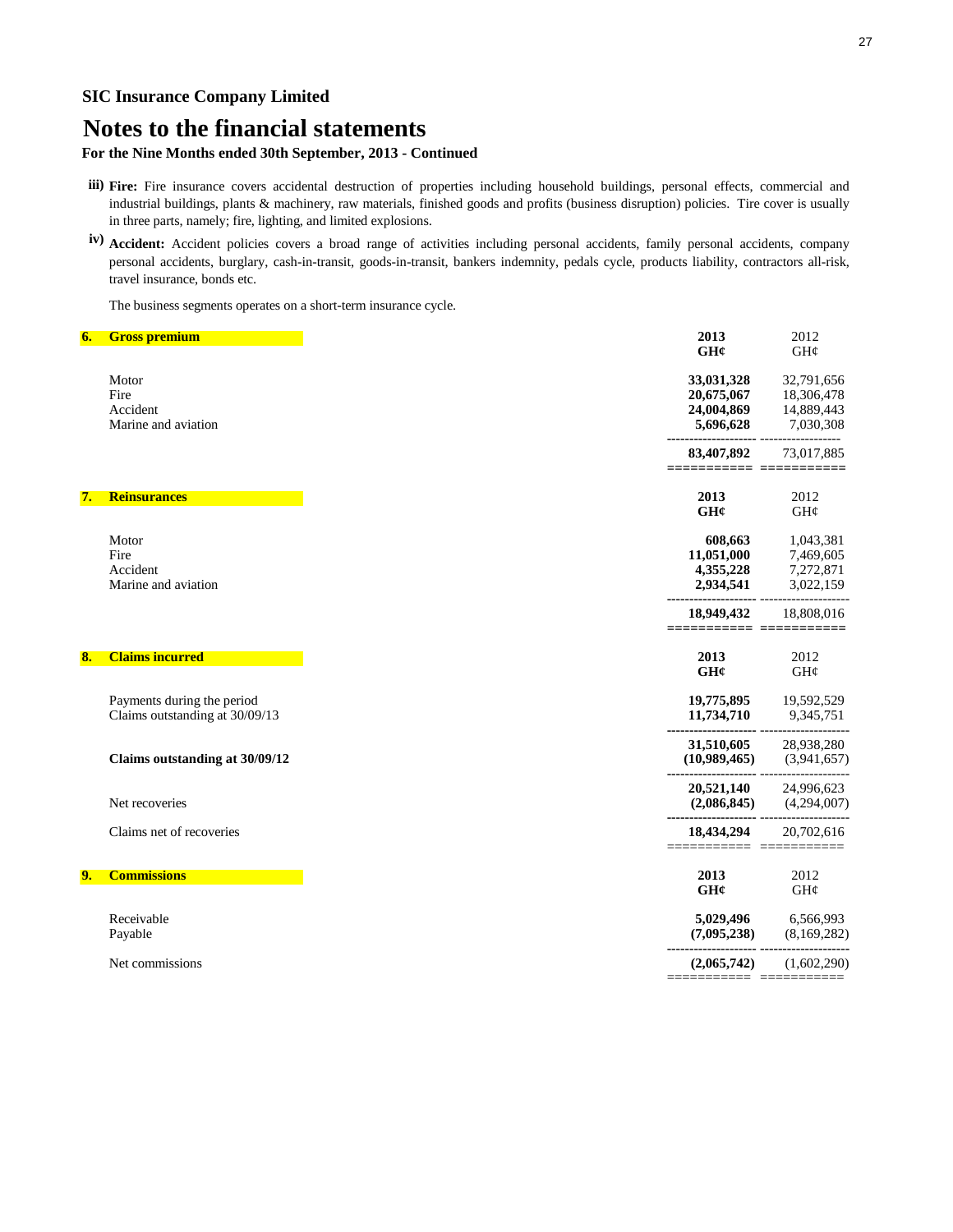**For the Nine Months ended 30th September, 2013 - Continued**

| 10. Management expenses                                                  | 2013       | 2012                     |
|--------------------------------------------------------------------------|------------|--------------------------|
| The following items have been charged<br>in arriving at operating profit | GH¢        | $GH\mathcal{C}$          |
| Staff cost                                                               | 18,021,876 | 18.250.419               |
| Depreciation                                                             | 1,088,540  | 1,361,930                |
| Amortisation                                                             | 343,853    | 342,058                  |
| Audit fees                                                               |            | $\overline{\phantom{0}}$ |
| Donations                                                                | 59,634     | 89.953                   |
| Directors' emolument                                                     | 283,930    | 535,584                  |

| <b>11.</b> | <b>Investment income</b>                                                                                      | 2013<br>GHC                            | 2012<br>GH¢                              |
|------------|---------------------------------------------------------------------------------------------------------------|----------------------------------------|------------------------------------------|
|            | Dividend                                                                                                      | 2,171,742                              | 1,605,133                                |
|            | Mortgage loans interest<br>Interest on bank deposits<br>Interest on treasury bills<br>Other investment income | 692,875<br>39,528<br>111,297           | 914,276<br>15,949<br>120,954             |
|            |                                                                                                               | 3,015,442                              | 2,656,311                                |
|            | 12. Other income                                                                                              | 2013<br>GHC                            | 2012<br>GH¢                              |
|            | Rent<br>Profit on disposal of assets<br>Sundry income<br>Gain on exchange                                     | 453,117<br>196,569<br>619,636<br>2,558 | 60,574<br>45,918<br>679,519<br>2,916,629 |
|            |                                                                                                               | 1,271,881                              | 3,702,640                                |

### **13. Earnings per share**

Basic earnings per share is calculated by dividing the profit attributable to equity holders of the company by the weighted average number of ordinary shares in issue during the year, excluding ordinary shares purchased by the company and held as treasury shares

|                                                     | 2013<br>GH¢ | 2012<br>GHC |
|-----------------------------------------------------|-------------|-------------|
| Profit attributable to the company's equity holders | 487.033     | (838, 329)  |
| Weighted average number of ordinary shares in issue | 195.645.000 | 195,645,000 |
| Basic earnings per share                            | 0.0025      | (0.0043)    |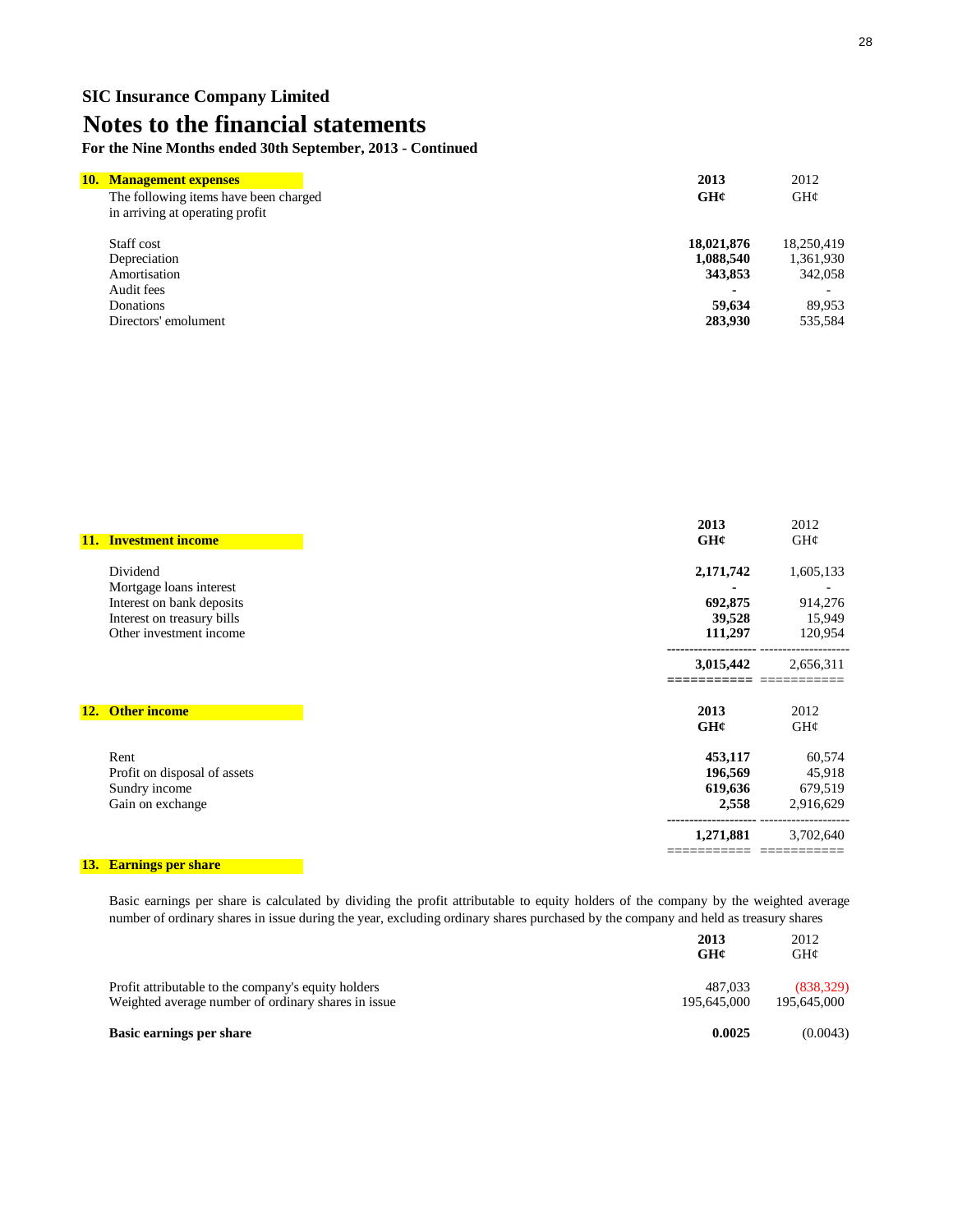**For the Nine Months ended 30th September, 2013 - Continued**

### **14. Financial instruments classification summary**

The company's financial assets are summarised below by measurement category as follows:

|                                                         | 2013<br>GH¢  | 2012<br>GHC |
|---------------------------------------------------------|--------------|-------------|
| Available-for-sale (Note 15)                            | 38,714,013   | 43.961.471  |
| Receivables (including insurance receivables) (Note 16) | 29, 105, 771 | 33,415,021  |
|                                                         |              |             |

The company does not hold financial assets in the category of Held-to-maturity as well as Fair value designated through income

|                    | 15. Available-for-sale financial assets                           | 2013                            | 2012                      |
|--------------------|-------------------------------------------------------------------|---------------------------------|---------------------------|
|                    |                                                                   | GH¢                             | GH¢                       |
|                    | I). Equity securities:<br>Listed                                  | 8,360,293                       | 10,101,107                |
|                    | Unlisted                                                          | 30,353,720                      | 33,860,364                |
|                    |                                                                   |                                 |                           |
| $\overline{11}$ ). | <b>Debt securities:</b>                                           |                                 |                           |
|                    | Unlisted - fixed interest rate                                    |                                 |                           |
|                    | Total available-for-sale financial assets                         | 38,714,013                      | 43,961,471                |
|                    |                                                                   |                                 |                           |
|                    |                                                                   |                                 |                           |
|                    | <b>16. Receivables</b>                                            |                                 |                           |
|                    |                                                                   | 2013<br>GH¢                     | 2012<br>GHC               |
|                    | i). Receivables arising from insurance and reinsurance contracts: |                                 |                           |
|                    | Due from contract holders                                         | 26, 211, 157                    | 28,150,981                |
|                    | Due from agents, brokers and intermediaries                       | 2,894,614                       | 5,020,530                 |
|                    |                                                                   |                                 |                           |
|                    | Prepayments                                                       | ---------------- --------       | 243,510                   |
|                    | Total receivables including insurance receivables                 | 29, 105, 771                    | 33,415,021                |
|                    |                                                                   |                                 |                           |
|                    | Current portion                                                   |                                 | 29, 105, 771 33, 415, 021 |
|                    |                                                                   | -------------------- ---------- |                           |

The company's receivables are non-interest bearing assets. Management has assessed all receivables for impairment purposes, as at the end of the quarter there were no impariment losses.

| 17. Insurance liabilities and reinsurance assets                                                             | 2013<br>GH¢                           | 2012<br>GH@                          |
|--------------------------------------------------------------------------------------------------------------|---------------------------------------|--------------------------------------|
| Claims reported and loss adjustment expenses<br>Claims incurred but not reported (IBNR)<br>Unearned premiums | 10.412.669<br>1.322,041<br>40,046,020 | 7,788,126<br>1.557.625<br>29.332.566 |
| <b>Total insurance liabilities</b>                                                                           | 51,780,730                            | 38,678,317                           |

The gross claims reported, the loss adjustment expenses liabilities and the liability for claims incurred but not reported are net of expected recoveries from salvage and subrogation.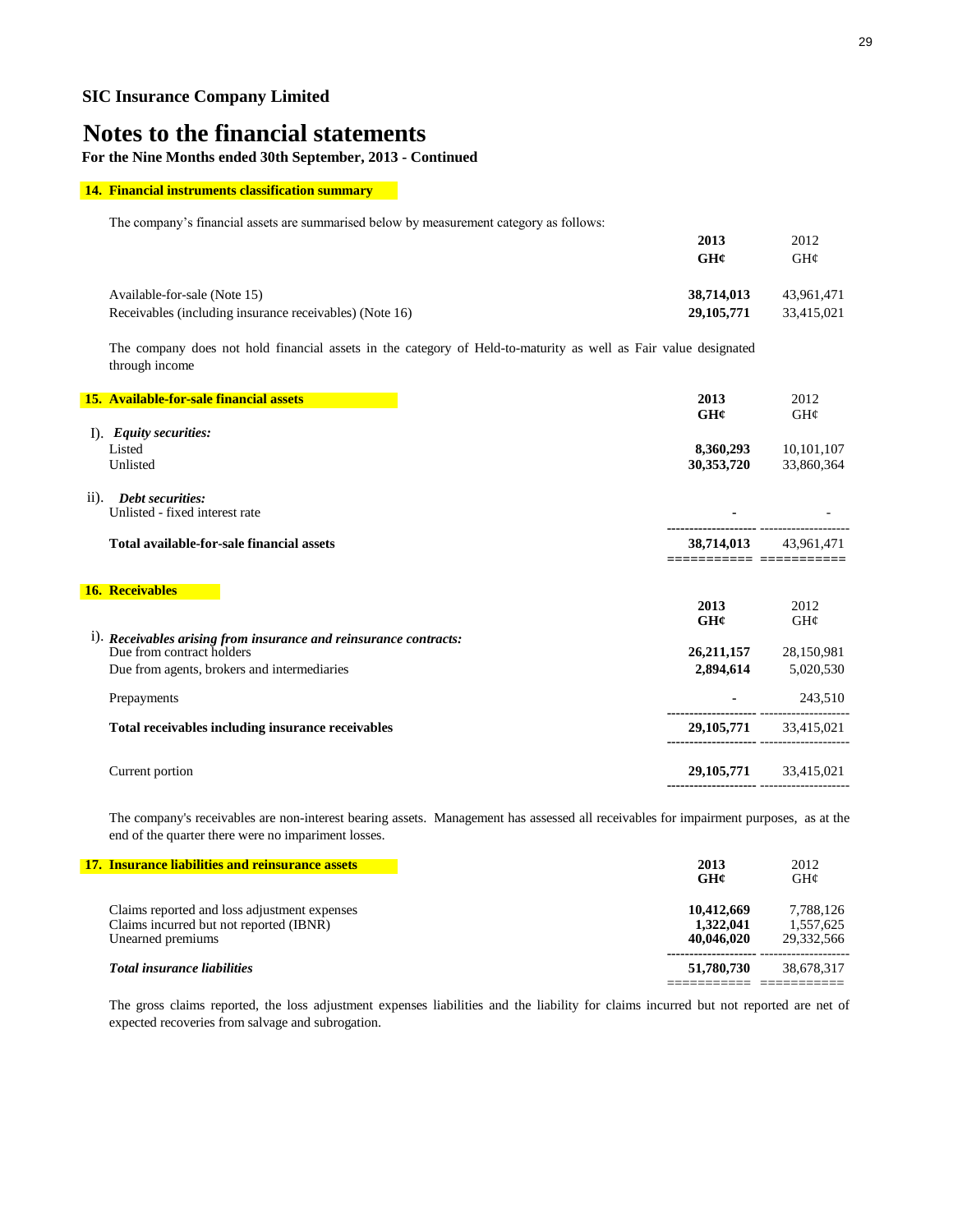**For the Nine Months ended 30th September, 2013 - Continued**

| <b>18. Taxation</b>                  |           |                |               |                     |
|--------------------------------------|-----------|----------------|---------------|---------------------|
| (a) Income tax payable               | At        | Charge         | Paym't during | At                  |
|                                      | 1 Jan     | for the period | the period    | <b>30 Sep</b>       |
|                                      | GH¢       | GH¢            | GH¢           | GHC                 |
| 1997-2012                            | 1,503,878 |                |               | 1,503,878           |
| 2013                                 |           | 146,777        | (360, 334)    | (213, 557)          |
|                                      |           |                |               |                     |
|                                      |           |                |               |                     |
|                                      | 1,503,878 | 146,777        | (360, 334)    | 1,290,321           |
| (b) Reconstruction levy<br>2001-2006 | 235,700   |                |               | 235,700             |
| 2013 National Stabilization Levy     |           | 33,358         | (3,184)       | 30,174              |
|                                      | 235,700   | 33,358         | (3,184)       | 265,874             |
|                                      | 1,739,578 | 180,136        | (363,518)     | 1,556,196           |
|                                      |           |                |               |                     |
| (c) Income tax expenses              |           |                | 2013<br>GH¢   | 2012<br>$GH\varphi$ |
| Corporate tax                        |           |                | 146,777       |                     |
| National Stabilization Levy          |           |                | 33,358        |                     |
| Deferred tax                         |           |                |               |                     |

**--------------------** --------------------  **180,136** - =========== ===========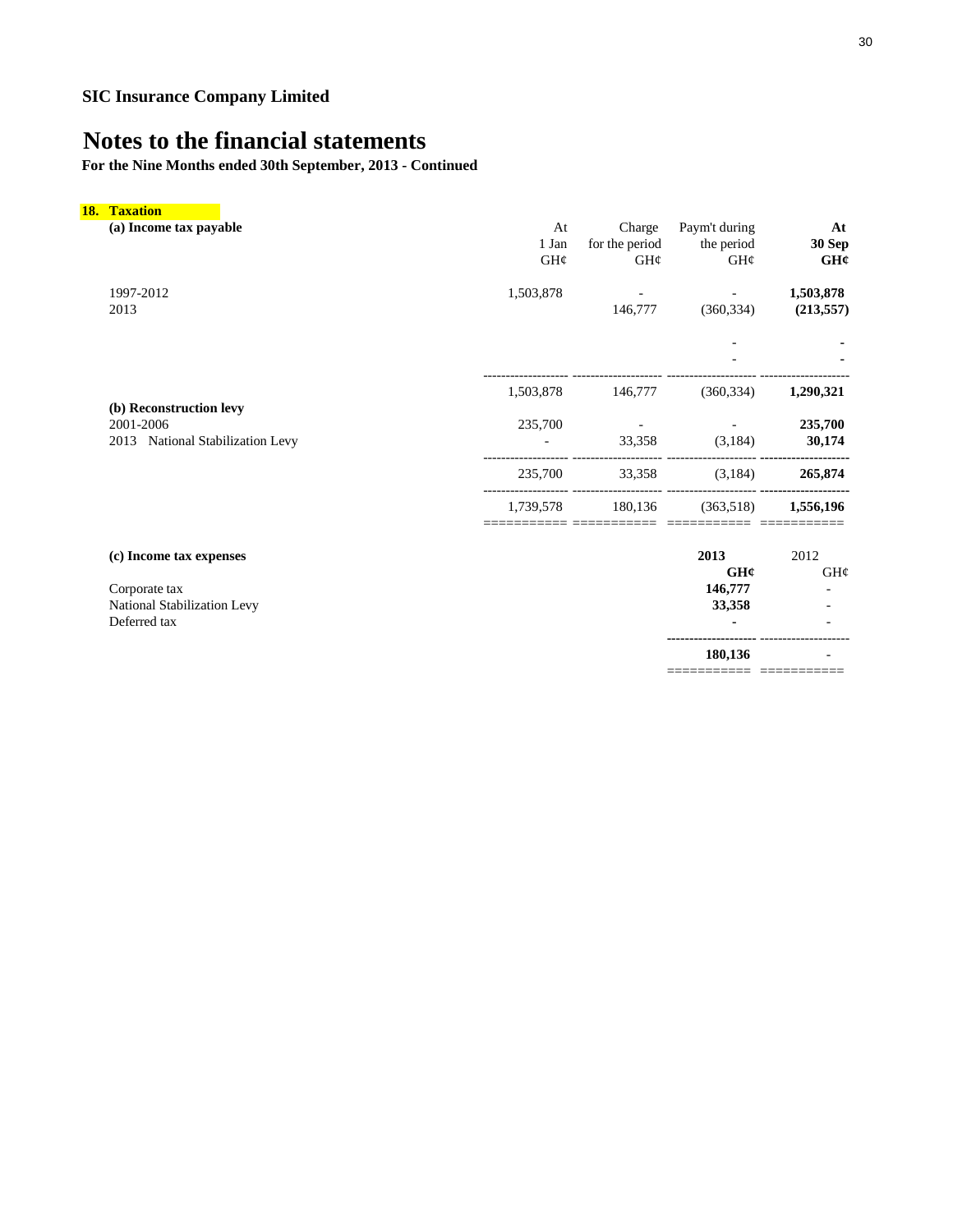**For the Nine Months ended 30th September, 2013 - Continued**

| Balance at 30 Sep                                       | 2,896,707   | 2,896,707                             |
|---------------------------------------------------------|-------------|---------------------------------------|
| Balance at 1st January<br>Accelerated capital allowance | 2,896,707   | 2,896,707<br>$\overline{\phantom{0}}$ |
| (d) Deferred tax                                        | 2013<br>GH¢ | 2012<br>GHC                           |

### **19 Stated capital**

(a) The number of authorised shares is 500,000,000 of no par value.

- (b) The number of shares issued is 195,645,000.
- (c) The number of shares fully paid is 195,645,000.
- (d) Stated capital is made up as follows:

|                                       | GH¢        |
|---------------------------------------|------------|
| Issued and fully paid during the year | 200        |
| Transfer from income surplus          | 42,600     |
| Transfer from capital surplus         | 24,957,200 |
|                                       |            |
|                                       | 25,000,000 |

(e) There are no shares in treasury and no call or installment unpaid on any share.

**Amount GH¢**

**-------------------- 25,000,000 ===========**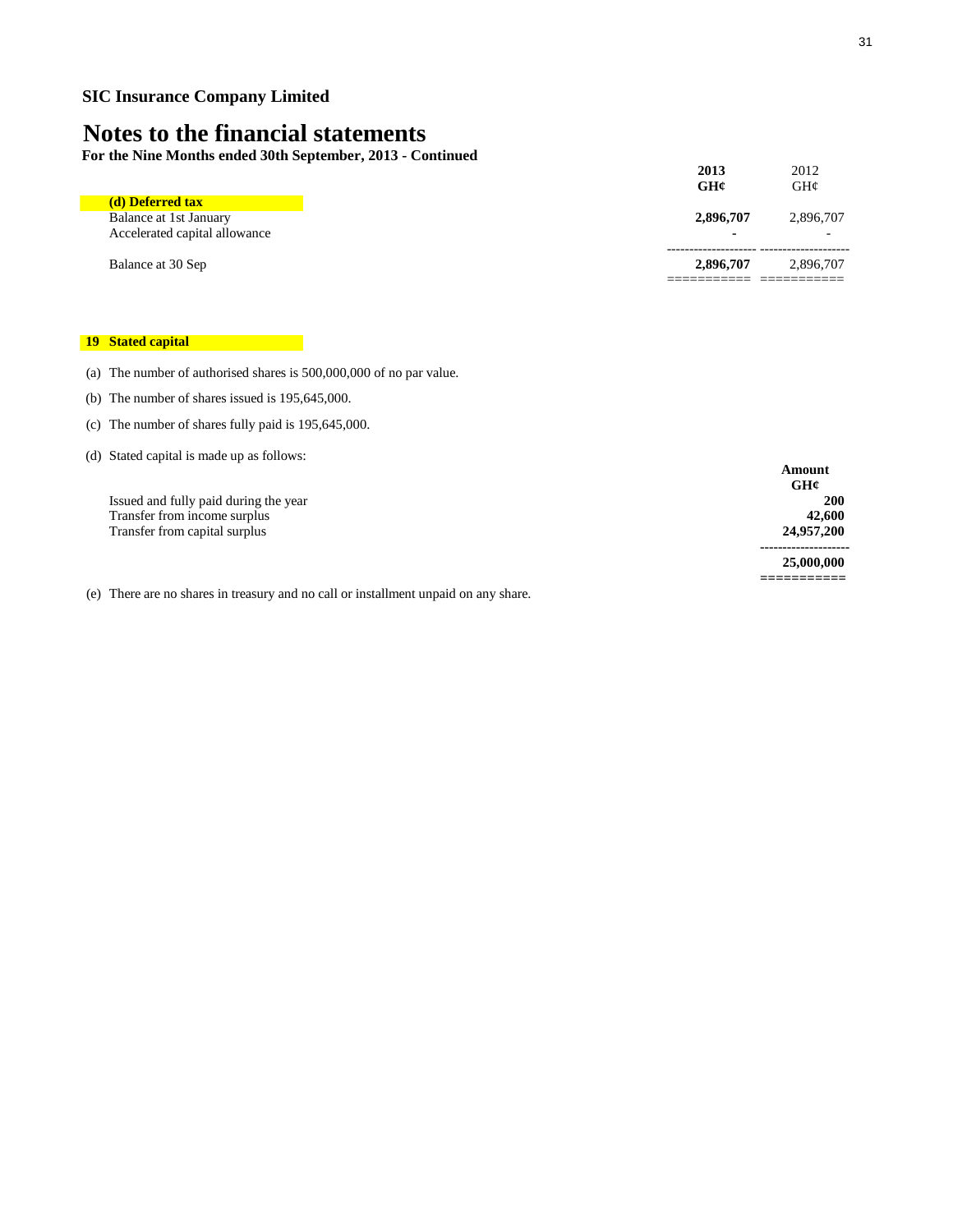## **Notes to the financial statements**

**For the Nine Months ended 30th September, 2013 - Continued**

## **20 Capital surplus**

The movement in the capital surplus account for the year is as follows:

|                                   | 2013<br>GHC | 2012<br>$GH\mathcal{C}$  |
|-----------------------------------|-------------|--------------------------|
| Balance at 1 January              | 9,316,952   | 9,316,952                |
| Revaluation surplus               |             | $\overline{\phantom{0}}$ |
| <b>Transfer to Stated Capital</b> | ٠           | $\overline{\phantom{0}}$ |
| Balance at 30 September           | 9,316,952   | 9,316,952                |
|                                   |             |                          |

| <b>21 Contingency reserve</b> | 2013<br>GH¢ | 2012<br>GH@ |
|-------------------------------|-------------|-------------|
| Balance at 1 January          | 17,862,463  | 14,892,702  |
| Transfer from income surplus  | 2,502,237   | 2,190,537   |
| Balance at 30 September       | 20,364,700  | 17,083,239  |
|                               |             |             |

This represents sums set aside to cover fluctuation in securities and variations in statistical estimate in accordance with the Insurance Act, 2007 (Act 724).

| 22 Available-for-sale reserves     |
|------------------------------------|
| Balance at 1 January               |
| Fair valuation - Unlisted Equities |
| Balance at 30 September            |
|                                    |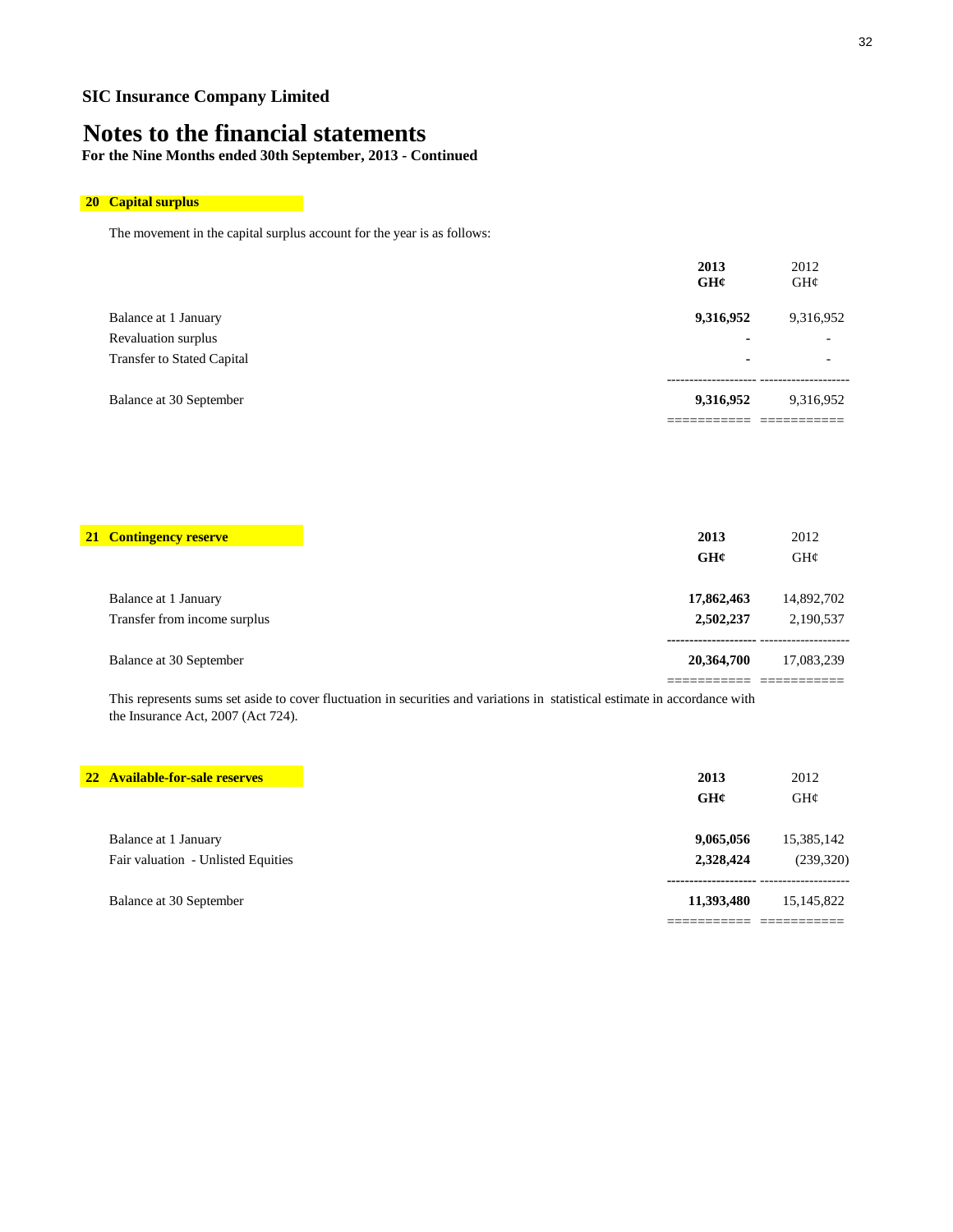**For the Nine Months ended 30th September, 2013 - Continued**

| 23 Property, plant and equipment |            |                     |                |                          |
|----------------------------------|------------|---------------------|----------------|--------------------------|
|                                  | At         |                     |                | At                       |
| Cost/valuation                   | 1 Jan      | <b>Additions</b>    | Disposal       | 30 Sep                   |
|                                  | GH¢        | GH¢                 | GH¢            | GH¢                      |
| Leasehold buildings              | 8,416,173  | 15,956              |                | 8,432,129                |
| Leasehold land                   | 4,003,147  |                     |                | 4,003,147                |
| Freehold buildings               | 5,689,169  | 129,625             |                | 5,818,794                |
| Freehold land                    | 1,529,370  |                     |                | 1,529,370                |
| Computers                        | 946,363    | 64,483              |                | 1,010,846                |
| Capital work in progress         | 2,725,024  | 141,137             |                | 2,866,161                |
| Other machinery & equipment      | 4,455,066  |                     |                | 4,455,066                |
|                                  | 27,764,312 | 351,201             | $\blacksquare$ | 28, 115, 513             |
|                                  | At         | Charge for          |                | At                       |
| <b>Depreciation</b>              | 1 Jan      | the year            | Disposal       | 30 Sep                   |
|                                  | GHC        | $GH\mathcal{C}$     | GHC            | GH¢                      |
| Leasehold buildings              | 1,573,765  | 172,541             |                | 1,746,306                |
| Leasehold land                   | 1,001,944  | 292,164             |                | 1,294,108                |
| Freehold buildings               | 289,437    | 42,663              |                | 332,100                  |
| Computers                        | 842,498    | 253,075             |                | 1,095,573                |
| Other machinery & equipment      | 3,351,486  | 601,486             |                | 3,952,972                |
|                                  |            | 7,059,130 1,361,930 |                | 8,421,060                |
| Net book value                   |            |                     |                |                          |
| At 30 September 2013             |            |                     |                | 19,694,453<br>========== |
| At 30 September 2012             |            |                     |                | 19,928,868               |
|                                  |            |                     |                |                          |

Depreciation expense of GH¢1,361,930.00 has been charged in management expenses.

| <b>Disposal of assets</b> |         |                          |      |                          |  |
|---------------------------|---------|--------------------------|------|--------------------------|--|
|                           |         | Property, plant & equip. |      | <b>Shares</b>            |  |
|                           | 2013    | 2012                     | 2013 | 2012                     |  |
|                           | GH¢     | GHC                      | GHC  | $GH\mathcal{C}$          |  |
| Cost                      |         | 25,200                   |      | 1,077                    |  |
| Accumulated depreciation  | ۰       | (25,200)                 | ۰    | $\overline{\phantom{0}}$ |  |
| Net book value            | -       |                          | ۰    | 1,077                    |  |
| Proceeds from sale        | 196,569 | (9,194)                  |      | (63, 835)                |  |
| Profit on disposal        | 196,569 | (9,194)                  | ۰    | (62,758)                 |  |
|                           |         |                          |      |                          |  |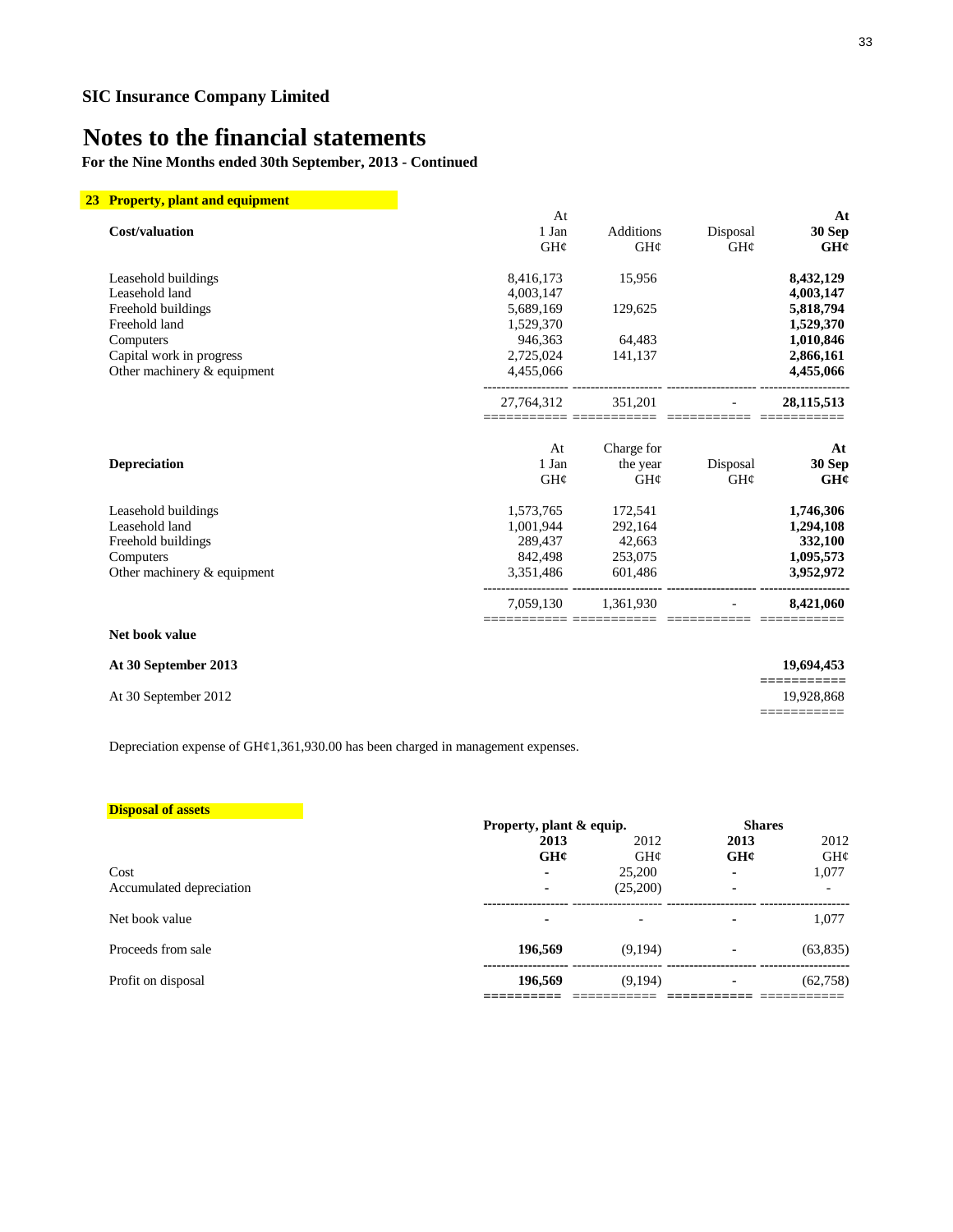## **Notes to the financial statements**

**For the Nine Months ended 30th September, 2013 - Continued**

| <b>24 Investment properties</b> |           |                          |           |
|---------------------------------|-----------|--------------------------|-----------|
|                                 | At        |                          |           |
| Cost/valuation                  | 1 Jan     | Additions                | 30 Sep    |
|                                 | GHC       | GH@                      |           |
| Leasehold properties            | 4,942,428 | $\overline{a}$           | 4,942,428 |
| Freehold land & buildings       | 1,142,700 | $\overline{\phantom{a}}$ | 1,142,700 |
|                                 | 6,085,128 | $\overline{\phantom{a}}$ | 6,085,128 |
|                                 |           |                          |           |

### **25 Intangible assets**

|                    | At        |             |           | At            |
|--------------------|-----------|-------------|-----------|---------------|
| Cost/valuation     | 1 Jan     | Revaluation | Additions | 30 Sep        |
|                    | GH¢       | GH¢         | GH¢       | GHC           |
| Computer softwares | 1,115,861 |             | 260,659   | 1,376,520     |
|                    | 1,115,861 | ٠           | 260,659   | 1,376,520     |
| Amortisation       |           | At          | Charge    | At            |
|                    |           | 1 Jan       | for year  | <b>30 Sep</b> |
|                    |           | GH¢         | GHC       | GH¢           |
| Computer softwares |           | 633,410     | 340,689   | 974,099       |
|                    |           | 633,410     | 340,689   | 974,099       |
| Net book value     |           |             |           |               |
| At 30 Sep 2013     |           |             |           | 402,420       |
| At 30 Sep 2012     |           |             |           | 417,470       |

===========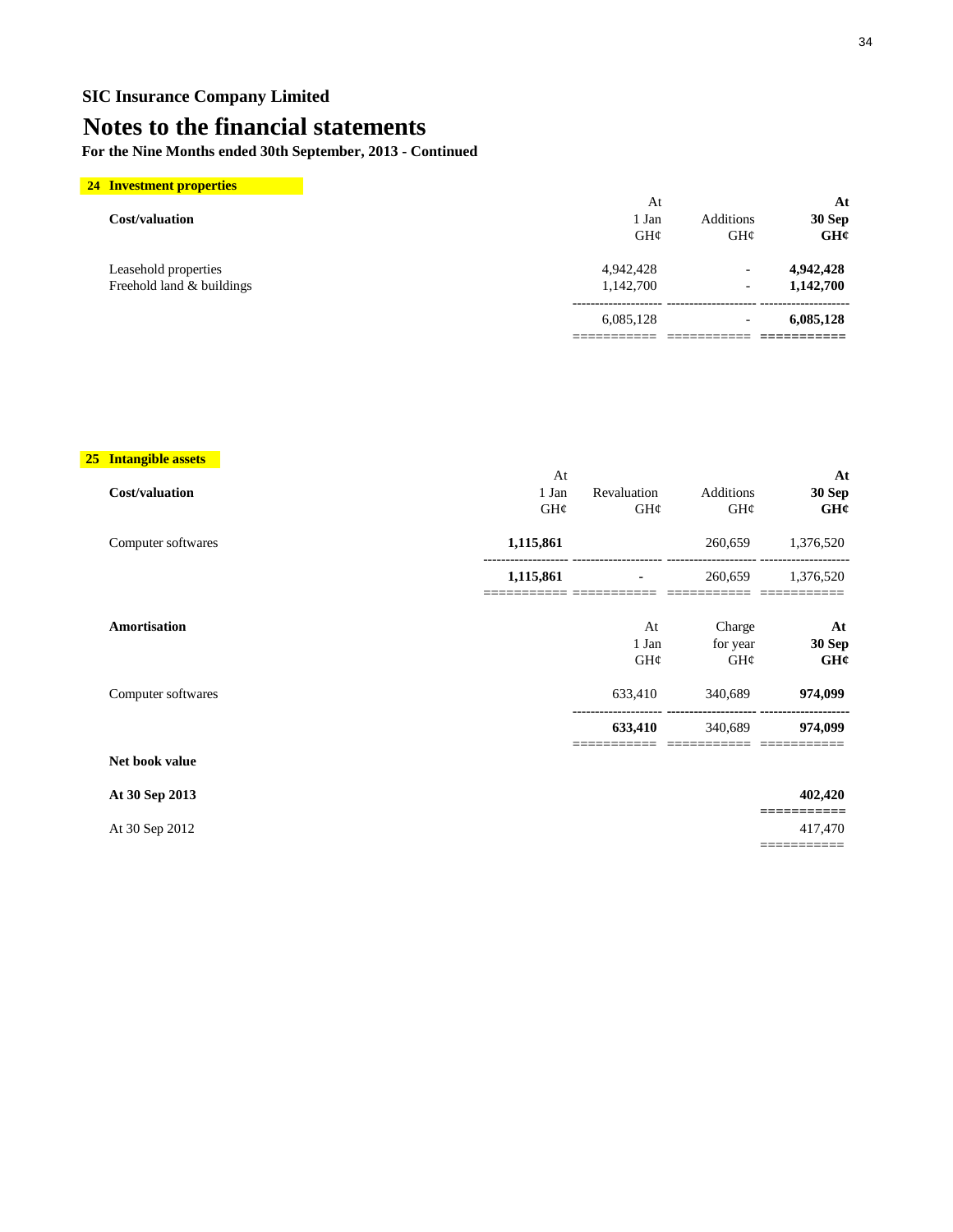**For the Nine Months ended 30th September, 2013 - Continued**

| <b>26 Long term investments</b>                                                             | 2013<br>GHz                                                                                                      | 2012<br>GH¢             |
|---------------------------------------------------------------------------------------------|------------------------------------------------------------------------------------------------------------------|-------------------------|
| Mortgage loans                                                                              |                                                                                                                  |                         |
| Equity shares<br><b>Bonds</b>                                                               | 31,697,227 37,022,764<br>78,080                                                                                  |                         |
|                                                                                             | 31,775,307 37,022,764<br>============ ============                                                               |                         |
| 27 Investment in subsidiary                                                                 | 2013<br>GH¢                                                                                                      | 2012<br>GH¢             |
| Balance 1 January<br>Additions during the year                                              | $\sim 100$                                                                                                       | 1,865,492 1,865,492     |
| Balance 30 Sep                                                                              | =======================                                                                                          | 1,865,492 1,865,492     |
| The subsidiary company is:<br><b>Nature of</b><br>business                                  | Number of<br>shares                                                                                              | % Interest<br>held      |
| Investment advisory,<br><b>SIC Financial Services Limited</b><br>asset & fund<br>management | 3,000                                                                                                            | 70                      |
| <b>28 Investment in associated company</b>                                                  |                                                                                                                  |                         |
|                                                                                             | 2013<br>GH¢                                                                                                      | 2012<br>GH¢             |
| Balance 1 January<br>Additions during the year                                              |                                                                                                                  | 5,073,215 5,073,215     |
| Balance 30 Sep                                                                              | --------------------- -------------<br>5,073,215 5,073,215                                                       |                         |
| The associated company is:<br>Nature of<br><b>business</b>                                  | Number of<br>shares '000                                                                                         | % Interest<br>held      |
| SIC Life Company Limited<br>Life Assurance                                                  | 20,000,000                                                                                                       | 20                      |
| <b>Short-term investments</b><br>29                                                         | 2013<br>GH¢                                                                                                      | 2012<br>$GH\mathcal{C}$ |
| Ghana Gov't treasury bills<br>Bank time deposits                                            | $\begin{array}{ccc} \textbf{810,442} & \textbf{716,652} \\ \textbf{11,617,867} & \textbf{4,691,922} \end{array}$ |                         |
|                                                                                             | 12,428,309<br>=========== ==========                                                                             | 5,408,574               |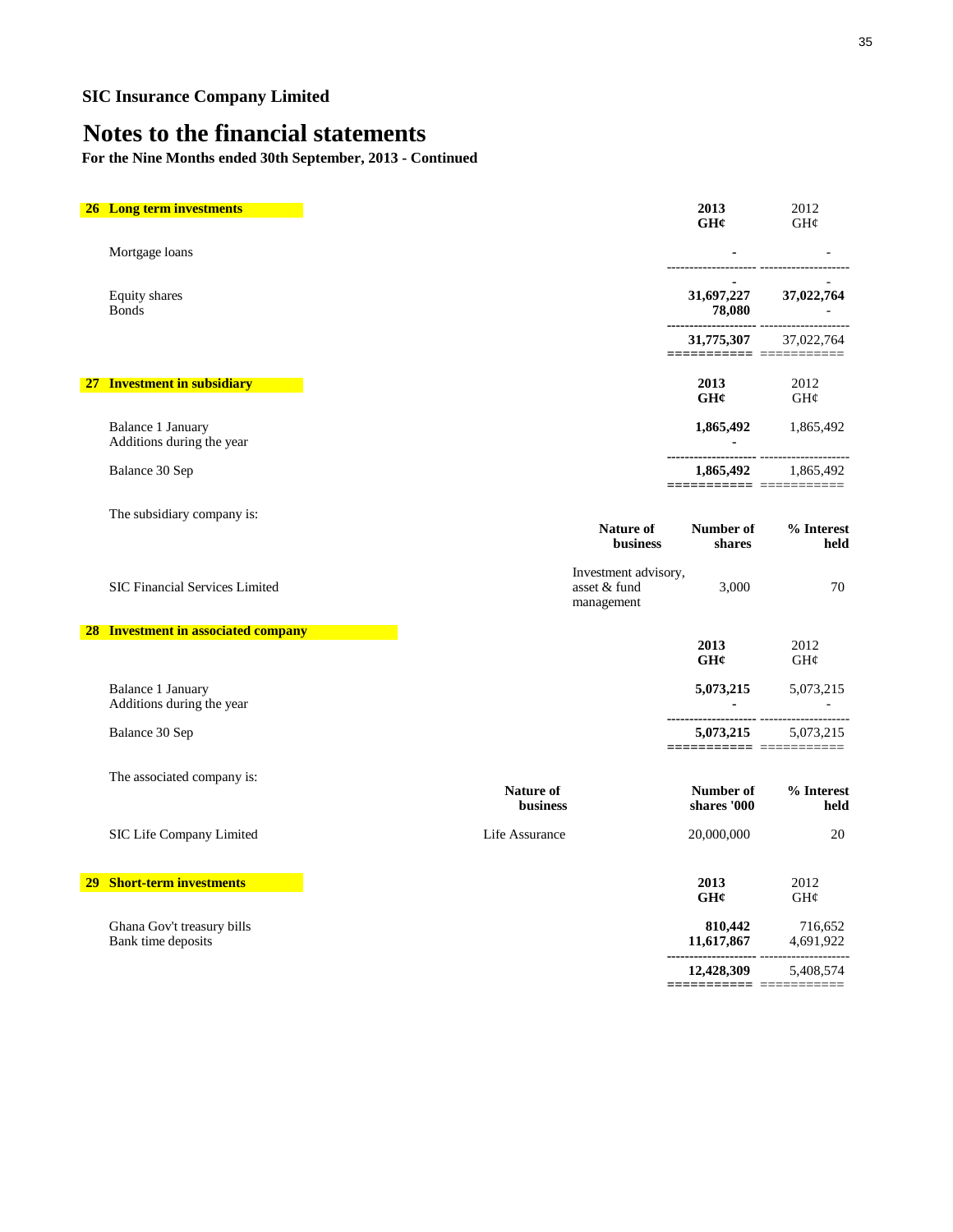**For the Nine Months ended 30th September, 2013 - Continued**

| <b>30 Lease deposit</b>                                                    | 2013<br>GH¢ | 2012<br>GH@       |
|----------------------------------------------------------------------------|-------------|-------------------|
| Ecobank Leasing Company Limited<br>Dalex Finance & Leasing Company Limited | 341,692     | $\sim$<br>429.286 |
|                                                                            | 341,692     | 429.286           |

The company entered into back to back leasing arrangement with the above named leasing companies. It therefore made cash deposits to the tune of the assets leased, interest income is received on the deposits made, whilst the company also bears the cost of lease interest.

| <b>31 Trade &amp; other receivables</b> | 2013<br>GH¢ | 2012<br>$GH\mathcal{C}$ |
|-----------------------------------------|-------------|-------------------------|
| Premium debtors                         | 27,166,463  | 31,979,933              |
|                                         | 27,166,463  | 31,979,933              |
| Accrued income and prepayments          | ٠           | 118,754                 |
| Staff debtors                           | 1,480,367   | 821,328                 |
| SIC - Life account                      | 1,672,894   | 1,665,906               |
| Sundry debtors                          | 1,962,093   | 2,617,413               |
| Agents & reinsurance balance            | 14,300,168  | 12,603,097              |
|                                         | 46,581,985  | 49,806,431              |
|                                         |             |                         |

### **NOTE**

After an impairment assessment of our premium debtors an amount of GH¢7,994,983.00 of GH¢39,974,916.81 was writtem off as bad debts, leaving a balance of GH¢31,979,933.00

| 32 Trade & other payables | 2013       | 2012       |
|---------------------------|------------|------------|
|                           | GH¢        | GH@        |
| Agents & reinsurers       | 8,092,108  | 8,724,254  |
| Sundry creditors          | 2,500,703  | 4,206,024  |
| Curren $A/C$ Oil & Gas    | 2,427,510  | 3,561,620  |
|                           | 13,020,321 | 16.491.897 |
|                           |            |            |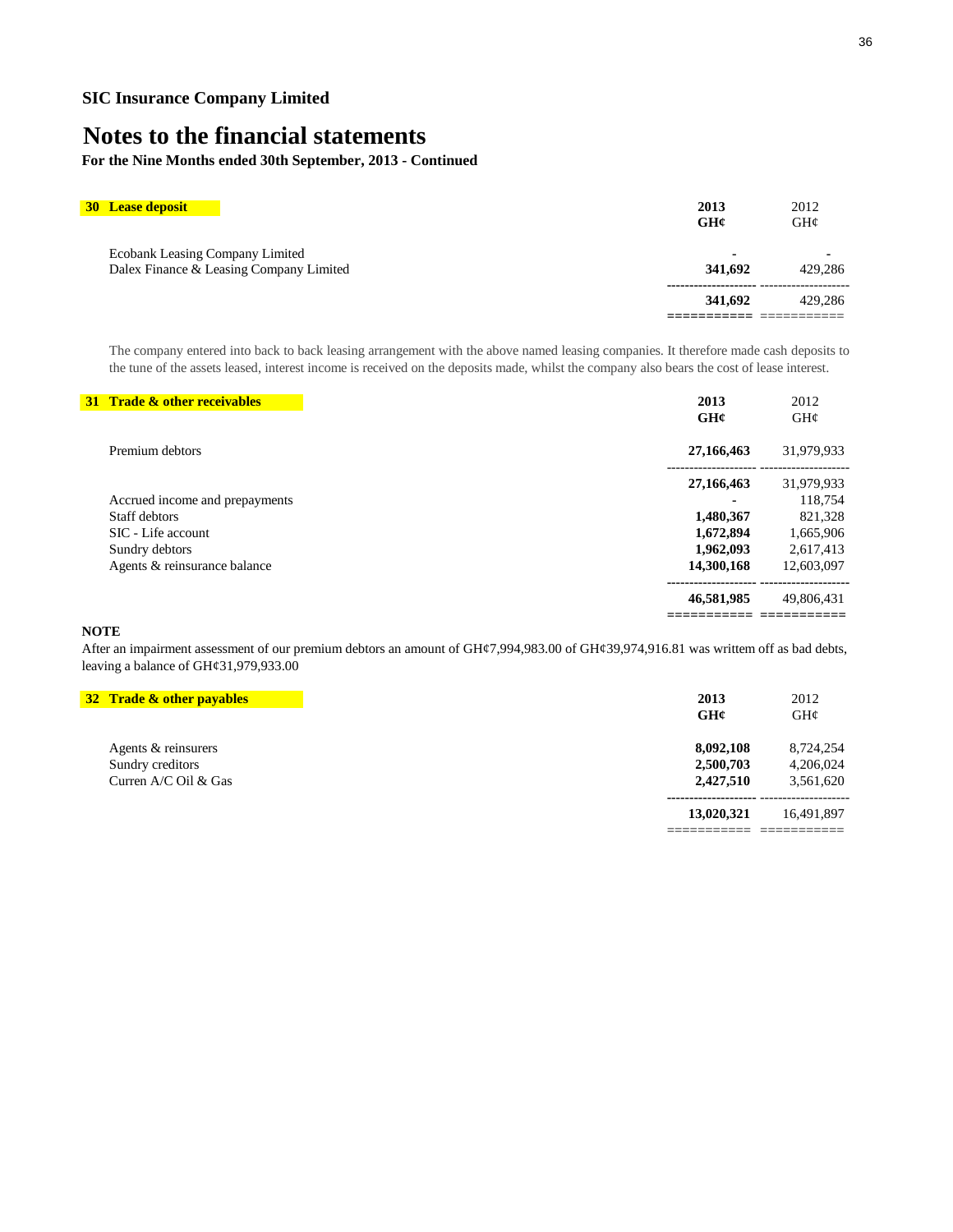### **For the Nine Months ended 30th September, 2013 - Continued**

| 33 <sup>2</sup> | <b>Other financial liabilities</b>      | 2013                     | 2012                      |
|-----------------|-----------------------------------------|--------------------------|---------------------------|
|                 |                                         | GH¢                      | GH¢                       |
|                 | Ecobank Leasing Company Limited         |                          |                           |
|                 | Dalex Finance & Leasing Company Limited | 269,891                  | 614,487                   |
|                 |                                         | 269,891                  | 614,487                   |
|                 |                                         | 2013<br>GH¢              | 2012<br>GH¢               |
|                 | <b>Analysis of obligation</b>           |                          |                           |
|                 | Amount due within one year              | 240,135                  | 240,135                   |
|                 | Amount due within two and five years    | 29,756                   | 374,352                   |
|                 |                                         | 269,891                  | 614,487<br><b>EEEEEEE</b> |
|                 | 34a Cash and Bank Balances              |                          |                           |
|                 |                                         | 2013<br>GHC              | 2012<br>GH¢               |
|                 | Cash at bank and in hand                | 6,790,371<br>==== ====== | 1,499,182                 |
| 34              | <b>Bank Overdraft</b>                   |                          |                           |
|                 | <b>Merchant Bank</b>                    | 3,996,188                |                           |
|                 | <b>Ghana International Bank</b>         | 2,926,050                |                           |
|                 |                                         | 6,922,238                |                           |
|                 |                                         |                          |                           |

### **35 Contingencies, capital and financial commitments**

The company entered into various commitments in the normal course of insurance business that are not reflected in the accompanying financial statements. There were no outstanding amounts at the end of the quarter:

The company has contingent liabilities in respect of claims and other matters arising in the ordinary course of business. It is not anticipated that any material liabilities will arise from the contingent liabilities.

The company, like all other insurers, is subject to litigation in the normal course of its business. The company does not believe that such litigation will have a material effect on its profit or loss and financial condition.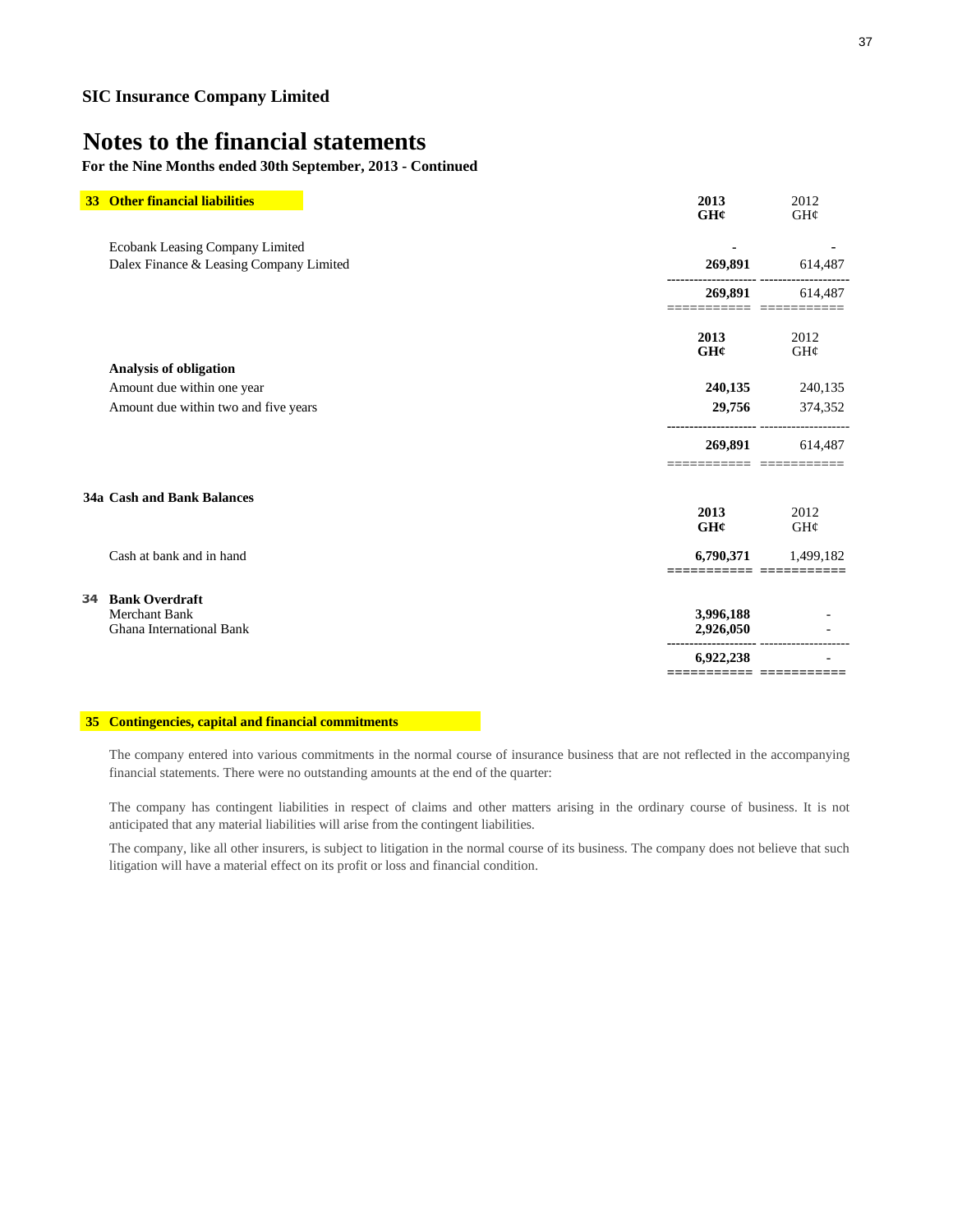### **For the Nine Months ended 30th September, 2013 - Continued**

#### **36 Related party transactions**

A number of business transactions are entered into with related parties in the normal course of business. These include premiums, claims, facultative business, commissions and reinsurances. Additionally banking transactions are carried out with some related parties. These transactions were carried out on commercial terms and at market rates. The volumes of related party transactions, outstanding balances at the end of the quarter are as follows:

|                                               | 2013           | 2012    |
|-----------------------------------------------|----------------|---------|
|                                               | GH¢            | GH¢     |
| i) Social Security & National Insurance Trust |                |         |
| Premium income                                | 130,743        | 70,978  |
| Claims paid                                   | 35,782         |         |
| ii) Ghana Reinsurance Company Limited         |                |         |
| Premium income                                | 293            | 27,503  |
| Claims paid                                   | $\blacksquare$ | 2,617   |
| Reinsurances premiums                         |                | 706,223 |
| Reinsurance recoveries                        |                |         |
| iii) SIC Life Insurance Company               |                |         |
| Premium income                                | 230,023        | 152,320 |
| <b>Claims</b> Paid                            | 6,928          | 650     |
| Rental income                                 |                |         |
|                                               |                |         |
| iv) Ghana Commercial Bank Limited             |                |         |
| Premium income                                |                |         |
| Claims paid                                   | 3,443          | 298,799 |
| <b>Bank balance</b>                           | 768            | 13,330  |
|                                               |                |         |
| v) Ghana Cocoa Board                          |                |         |
| Premium income                                |                |         |
| Claims paid                                   | 224,819        | 230,626 |
|                                               | 3,301,266      | 65,819  |

**37 Social responsibilities**

An amount of GH¢59,634.00 was spent on fulfilling the social responsibility of the company in 2013 (2012: GH¢89,953.00)